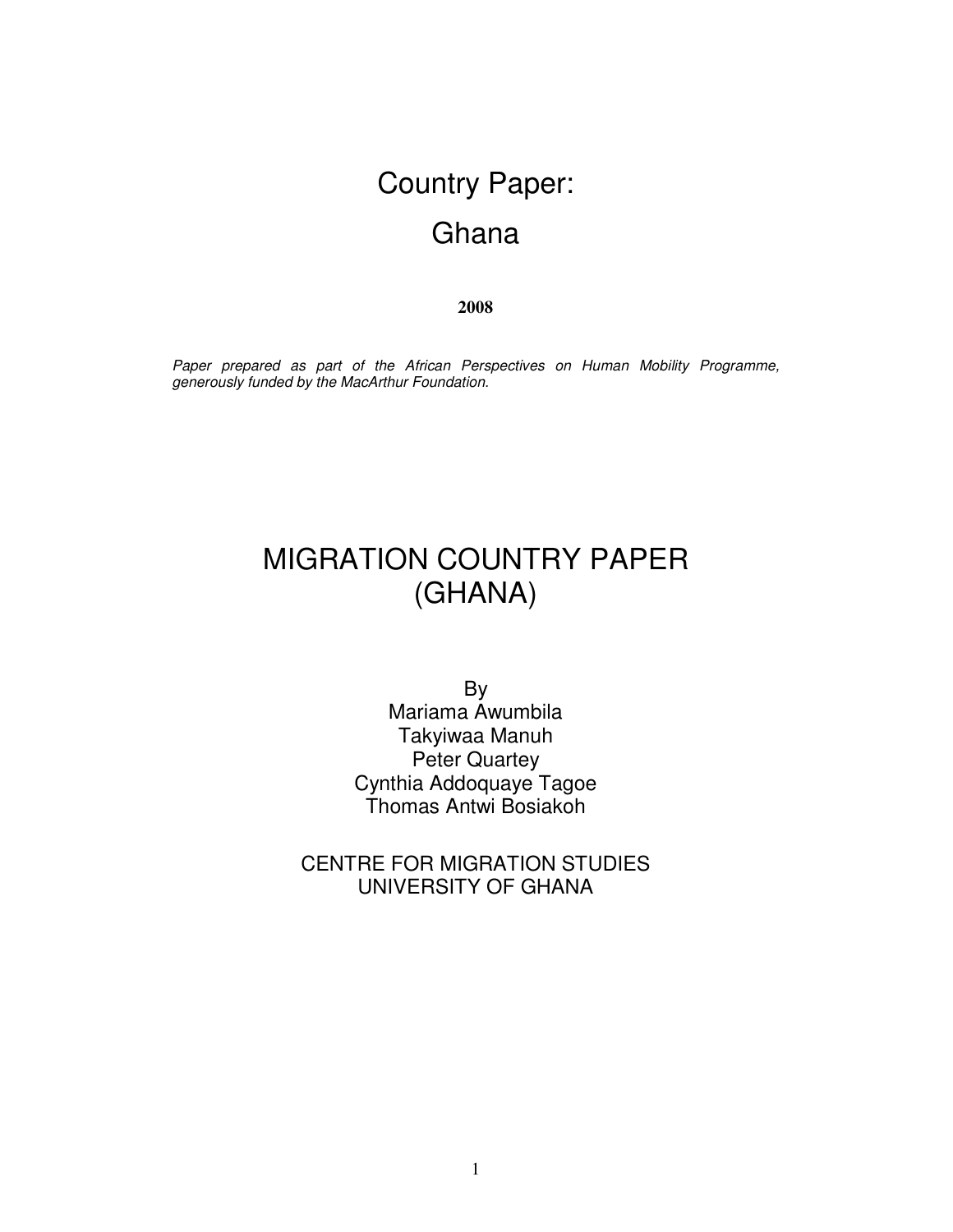## **Introduction**

Migration is an enduring theme of human history and is considered one of the defining global issues of the twenty-first century. In Ghana, as in other parts of Africa, migration is largely informal and undocumented, making accurate data on the phenomenon extremely scant. Despite this lack of data, the literature points to a long history of population mobility with migration playing a central role in the livelihood and advancement strategies of both rural and urban populations.

For many decades, a country of net immigration, where the number of people entering far surpassed the number leaving, the country saw a reversal of migration trends from the late 1960s with a decline in the economy, coupled with political instability and Ghana became a country of net emigration. Since the last two decades however, new migration dynamics have emerged in Ghana with globalization, shifts in the global political economy, as well as from the economic and political stabilisation of the country. These have brought about increasing diversity and complexity not only in internal mobility patterns but also in international movements, thus making Ghana to simultaneously experience internal migration, immigration, transit migration and emigration both within and outside Africa.

This report provides an account of the evolution of migration in Ghana and highlights the changing trends and dynamics that have occurred. The paper begins by providing a situational analysis of the socio-economic environment of the country and an historical context to migration in Ghana. The paper then discusses the different trajectories of migration research and highlights the changing trends and theoretical orientations in migration research in Ghana. The report also discusses the changing causes, drivers of migration and emerging issues on migration in Ghana. Key gaps and unanswered questions in Ghanaian migration research are identified and emerging areas that may be considered for future migration research such as migrant labour and the potential of the recent petro-chemical industry in Ghana for changing and accentuating migration dynamics in Ghana are highlighted. A profile of stakeholders in migration research in Ghana, as well as organizations, institutions, networks and a list of researchers on migration in Ghana are also appended.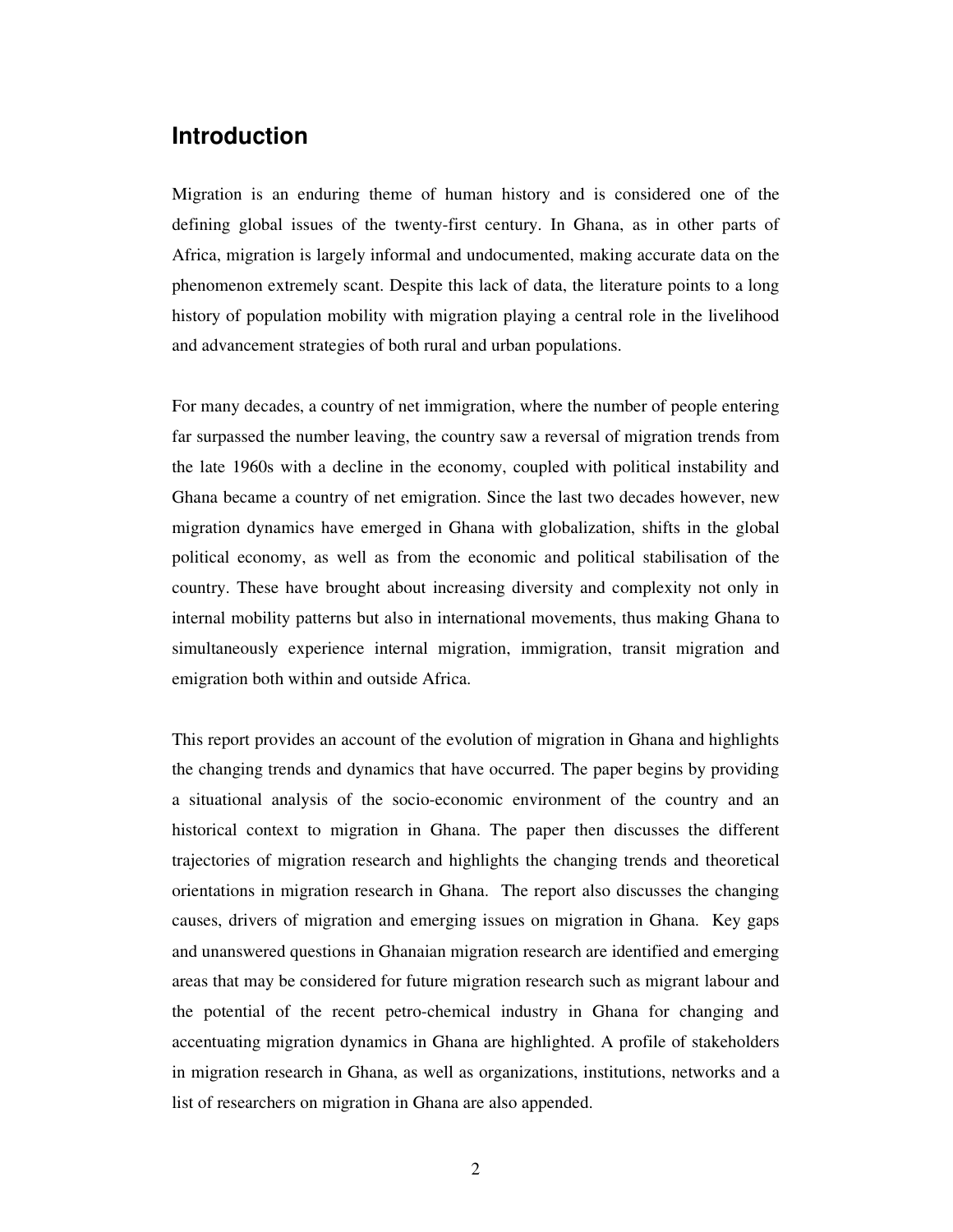### **Ghana: A Country Context**

Ghana is located in West Africa and shares boundaries with three countries, Cote d'Ivoire in the West, Burkina Faso in the North and Togo in the East. It shares a frontier in the South with the Gulf of Guinea. The country's population in 2000 was 18,845,265 (GSS, 2002). It was estimated to be 23 million in 2007 (PRB, 2007) and currently stands at 23.9 million (PRB, 2008). With a land area of 238,537 sq. km, Ghana is administratively divided into 10 regions and 170 districts. In line with the decentralization policy of government, district assemblies were established in 1988 and charged with the implementation of national policies related to governance, education, health and agricultural development at the local level, contextualized to suit local priorities and needs. The country has had both military and civilian administrations since independence and is currently under a democratic government.

While the democratic dispensation of the country has been hailed both nationally and internationally, Ghana's economic situation has been a concern for some time now. Gross Domestic Product was \$12.5 billion and Per Capita Income was \$540 in 2006<sup>1</sup>. GDP growth has been positive and rising since the economic reforms were instituted in 1983. The economy of Ghana grew by 6.2% in 2006 and 6.3% in 2007 (ISSER, 2008). Prior to that, real GDP growth averaged 4.7% between 1997 and 2005 (ISSER, 2008). The economy is largely agrarian and dependent on a small number of key exports principally cocoa, timber and gold, although more recently it has developed a burgeoning service sector. Gold dominates the mining sector and contributes 30% of foreign exchange earnings. Ghana also produces diamonds, manganese and bauxite. Ghana is a major cocoa producer; in 2006, with an output of 740,000 tonnes, the country retained her position as the second largest producer of cocoa in the world, a position the country had not held for 3 decades before 2003. In 2007, Ghana discovered oil in commercial quantities. Currently, with the discovery of more oil off the shores of the country over the past year, it is expected that Ghana will emerge as a significant West African hydrocarbon province and with this, the onceimporter of crude oil can become an exporter. The prudent management of this resource has the potential of diversifying the economy and reducing the dependence

<sup>&</sup>lt;sup>1</sup> Cf. http://www.state.gov./r/pa/ei/bgn/2860.htm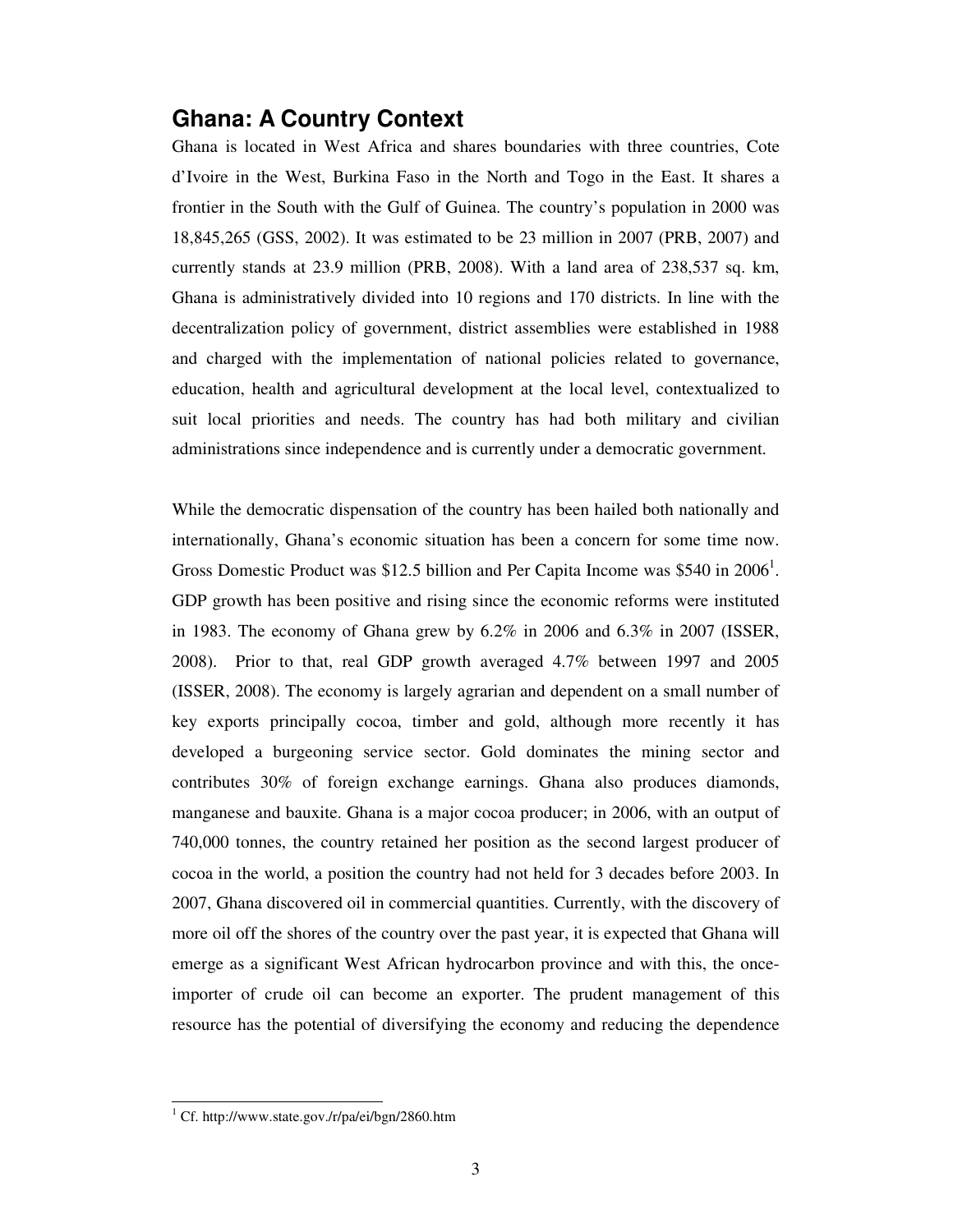on agricultural products and ultimately contributing to poverty reduction and development in the country.

The country's economy is also donor-dependent. This is reflected in the yearly budgetary support the country receives from her development partners. For instance in 2006, total grant disbursements to the country amounted to \$565.0 million<sup>2</sup> while multilateral HIPC assistance, programme grants and project grants also amounted to \$56.6 million, \$122.8 million and \$189.7 million respectively. Total loans for that year amounted to \$359.5 million while exceptional financing of the budget, which was predominantly debt relief from the country's bilateral partners totalled \$80.0 million(Republic of Ghana, 2007). Whereas external debt has declined over the past 5 years due to the HIPC initiative and the Multi-lateral Debt Relief Initiative, domestic debt has been rising. The country opted for the Highly Indebted Poor Countries (HIPC) initiative in February 2001 and this generated more than \$3.5 billion of debt relief. This enabled the country to increase its expenditure on education and other socially-sensitive sectors of the economy.

Since 2001, the government of Ghana has achieved some success in stabilising the macro-economy. This was initially at the instance of high gold and cocoa prices, and later the introduction of tighter monetary, fiscal and exchange rate policies. In 2002, Ghana's development strategies were consolidated into the Ghana Poverty Reduction Strategy (GPRS 2003-2005), now renamed the Growth and Poverty Reduction Strategy, 2006-2009.

The incidence of poverty<sup>3</sup> during the past decade has also declined though it still remains a matter of concern. It declined from 52 percent in 1991/92 to 39 percent in 1998/99 and to 28 percent in 2007 (GSS, 2008). In a bid to further reduce poverty and achieve its millennium development goals, the Ghanaian Government has made some improvements in the area of the provision of social services in the recent past. In the health sector, the National Health Insurance Scheme (NHIS) and free maternal health care services for pregnant women have been introduced, while the Capitation Grant, Free Ride for School Children and School Feeding Programme have been introduced

 $2$  In 2006, the dollar was averagely  $\text{\textsterling}9,325.00$ 

<sup>&</sup>lt;sup>3</sup> Living below a dollar a day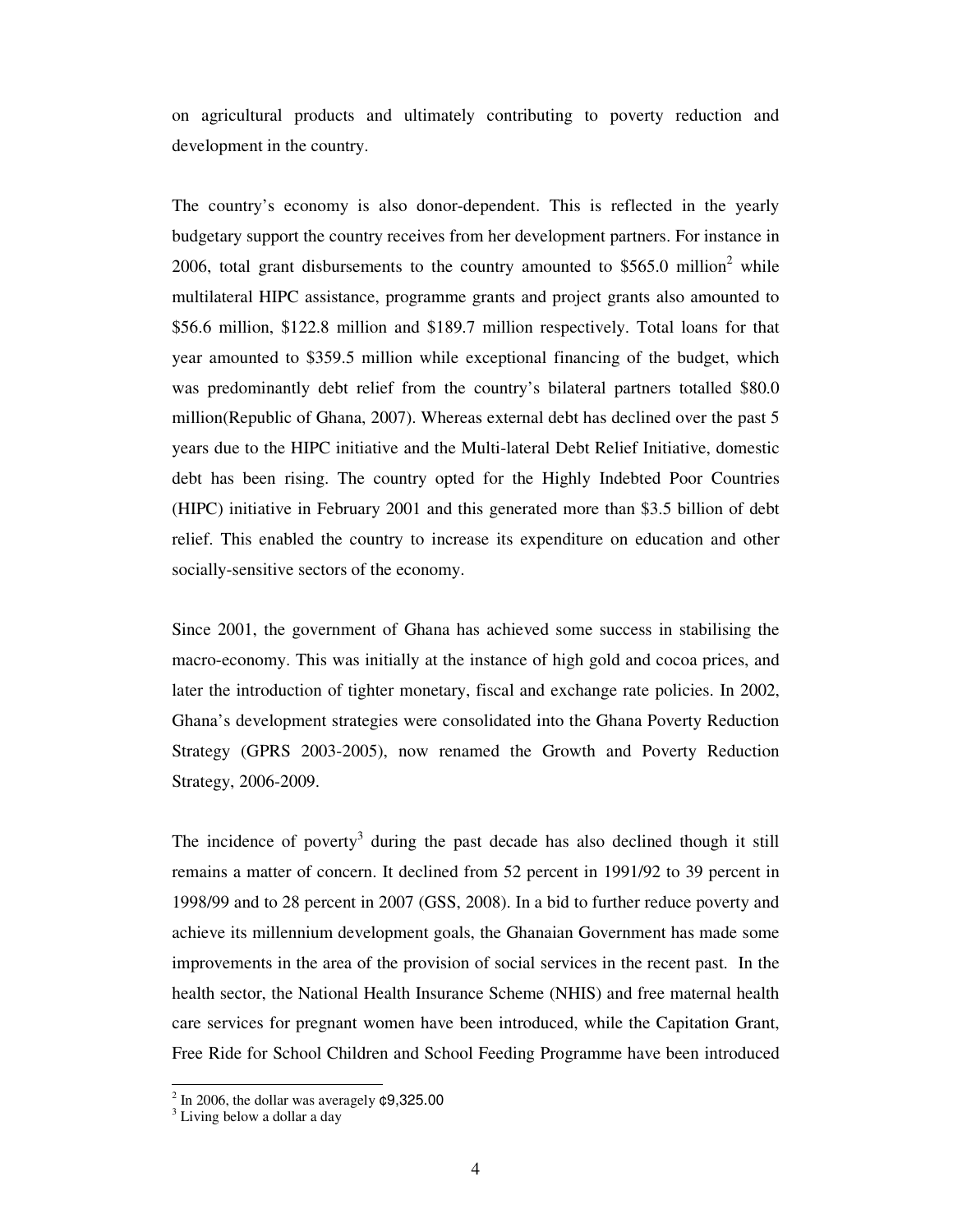in the education sector. Other initiatives such as the National Youth Employment Programme (NYEP), the Metro Mass Transit System and the Livelihood Empowerment Against Poverty (LEAP) programme have also been introduced. Though government programmes, these initiatives in some cases involve private sector partnership or donor support largely in the form of funding. The Metro Mass Transit System for instance, is 45 percent government-owned with the rest in the hands of private institutions. In the case of the LEAP, the Department for International Development (DFID) of the United Kingdom and United Nations Children's Fund (UNICEF) are cited as having provided funding support to build the technical capacity of the Ministry of Manpower, Youth and Employment (MMYE) and the Department of Social Welfare (DSW) to develop and implement the programme which is aimed at providing financial assistance to the 18.2 percent of Ghanaians who are considered extremely poor and vulnerable according to the fifth round of the Ghana Living Standard Survey (GLSS) of 2005/2006.

Despite this progress, Ghana still faces significant development challenges. In the area of migration, the exodus of both skilled and unskilled workers from Ghana is well known. Notable among these skilled workers are those in the health and teaching sectors who are very important to the socioeconomic development of the country and the health and wealth of the people. Reasons such as inadequate salaries for workers in the public sector, the failure of government to initiate pay reform, and the lack of job opportunities in the private sector have all been cited as contributing to Ghana's difficulties in retaining them. Other factors include lack of working equipment and infrastructural development as well as the desire to improve upon knowledge and skills. These factors have, to some extent, accounted for the emigration of students, skilled and unskilled labour to the developed regions of the world and other parts of the African continent. It is against this background that Ghana's migration profile has been prepared to highlight the movements within, from and into the country.

### **The History of Migration in Ghana**

There is a long history of migration (both internal and international) in Ghana (Peil, 1974). What is also certain is that initially, much of the migration in the 1960s was within the borders of the country and involved groups and individuals of different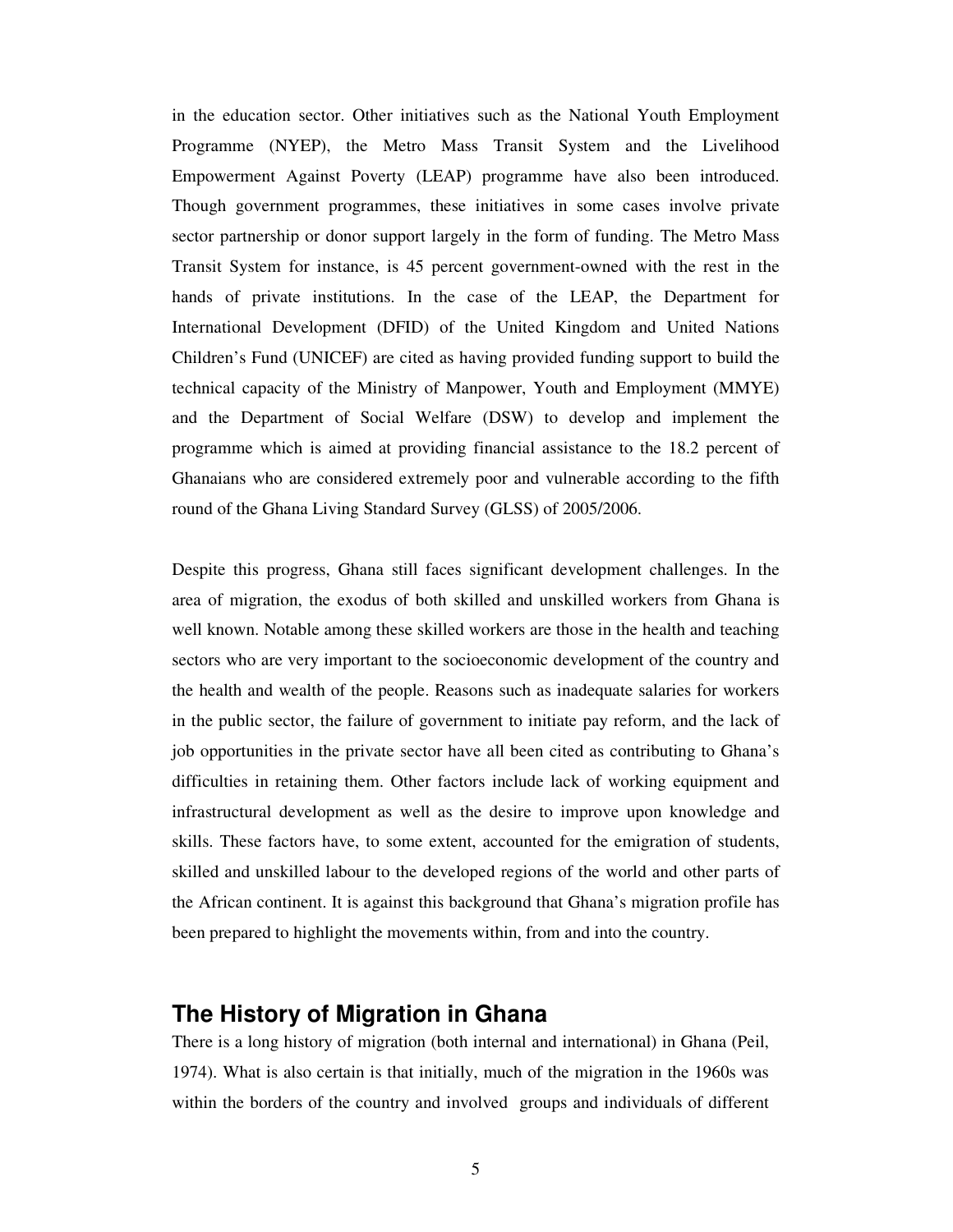ethnic groups moving into others in search of security during the period of internecine warfare, and for new land safe for settlement and fertile for farming (see Wyllie 1977; Boahen 1975).This came to be termed as rural-urban, rural-rural and urban-rural migrations during the post independence period (Addo 1968, 1971, 1981, Caldwell 1968, 1969; De Graft-Johnson, 1974; Arthur 1991; Twumasi-Ankrah 1995; Simon et al., 2004). Many farmers and farm employees moved internally from their natal regions into other regions (see Addae-Mensah 1983, 1985; Addo, 1971). From time immemorial as Addae-Mensah observed, farmers migrated in search of empty land for the cultivation of both food crops and cash crops. The introduction of cocoa in the late nineteenth century resulted in unprecedented migration of farmers around Ghana (Hill, 1963).

Such migrations led to socio-economic change. According to Addo (1968) migrants influenced socio-economic change by making their skills available where they were most needed, by bringing new sense of values and new modes of economic behaviour into established enterprises, by introducing new skills into the economic life of the receiving areas, and sometimes by opening up the possibility of profitable investment in the areas where they lived. Addae-Mensah (1983) added migrants' influence in effecting change in their destinations. He suggested in the case of farmers in Wassa-Amenfi district that, they commanded control over property especially of large farms of cash crops and other foodstuff in the area. Other migrants from the Brong-Ahafo, Ashanti, Volta, as well as *Gas, Akwapims* and *Fantis* in the Sefwi area either owned farm lands bought from the Sefwi chiefs and head of families or worked as share croppers (Adu, 2005).

Apart from these studies, there are a number of studies (both past and present) that explore North-South migration in Ghana (see Oppong, 1967; Nabila, 1975, Zeng, 1993; Pellow, 2001; Mensah-Bonsu, 2003; Sulemana, 2003; Kubon, 2004; Hashim 2005a, 2005b, 2007; Meier, 2005; Kwankye et al, 2007). In recent times, the studies on the north-south migration phenomenon in Ghana have shifted to examine the emerging trend of the youth particularly young females from the northern parts of Ghana to the southern cities, particularly Accra and Kumasi to engage in menial jobs (Whithead and Hashim, 2005, Awumbila and Ardayfio-Schandorf, 2008).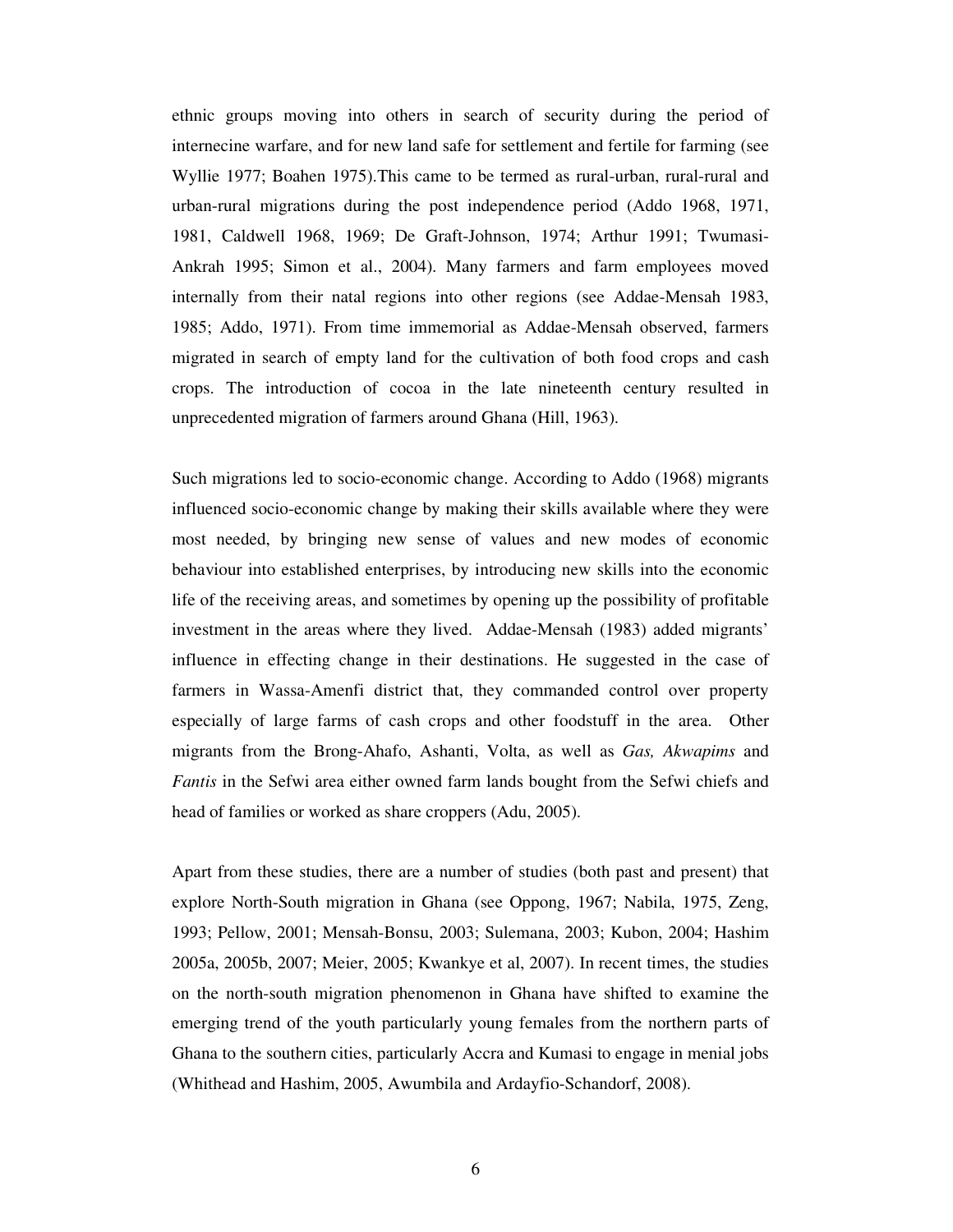Despite the obvious dominance of internal migration in the early period, international migration also occurred, albeit at a minimal level. While migration out of Ghana involved few people, mostly students and professionals to the United Kingdom as a result of colonial ties (Anarfi, et al. 2000; Anarfi, et al. 2003) and other English-speaking countries such as Canada (see Owusu, 2000), migration to Ghana was visible and clear and its documentation dates back to the pre-colonial period. Rouch (1954) for instance mentions Wangara migrants in Ghana in the fifteenth and sixteenth centuries while Peil (1974) also highlights migrant labourers and workers who came into the country with the development of cocoa farming, mines and railways in the late nineteenth and early twentieth centuries. Peil also contends for instance that 'at one period, British boats stopped regularly on the Kru coast of Liberia to pick up workers for the Gold Coast harbours and mines' (Peil, 1974: 368). The result of these was that, in the case of commerce, traders of foreign origin were well established in market centres of Ghana's north and in Kumasi by the beginning of the colonial era. Sutton (1983) corroborates Peil's assertion and argues that, with very little from the north of Ghana and virtually none from the south, much of the labour force in Ghana's mines in the early twentieth century were from neighbouring West African countries of Liberia, Sierra Leone and Nigeria (See also Beals and Menezes, 1970; Harvey and Brand, 1974).

After its independence, Ghana's relative affluence compared to her neighbours continued to attract migrants (Antwi Bosiakoh, 2008). A rise in employment opportunities, the development of industry and higher wages, especially in urban areas, made the Ghanaian economy attractive and therefore induced not only ruralurban migration, but sub-regional migration as well. This migrant-receiving status was strengthened by Nkrumah's foreign policy which, among other things was geared towards the promotion of pan-Africanism. This made Ghana conscious of her role in the independence of the rest of Africa (Brydon, 1985).

According to Brydon, a number of African freedom fighters and pan-Africanists entered the country, describing it as 'a haven' and 'Nkrumah's promulgation of a country-wide policy of universal primary education at that time, earned the country a reputation as a civilized state' (Brydon, 1985:569). In the 1960 census for example, immigrants accounted for 12 per cent of the enumerated population.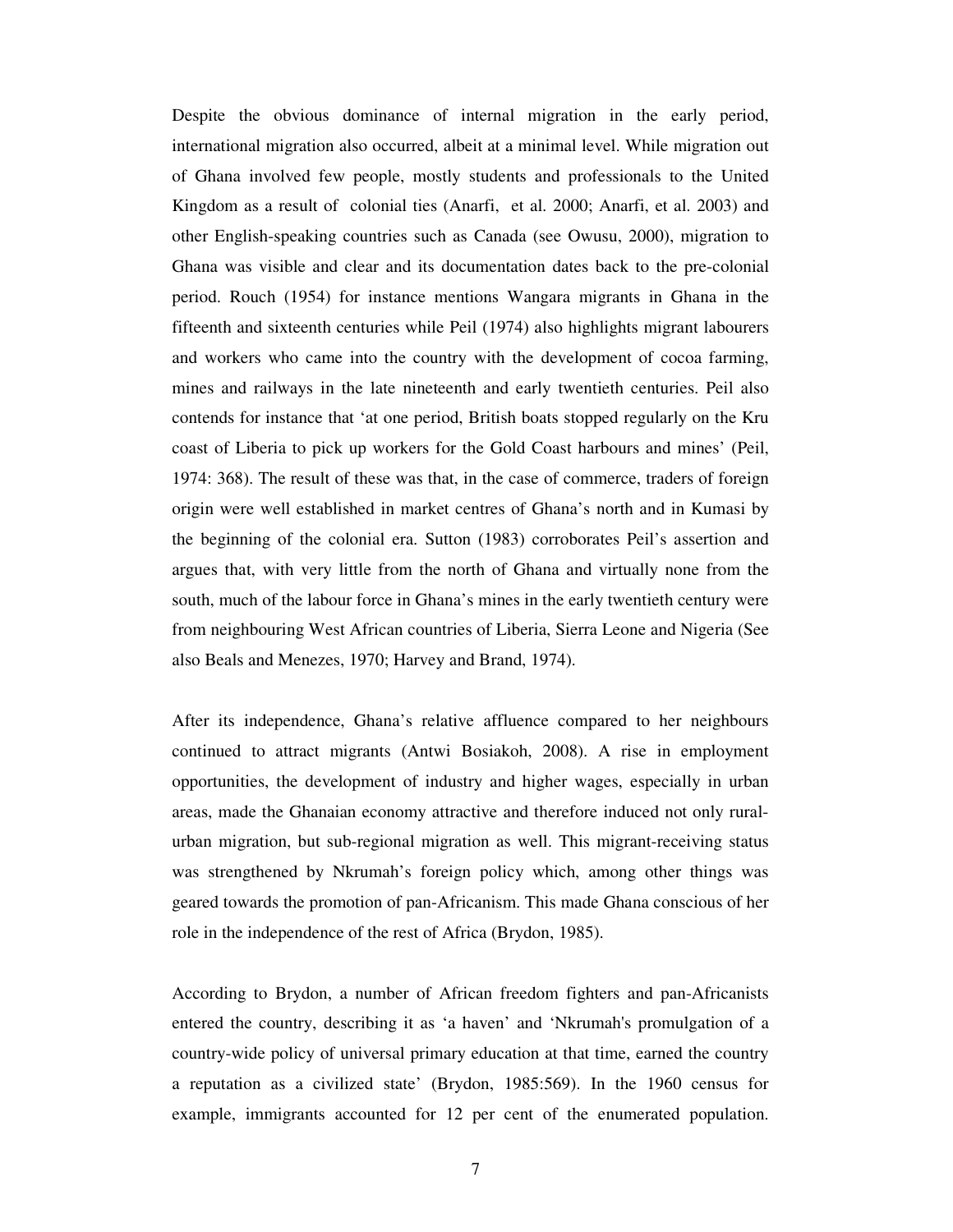Migrants from other African countries constituted 98 per cent of the foreign-born population (Anarfi, et al., 2000; 2003). Some sources<sup>4</sup> suggest that, by 1969, when many 'aliens' were expelled, Ghana's alien community constituted about 2 million out of its population of about 8.4 million (cf. Antwi Bosiakoh, 2008). Clearly, Ghana had assumed the status of a net immigration country.

Many factors account for movements of Ghanaians within and out of the country. Migration literature on Ghana has identified these at both the internal and international levels. Internally, the old North-South pattern continues which, according to Black et al (2006) is fueled by infertile soils and lack of local services in Ghana's North. Accordingly, Mensah-Bonsu (2003) argues that rural outmigration in northeast Ghana is for employment purposes, and that, it is dominated by young people. There have also been forced migrations in Ghana. For instance, Black et al (2006:33) observe that, from 1994 to 1995, about 100,000 people were estimated to have been forced out of their homes in northern Ghana as a result of ethnic conflict.

On the international level, Peil (1995) identified Ghana's economy and educational system as basic causes of the large scale emigration of Ghanaians and argued that, the situation in Ghana offered few opportunities for the then growing population. But various reasons including employment, education and training underlie much of Ghanaian migration to other West African states, as well as to Europe and North America (see Nuro 1999). Moreover, Fosu (1992) observes that political instability can also be attributed to the increase in Ghana's international out-migration in the late 1970s and early 1980s (Fosu 1992; cf. Anarfi et al., 2003).

However, the period of large-scale emigration started in the 1970s and 1980s. The Convention Peoples Party (CPP) had maintained a liberal immigration policy given the party and government's pan-Africanist ideological orientation and the concern to make Ghana the leader of African unity (Dzorgbo, 1998). This was cut short by the promulgation of the Aliens' Compliance Order in 1969 which saw the expulsion of a large number of immigrants in Ghana in the same year. The order required of all

<sup>4</sup> See http://www.nationsencyclopedia.com/index.html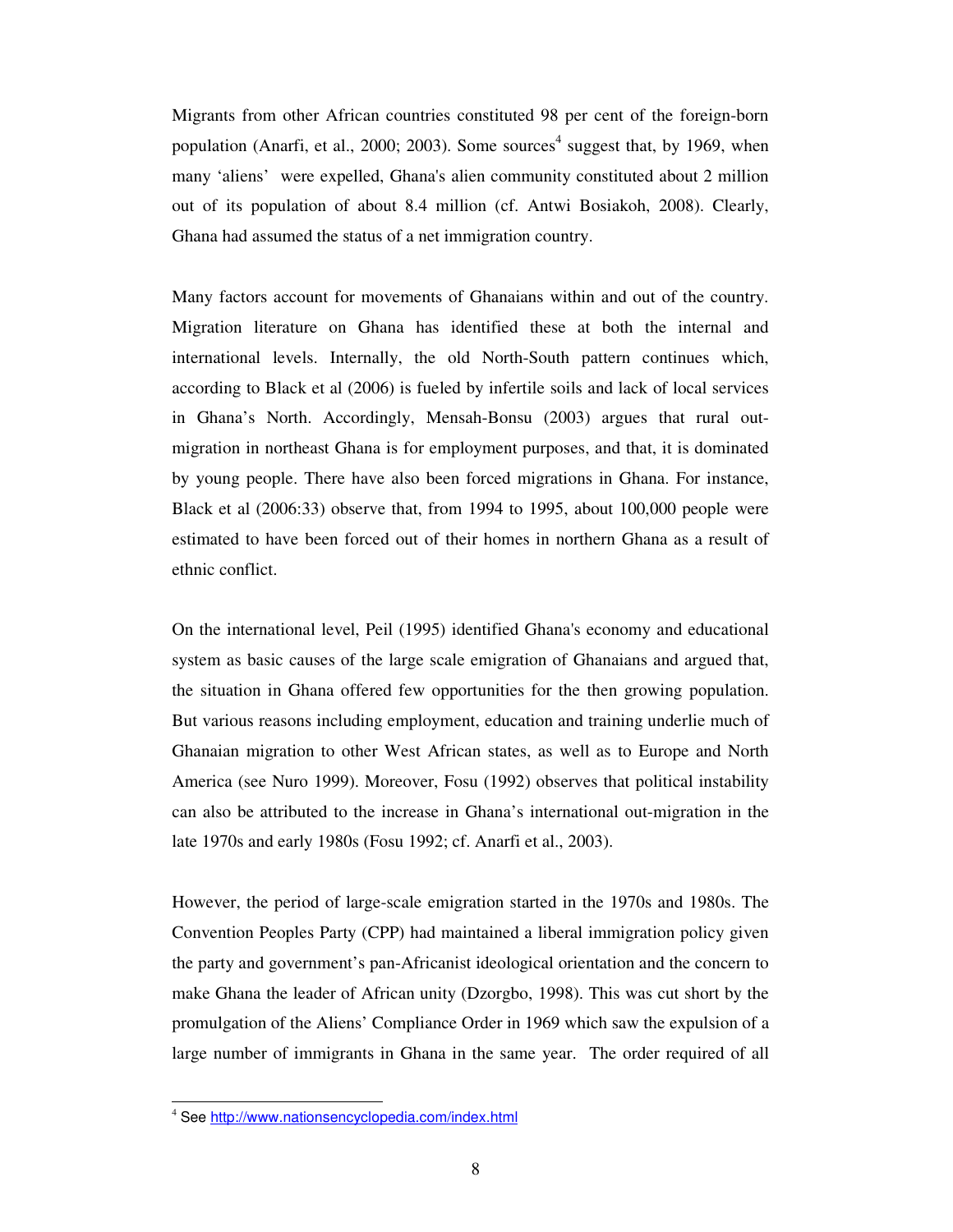aliens in the country to be in possession of residence permit if they did not already have it or to obtain it within a two-week period.

The order earned the then Busia-led Ghanaian government the displeasure of some West African governments especially Nigeria, Togo, Benin, Mali, Niger, Ivory Coast and Burkina Faso whose nationals were mostly affected by the expulsion. Besides, the 1969 Order also affected Ghana's image in mainland Africa and the rest of the world (Dzorgbo 1998:117). It must however be pointed out that, in West Africa, Ghana was hardly alone in the expulsion of alien populations. Adepoju (2005:5) provides examples of some West African countries which also expelled nationals of foreign origin including Ivory Coast in 1958 and 1964, Senegal in 1967, Sierra-Leone in 1968 and Nigeria in 1983 and 1985. These examples show that a number of West African countries resorted to expulsion as an option for dealing with immigrants.

In the Ghanaian case, the expulsion 'had a mild ameliorative effect on the temper of Ghanaians' and a debatable economic advantage for Ghana (Brydon, 1985). Indeed Brydon interprets the expulsions in Ghana in adverse terms since, 'aliens took with them capital, and in addition, a large part of the Ghanaian trading nexus was destroyed' (Brydon, 1985:564). Following the Order in 1969, the economic policies pursued in the 1970s by the National Redemption Council and the Supreme Military Council (1972-1978) and the frequent changes in government as well as the non-continuity of policies (see Addo, 1981), created an economic downturn in Ghana. According to Dzorgbo (1998:207) the country's inflation, unemployment and underemployment figures increased; and the national currency devalued. There was a general lack of confidence in the Ghanaian economy.

The result of these was that, for some Ghanaians, a close exit option through migration was pursued. According to Manuh (2001: 19), migration emerged as a 'tried and tested strategy' for dealing with the 'deteriorating economic and social conditions'. This set the stage for large-scale emigration of Ghanaians to African countries and the world at large which continues till date (see Table 1 below). Middle-cycle school teachers, doctors, and members of faculties of Universities left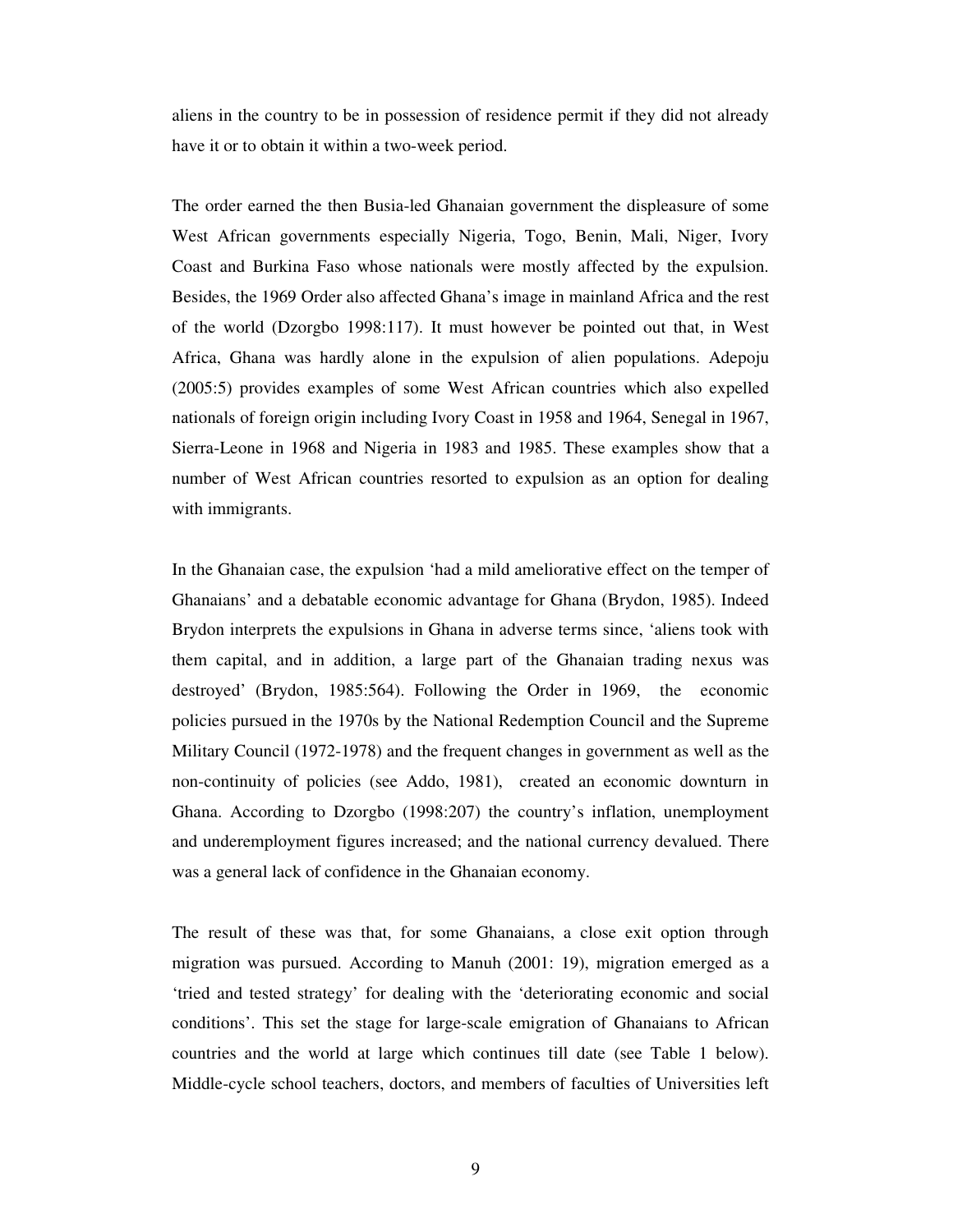their posts for other prosperous African countries as well as Europe and North America (Dzorgbo 1998).

| Table 1: International Migration Statistics By Nationality: Departure |         |         |         |         |
|-----------------------------------------------------------------------|---------|---------|---------|---------|
| <b>Region/Country</b>                                                 | 1999    | 2000    | 2001    | 2002    |
| <b>AFRICA</b>                                                         | 143,109 | 225,448 | 288,329 | 224,845 |
| Ghana                                                                 | 75,843  | 110,718 | 121,159 | 158,212 |
| Nigeria                                                               | 20,005  | 40,753  | 53,884  | 22,768  |
| Cote d'Ivoire                                                         | 12,083  | 11,168  | 30,043  | 3,873   |
| <b>Burking Faso</b>                                                   | 3,440   | 10,044  | 4,536   | 2,669   |
| <b>Benin</b>                                                          | 8,936   | 9,469   | 20,211  | 3,378   |
| Burkina Faso                                                          | 3,440   | 10,044  | 4,536   | 2,669   |
| Liberia                                                               | 3,549   | 7,575   | 11,845  | 6,757   |
| <b>Togo</b>                                                           | 6,903   | 13,885  | 16,420  | 4,574   |
| <b>EUROPE</b>                                                         | 33,425  | 56,558  | 46,846  | 61,124  |
| <b>ASIA</b>                                                           | 7,328   | 12,118  | 15,000  | 18,296  |
| <b>LATIN AMERICA</b>                                                  | 162     | 988     | 1,297   | 1,051   |
| <b>NORTH AMERICA</b>                                                  | 22,688  | 120,216 | 26,698  | 36,812  |
| <b>OCEANIA</b>                                                        | 1,585   | 25,102  | 1,903   | 1,561   |
| <b>TOTAL</b>                                                          | 208,897 | 440,430 | 380,073 | 343,689 |

**Source:** Adapted from Twum-Baah (2005)

Table one shows movement out of Ghana by nationality. Not only do Ghanaians form the majority of those leaving the country, but this trend increased, more than doubling between 1999 and 2002. However this table must be interpreted with caution as it does not indicate the duration of stay outside Ghana.

In the particular case of migration of health professionals (see Table 2 below), it is estimated that over half of doctors trained in Ghana have migrated<sup>5</sup>. According to Mensah et al (2005), between 1999 and 2004, the total number of doctors registered in the UK and trained in Ghana, doubled from 143 to 293.3. In addition, there were 40 new registrations of Ghanaian nurses in 1998/9 and by 2003/4 an estimated cumulative total of 1021 had registered. The substantial decrease in 2004 in the

<sup>5</sup> See *Save the Children's* briefing titled 'Whose Charity? Africa's Aid to the NHS' (2005). *Save the Children is an NGO.* The briefing is available at www.medact.org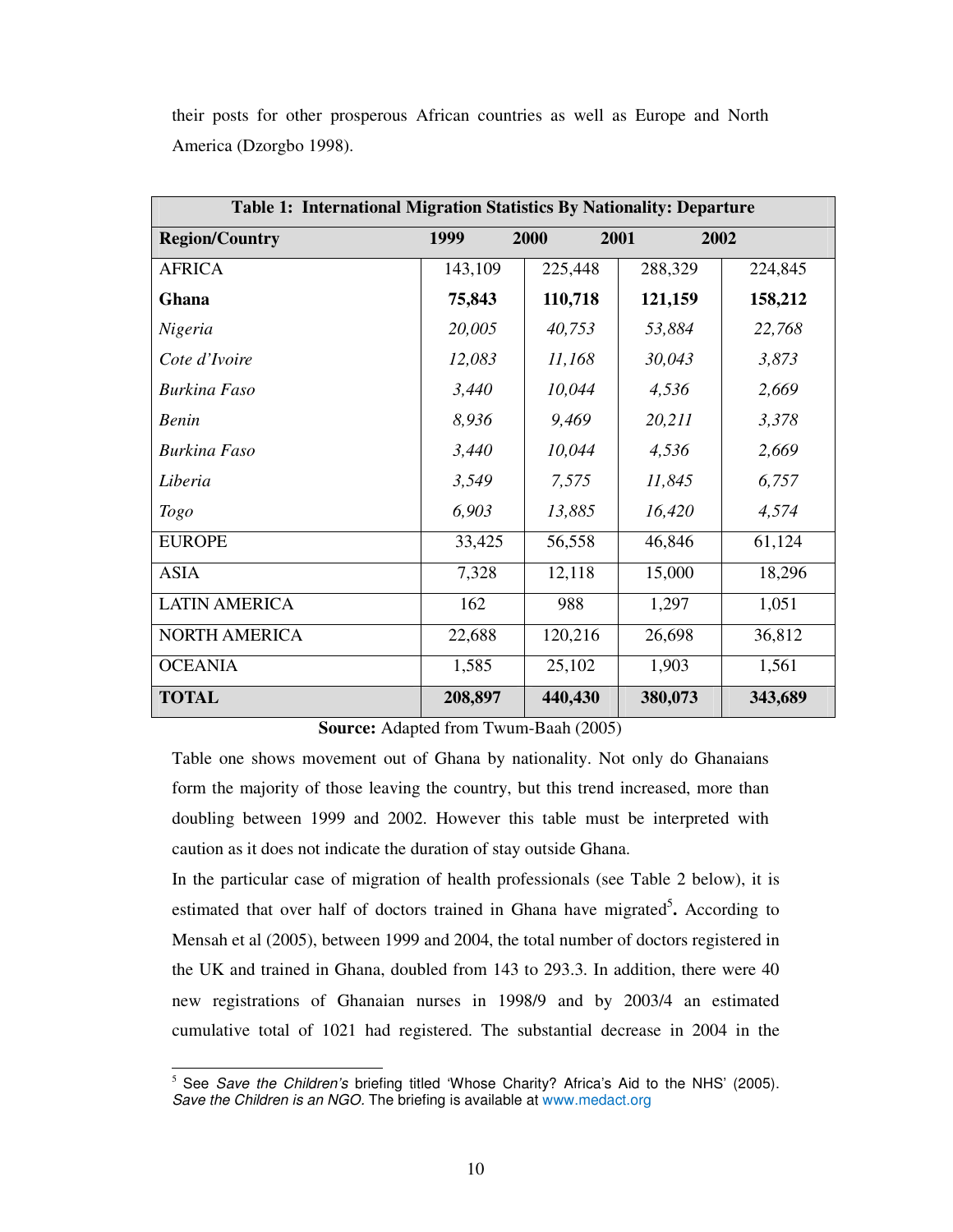number of health workers who emigrated may be attributed to the introduction of government interventions to improve the conditions of service of health workers, which included increases in basic salaries and allowances, the introduction of the additional duty hour allowance (ADHA) for health workers in 1998, incentive schemes such as housing and car laons, study leave with pay, the establishment of the Deprived Area Incentive Allowance (DAIA) and the establishment of the College of Physicians and Surgeons to provide and supervise post graduate medical training in Ghana. The introduction of "ethical"<sup>6</sup> recruitment policies in some receiving countries such as UK, may also have accounted for this decrease in the migration of Ghanaian health workers. Nevertheless its general impact on migration of workers from this sector has had mixed results. (Mensah et al, 2005).

| <b>Main Cadres</b>           | 1999 | 2000 | 2001 | 2002 | 2003 | 2004 | Total |
|------------------------------|------|------|------|------|------|------|-------|
| <b>Doctors</b>               | 72.  | 52.  | 62   | 105  | 117  | 40   | 448   |
| <b>Pharmacists</b>           | 49   | 24   | 58   | 84   | 95   | 30   | 340   |
| <b>Allied Health Workers</b> | 9    | 16   | 14   | 12   | 10   | -8   | 69    |
| Nurses/Midwives              | 215  | 207  | 235  | 246  | 252  | 82   | 1237  |

**Table 2: Brain Drain of Health Workers, 1999-2004**

*Source*: Ministry of Health, 2005, Cf. Awumbila, 2007

It is however becoming increasingly evident that socio-cultural and other noneconomic factors are also very important, and that a realistic explanation of Ghanaian (and indeed African) migration should be multi-disciplinary (Achanfuo-Yeboah, 1993). For instance some evidence, though anecdotal, suggest that Ghanaian international migration destinations in recent times show sophistication and dynamism. The evidence points to countries in Asia and the Far East such as China, Malaysia and Dubai. These reflect the tremendous importance these countries and regions have attained in global political and economic affairs.

 $<sup>6</sup>$  In the United Kingdom for example, The UK Department of health has since 1999 developed</sup> and gradually strengthened a Code of Practice for the International Recruitment of Healthcare professionals (Department of Health 2004) which requires the National Health Service employers not to actively recruit from developing countries unless there is a government-togovernment agreement.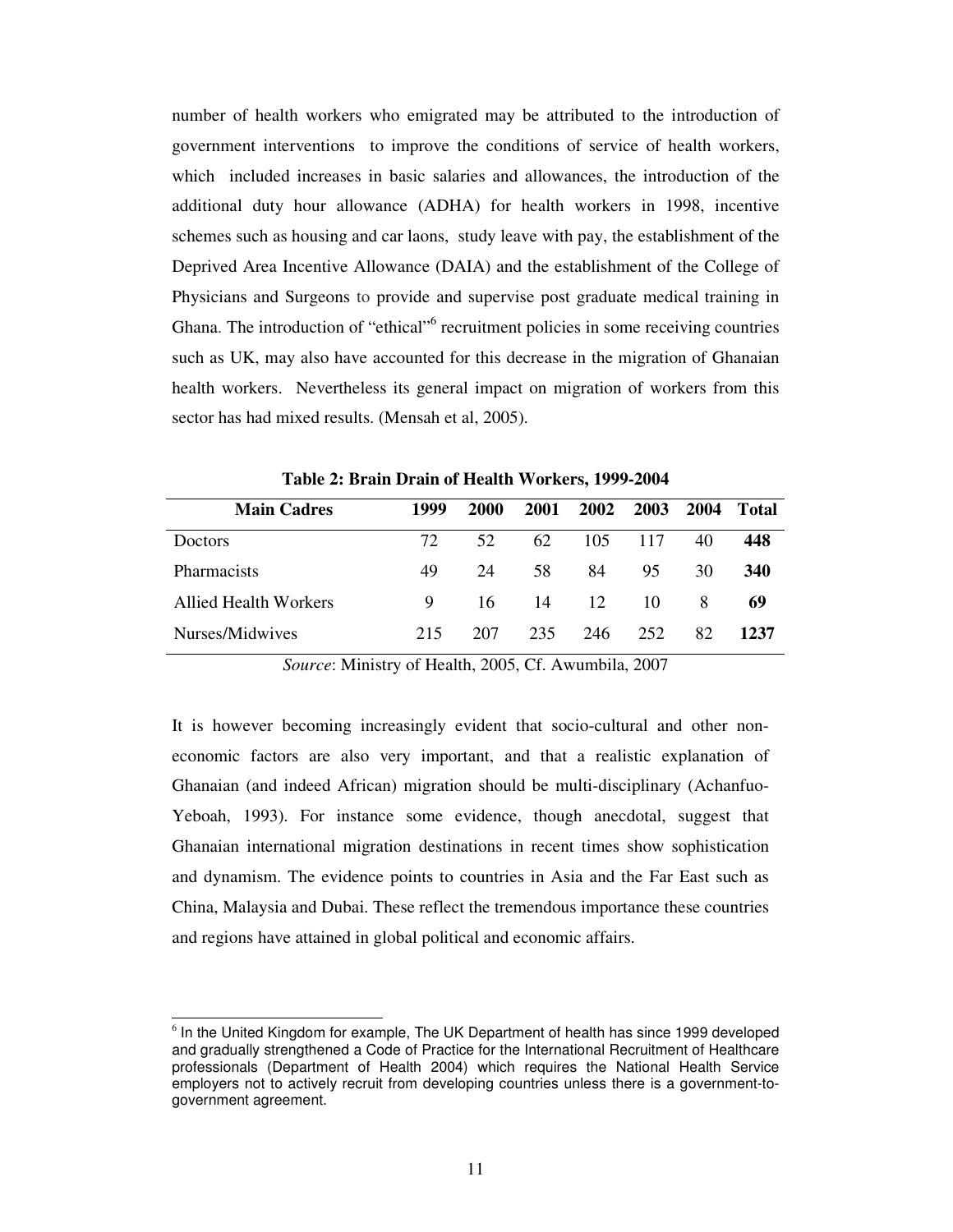### **Different Trajectories of Migration Research**

### *Internal Migration*

Much of the migration research in Ghana has focused on the role of migrants (both internal and international) in the development of Ghana's cocoa industry (Skinner, 1960; Hill, 1961; 1963; 1970; Beals and Menezes, 1970; Thomas, 1973; Peil, 1974; Plange, 1979; Sutton, 1983; Addae-Mensah, 1983; 1985; Arhin, 1988; Cleveland, 1991; Dumett, 1999; Duodu, 2004; Adu, 2005; Abdul-Korah, 2007). Other themes in the research include the evolution of migrant communities, specifically the *Zongo 7* (Harvey and Brand, 1974; Kpormegbe, 1993; Pellow, 2002; 1991; Schildkrout 1978; Schwimmer, 1980), migrants in what Clark calls 'the market place system' (Clark, 1994; see also Eades, 1994) and the role of migrants in the development of the mining industry in Ghana (Skinner 1960; Greenstreet, 1972; Thomas, 1973; Peil, 1974; Plange, 1979; Cleveland, 1991). Such focus on migration is due to its demographic, economic and socio-cultural implications not only for the origin areas as well as destination areas but also the actors (migrants) involved. Many of these studies show that migration in Ghana up to the 1970s was mainly the country, with in-migration affecting social organisation, agriculture and population dynamics (Cleveland, 1991).

There are other studies on migrant communities. This includes Pellow's work on the evolution of Sabon Zongo, one of Accra's Zongos (Pellow, 1991) and Eades' study on the activities of Yoruba migrants of Nigeria in Northern Ghana (Eades, 1993) as mentioned earlier.

### *International Migration and Brain Drain*

The literature on international migration indicates extensive research on the emigration of labour namely skilled and unskilled or semi-skilled who moved out

 $7$  Zongo is a word which originates from the Sahel region of the north and means 'caravan' and was once used to describe the areas where trans-Saharan traders would rest their wareloaded camels as they stopped on the fringes of towns and settlements in the south to barter cattle and cloth for salt and Ashanti gold. In Ghana, it is used broadly to refer to a stranger community specifically created and inhabited by northern migrants. The Zongo is characterized by overcrowding, inadequate sanitation and dilapidated buildings.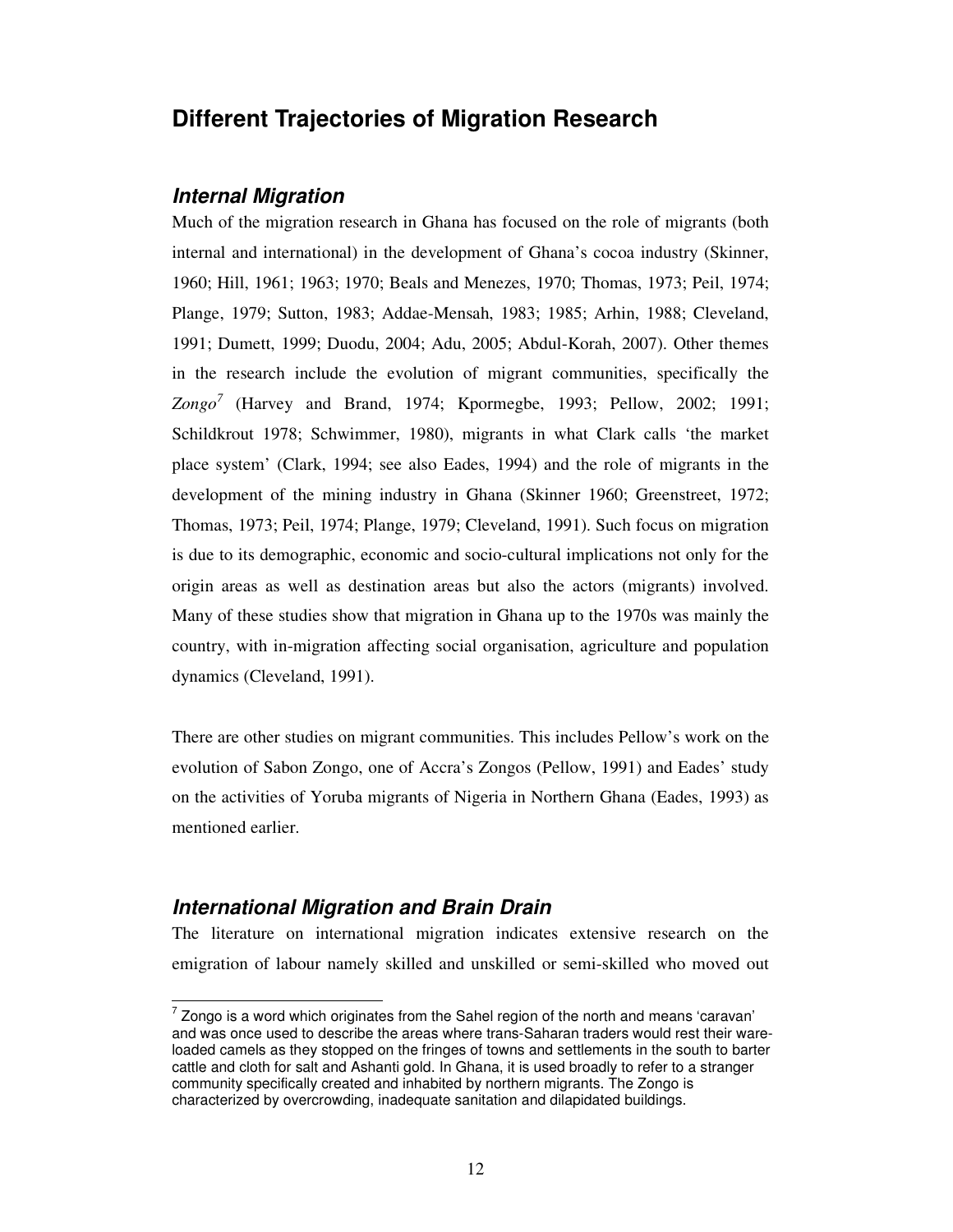for greener pastures with the economic downturn in the mid 1960s. Studies on international migration also focused on the emigration of skilled professionals in the health and educational sectors for obvious developmental reasons. These movements were both within the continent and to intercontinental destinations of Europe and North America (Anarfi et al., 2000; 2003; Owusu, 2000; Kabki, 2007). In some cases, some Ghanaians returned to the countries in which they had been trained to work, while others who travelled initially for education and/or training stayed behind after their programme of study for employment (Anarfi et al., 2000; 2003). In the case of health professionals leaving the country, many studies considering the causes and the consequences of their movement and its implications to the development of the country have been done (Adepoju, 2002; Avenorgbo, 2003; Mensah et al., 2005, Bump, 2006; Manuh, 2005).

#### *Remittances and Transnationalism*

With the rest of international migration, issues of transnationalism (Mazzucato, 2006; 2007; 2008; Akyeampong, 2006; Wong, 2006: Lothar, 2007; Riccio, 2008) and remittances have occupied studies in this direction. Arguments for and against the benefit of remittances as against the human resources lost to the developed countries are still ongoing in migration development discourse (Manuh, 2001; Olesen, 2002; Quartey and Blankson, 2004; Wong, 2006; Owusu-Ankomah, 2006; Quartey, 2006a; 2006b; 2006c; 2006d; Riccio, 2008).

#### *Diaspora Formation*

Studies on the Ghanaian Diaspora have also been done with their presence all over Europe, North America and elsewhere (Higazi, 2005, Arthur, 2008). In 1995, Peil estimated that, at least one-tenth of the Ghanaian population lived abroad: in Africa, North America, Europe, Asia and Australia (Peil, 1995). According to Van Hear (1998), Ghana is one of the ten countries that have produced and are involved in producing a 'new diaspora' in recent times. Ghanaians are now found in every country, rich or poor, and therefore the focus on colonial links particularly to the United Kingdom, for explaining migration patterns in Ghana cannot be used To a large extent, it appears that considerations of language, religion and cultural affinity cannot fully explain contemporary Ghanaian international migration. As a result,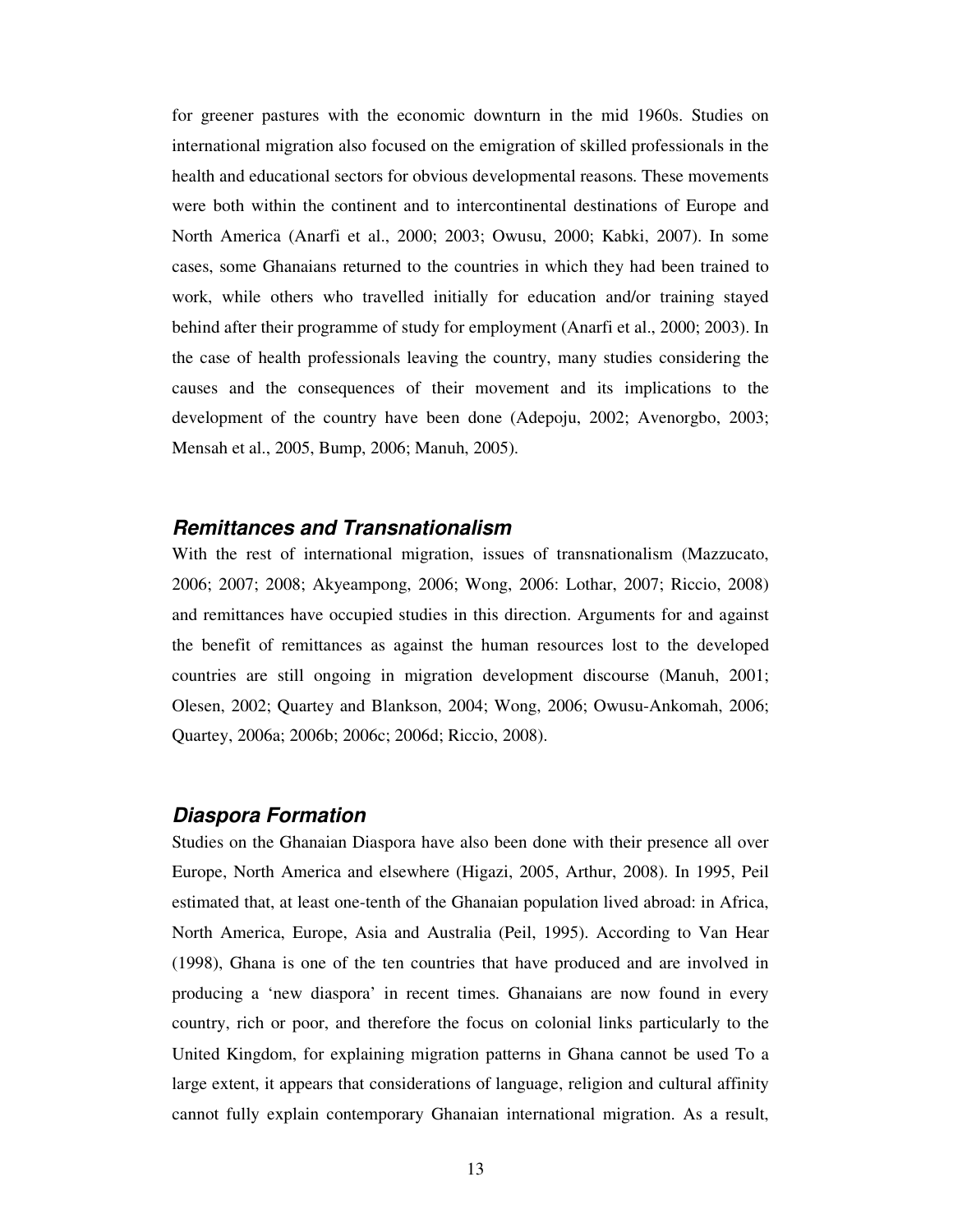cities such as New York, Amsterdam, Toronto and Hamburg - show very appreciable presence of Ghanaian migrants.

In their new destinations, Ghanaians have constituted themselves into immigrant organizations<sup>8</sup> to ensure their survival and adjustment (see Atta-Poku, 1996; Owusu, 2000; Orozco and Rouse, 2007). They help migrants to forge durable social networks and facilitate migrants' settling and integration processes. In the United States and Canada where studies are available (see Atta-Poku 1996, Owusu 2000), these associations constitute important rallying point for Ghanaian migrants' cultural affirmation. Ghanaian migrants also utilize these associations as resources to enhance their participation in the social and economic activities at their destinations. In the absence of any census study on the number of Ghanaian diaspora organizations at any level, Orozco and Rouse in 2007 estimated Ghanaian diaspora organisations world-wide to be about 500 (Orozco and Rouse, 2007; cf. Antwi Bosiakoh, 2008).

Some Ghanaians have also employed religion as an intermediary tool for identity formation and identity affirmation in the diaspora. When Van Dijk (1997) uses 'Ghanaian Pentecostal diaspora' in the Dutch society, or the much broader description 'localisation and Ghanaian pentecostalism' in Botswana (Van Dijk, 2003), there is a single underlying theme of the role religion appears to play in the formation of identity among Ghanaians in foreign lands. Mazzucato (2006) also indicates that with the firm grounding of hometown associations, some members have transformed them into an opportunity for fund raising to support development projects such as schools or clinics in the home area.

Other areas of study border on the expulsion of Ghanaians from Nigeria and what was also the case in Ghana with the promulgation and implementation of the Alien Compliance Order of 1969 which saw the expulsion of a large number of immigrants in Ghana in the same year ((Brydon, 1985; Dzorgbo, 1998; Adepoju, 2005). The order required of all aliens in the country to be in possession of residence

 $8$  Immigrant organisations are sometimes referred to as migrant associations (see Antwi Bosiakoh, 2008:10) and refer to all organisations, unions, groups and other alliances migrants form to take care of their needs in their destination.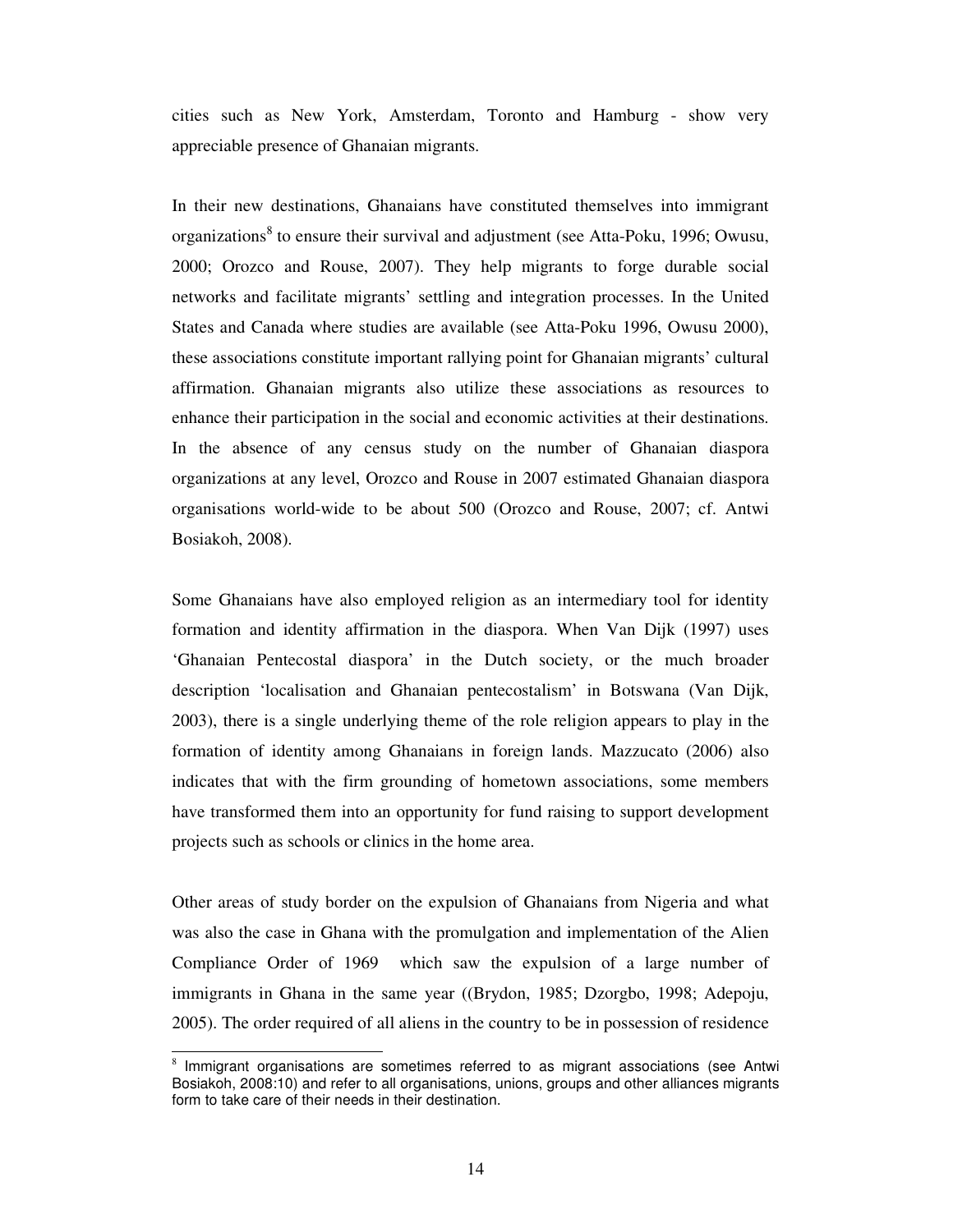permit if they did not already have it or to obtain it within a two-week period. (see Adepoju, 1984; Fafowora, 1983; Gravil, 1985). These expulsions also received widespread academic consideration including the reactions of Ghanaians to the expulsions (see Brydon 1985, Arhin 1991). Dei (1991) also details the integration and rehabilitation of expelled Ghanaian migrants from Nigeria into the local domestic economy in Ghana, emphasizing particularly, returnees' reliance on social networks, community bonding and the organizational capabilities of traditional polities to respond to socioeconomic stress caused by the sudden return. The argument that migrants become the first scapegoats when destination countries encounter economic difficulties (Peil, 1974; Adepoju, 1984; 2005; Brydon 1985) is also highlighted.

### *Gender and Migration*

Another trajectory of Ghanaian migration research in the last decade of the  $20<sup>th</sup>$ century relates to gender and migration, especially gender selective migration (see Chant, 1992). The feminization of migration is illustrated in studies on both internal and international migration of Ghanaians. In the past, women moved in their capacity as accompanying spouses and these movements were over short distances. For instance Surdakasa (1977) observes that, until the 1970s, the size of the female component of Ghanaian migration was small. The focus was on male migrants who had migrated to coastal Ghana for fishing or from the north to the south for farming. Any reference to female migrants, according to Surdakasa (1977), related to wives left behind to tend the farms, care for the children and maintain village cohesion.

In contemporary times however, women move independently within and outside the country for economic as well as other reasons such as education and career development. Amankwah (1984) and Anarfi (1989) documented this movement of women to Nigeria and Cote d'Ivoire while Abrefa-Gyan (2002) documents this movement internally. While some earlier studies (Pool, 1972; Sudarkasa, 1977; Oppong and Abu, 1987) draw attention to the effect of women's migration on their lives and reproductive roles, most current studies emphasis the economic and social independence and reproductive role of women and the young female (Brydon, 1992; Appiah, 2000; Tanle, 2003; Wong, 2006, Awumbila and Ardayfio-Schandorf, 2008).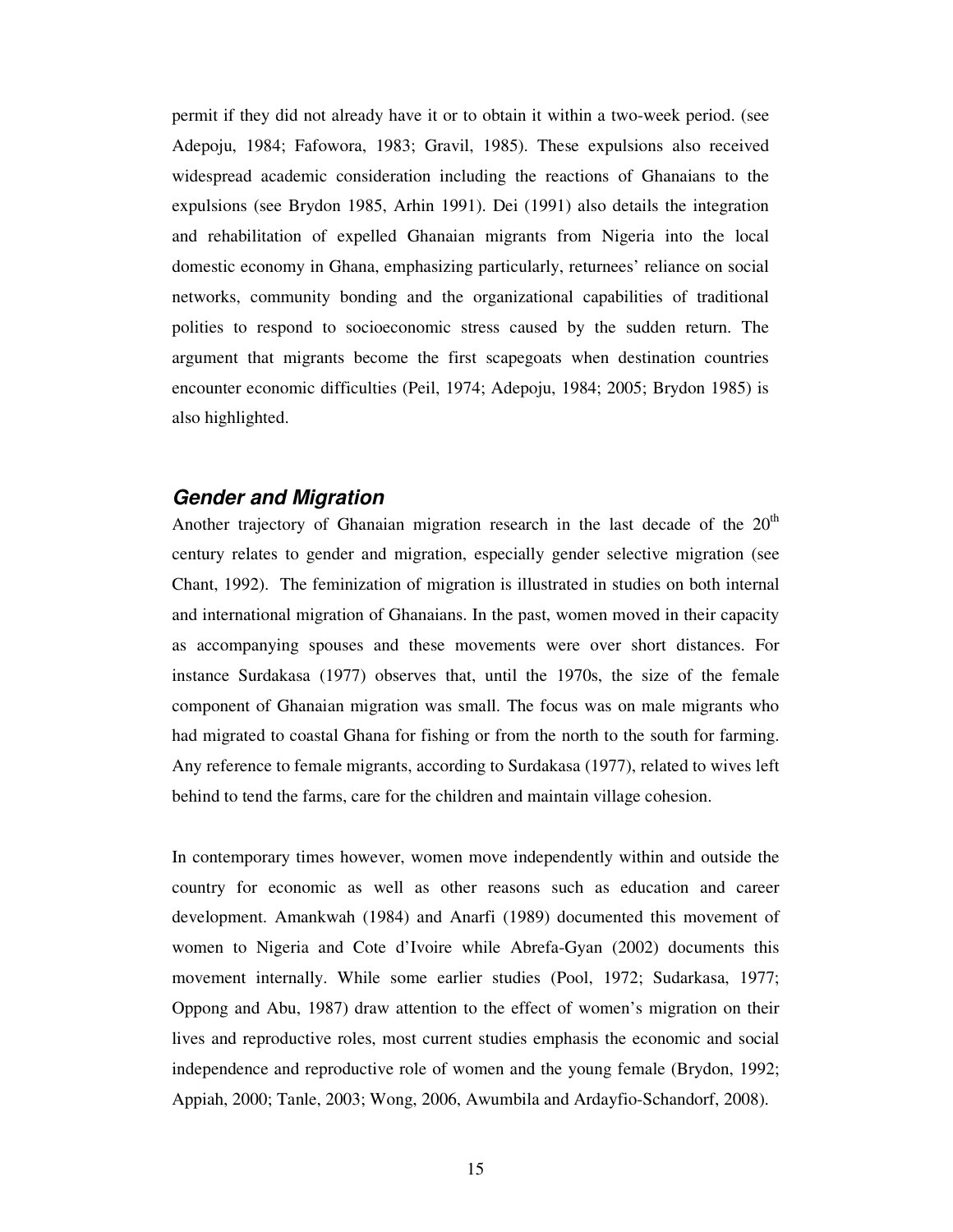The changing labour market trends and the increasing participation of women in the global workforce have increased opportunities for skilled female migrants. In the area of health care, women dominate the nursing sector and have formed a large part of the skilled labour migration out of Ghana. As table two indicates, nurses and midwives form the majority of health worker migration in Ghana. Although several studies have been undertaken on the migration of skilled healthcare workers from Ghana (Nyonator and Dovlo, 2004, Mensah et al, 2005) and its impact on the health care sector, very little has been done in terms of a gender analysis of the Ghanaian health worker migration.

### *Return Migration*

Meanwhile, evidence of return migration in the literature on Ghanaian international migration started from the 1980s. Beginning from the early 1980s when Ghanaians migrants were expelled from Nigeria, a series of voluntary and involuntary return migration of Ghanaians have occurred. During the fourteen-year civil war in Liberia, Ghanaians in that country had to return to their country, Ghana, to the care of their relatives in what Dekker (1995) described as a 'forced homecoming'. But home coming of Ghanaians in the diaspora has not always been by compulsion. For instance while Ammassari (2004) explores home coming from the view point of nation-building and entrepreneurship, Black et al (2003) approaches home coming from the view point of small enterprise development in Ghana and interrogates whether small enterprise development provides a route for moving out of poverty. Tiemoko (2004) also approaches home coming from the socioeconomic change it appears to engender.

African Americans and people of African descent from the Caribbean and South America have also migrated to Africa and Ghana since the eighteenth century (Lake, 1995). Related to this, Bruner (1996) interpreted the touristic pursuance of black people from the diaspora to Ghana as the 'return to motherland Africa', specifically to Ghana<sup>9</sup>. Both Lake (1995) and Bruner (1996) examined the process of identity

 $9$  Bruner's subject of study – the black diaspora – represents people whose movement from their home countries was dictated by slavery. The work describes tourism as defining the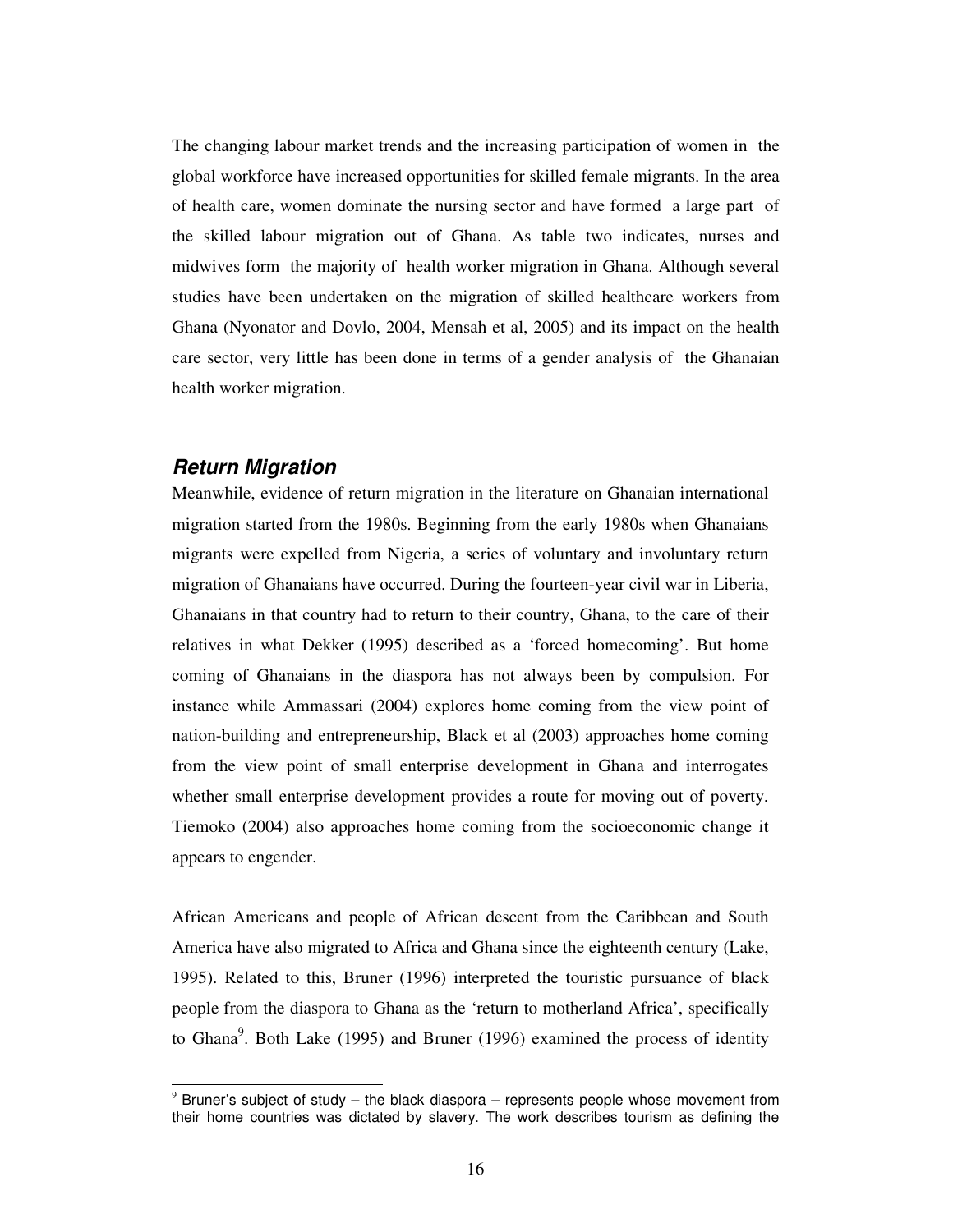formation among diaspora Africans and Ghanaians in their ancestral land, Ghana, through return migration. But while Lake focuses on those who have permanently returned from their stay abroad, Bruner looks at those who continue to reside abroad but are on touristic expedition to what they describe as their ancestral land.

It appears then that homecoming of Ghanaians abroad has not only been the concern of individual migrants. Obviously these individuals have played significant roles in this endeavour. Since the early 1990s however, Ghanaian governments have pursued different return migration policies with the ultimate objective to attract skilled Ghanaian nationals abroad. In the 1990s, Emancipation Day Celebrations were instituted by the Rawlings-led government. This was part of the government's resolve to help African Americans and people of African descent most especially from the Caribbean and South America to return to Africa and Ghana. In 2001, a Homecoming Summit was organized by the Kufour administration to attract and tap the potential and skills of Ghanaians in the diaspora to help the development of the country. The objectives of the Summit were stated by Manuh and Asante (2005:298) as follows: 'to develop a process for the renewal of confidence of Ghanaians living abroad and those at home, to enhance dialogue and explore opportunities for productive relations between Ghanaians living abroad and their country, and to identify the means to tap into the acquired capacities of Ghanaians living abroad for the creation of the nation's wealth<sup>'10</sup>. Return migration has also provided an opportunity for the acquisition of skills, experience and knowledge. This has resulted in `brain gain' and or 'brain circulation". According to Sjenitzer and Tiemoko (2003), return migration involves the transfer of skills back to Ghana and job improvement on the part of return migrants. Evidence from the 1995 migration survey (Twum-Baah, et al. 1995) indicates that some return migrants received higher level formal education abroad, a useful contribution to human capital formation for the country. Diko and Tipple (1992) also focus their work on migration and long distance housing development by Ghanaians in London

meeting point or border zone between African American tourists who returned to the Elmina Castle in Ghana, and the local Akan-speaking Fante people who received them.

<sup>&</sup>lt;sup>10</sup> For a detail evaluation of the Home Coming Summit, see Manuh, T. and R. Asante (2005). 'Reaping the Gains of Ghanaians Overseas: An Evaluation of the Home Coming Summit of 2001'. In *At Home in the World? International Migration and Development in Contemporary Ghana and West Africa.* Edited by Takyiwaa Manuh, Accra: Sub-Saharan Publishers.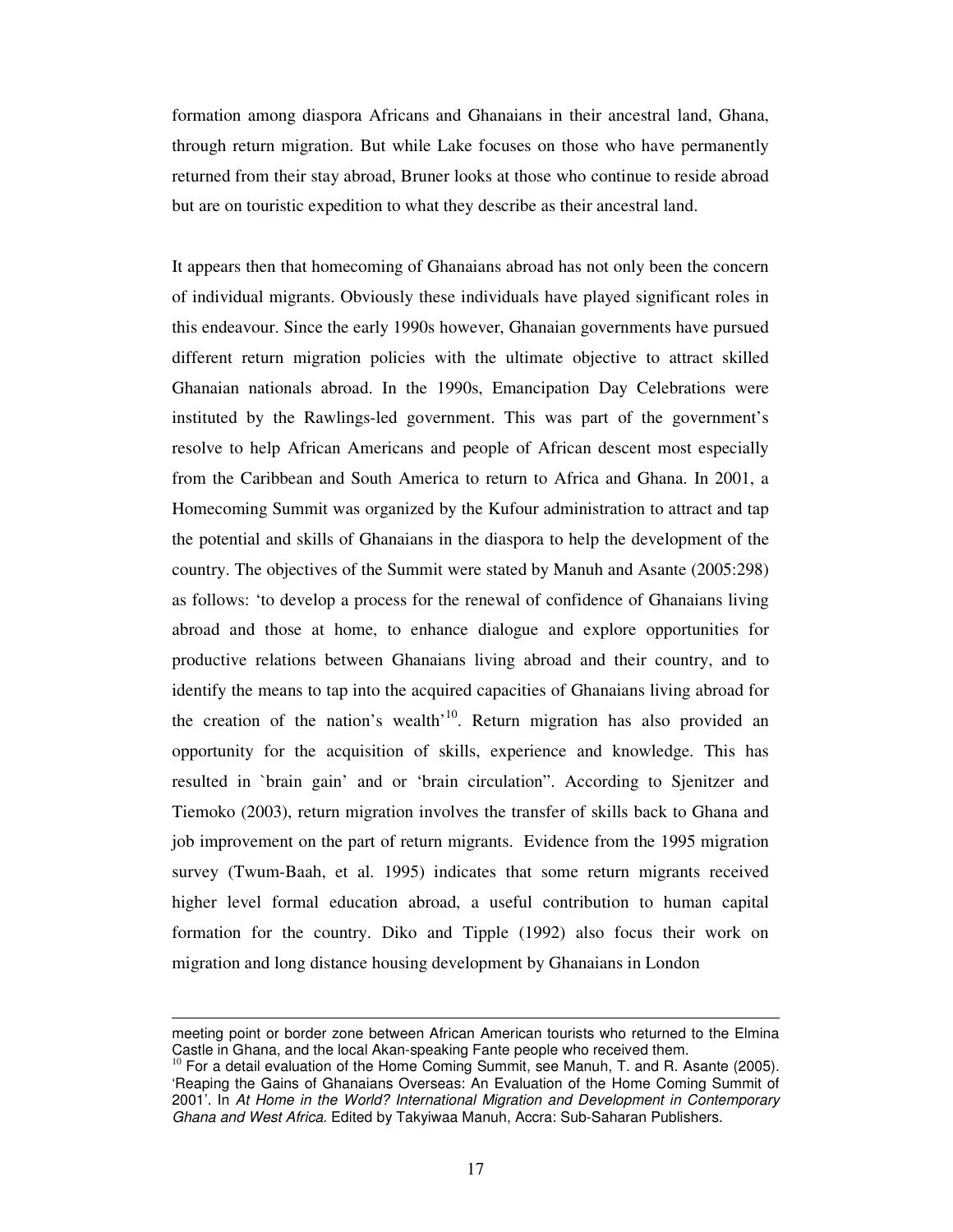## **Changing Trends and Theoretical Orientations in Migration Research in Ghana**

This section discusses research on Ghanaian migration with a specific focus on the empirical findings, changing trends and their theoretical orientations.

### *The Changing Causes and Drivers of Migration*

The decision to migrate in Ghana has often been a response to a combination of several factors, including economic, social and political and environmental factors such as poverty, landlessness and economic dislocations. These factors are also often linked tp factors such as trade, urbanisation and the growth of administrative sectors, agriculture, land degradation and rural poverty to induce migration, both internal and international.

Many studies in Ghana have identified rural-urban migration to be the most predominant of all movements within Ghana (Addo, 1968; Caldwell, 1968; De Graft-Johnson, 1974; Arthur, 1991; Twumasi-Ankrah, 1995). As this occurs, it has been observed that, migrants have generally moved from resource-poor to resource-rich areas, with a higher tendency for movements from the northern parts of the country to the southern cities (Anarfi and Kwankye, 2003). In addition, some authors explain the north-south pattern of migration to be due to spatial inequalities in levels of development brought about by a combination of colonial and post-independence economic policies and environmental factors among others (Awumbila, 1997; Songsore and Denkabe, 1995; Awumbila and Momsen, 1995).

There are other studies that highlight economic factors as main causes especially of internal migration in Ghana. Poverty and lack of employment opportunities have been stated as main contributory factors for many young people moving from their rural communities to urban centres (Adu-Gyamfi, 2001; Anarfi et al. 2003; Anarfi and Kwankye, 2005). Findings of these research studies in Ghana have indicated that traditionally, migration involved males who traveled over long distances as well as for short to long periods to the agricultural and mining communities in the south (Nabila, 1975, Songsore, 2003). Female migration consisted of spouses joining their husbands or relatives to help socially and economically (Boakye-Yiadom and Mckay, 2006).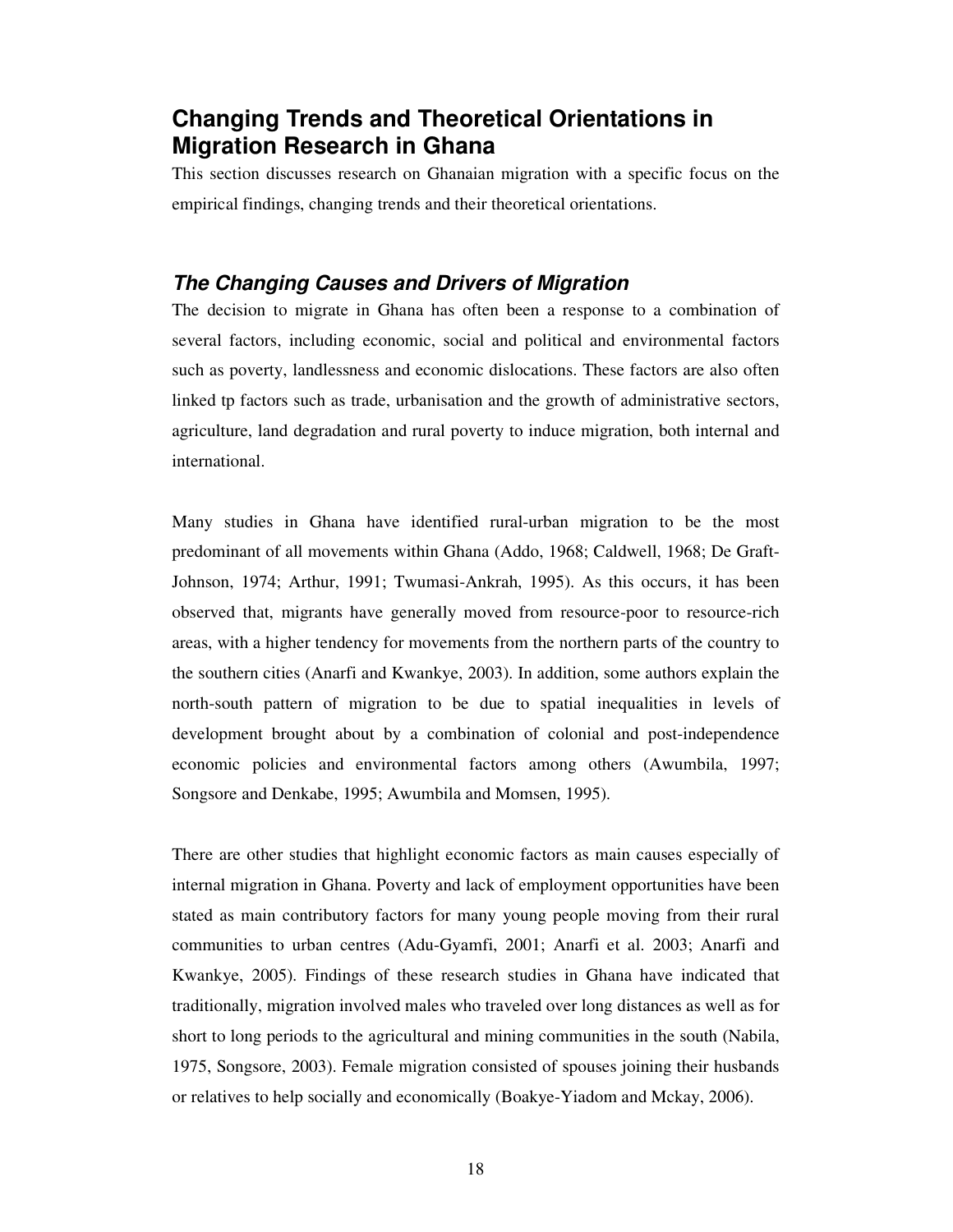These age long causes, though, still hold, tend to be static and do not recognise the dynamism and complexities in migration and consider migrants especially child migrants as passive actors in the migration literature (Hashim, 2004). Whitehead et al. (2007:35) suggest that 'child migration is frequently a negotiated decision in which both parents and children strive to meet their own objectives'. Hence, besides, poverty, socio-cultural factors such as marriage may account for the reason why a young girl from the north will migrate to acquire household items for use after marriage.

Recent studies however show a changing trend. Young females now form the majority in internal migrations from northern Ghana to urban centres in the south. They mostly work as 'kayayei', porters, in market centres and lorry stations (Awumbila and Ardayfio-Schandorf, 2008, Anarfi and Kwankye 2003; 2005; Tanle, 2003). Many female migrants now move independently through networks of friends and relations. This means that contrary to earlier studies that identified women as migrating mostly to join partners therefore making them dependants, young females in the current migration flow tend not to be just dependants but autonomous migrants who have made their decision and move despite the fact that there may be no family member at the destination area (Adepoju, 2004; Wiredu, 2004; Anarfi et al. 2006; Whitehead et al. 2007). Recent migration literature also show that though generally, there has been an upsurge in the number of migrants who are predominantly youth and who also engage in irregular migration within and outside the African region, including Ghana, migration is feminising (Adepoju, 2004). In the Ghanaian case, it has to do with the young females who migrate from the northern regions to the cities of Accra to engage mainly in the 'kayayoo' business. To the extent that there are changing trends in migration flows with diversity in destinations, Adepoju (2004) notes that there is a changing trend from labour migration to commercial migration where people now travel with an alternative option of self-employment instead of being migrants engaging in menial jobs. These changes confirm the complexities associated with migration and the need to adopt a multidisciplinary approach in researching these issues. This will enable different perspectives to be considered to enrich the quality and reliability of migration data collected.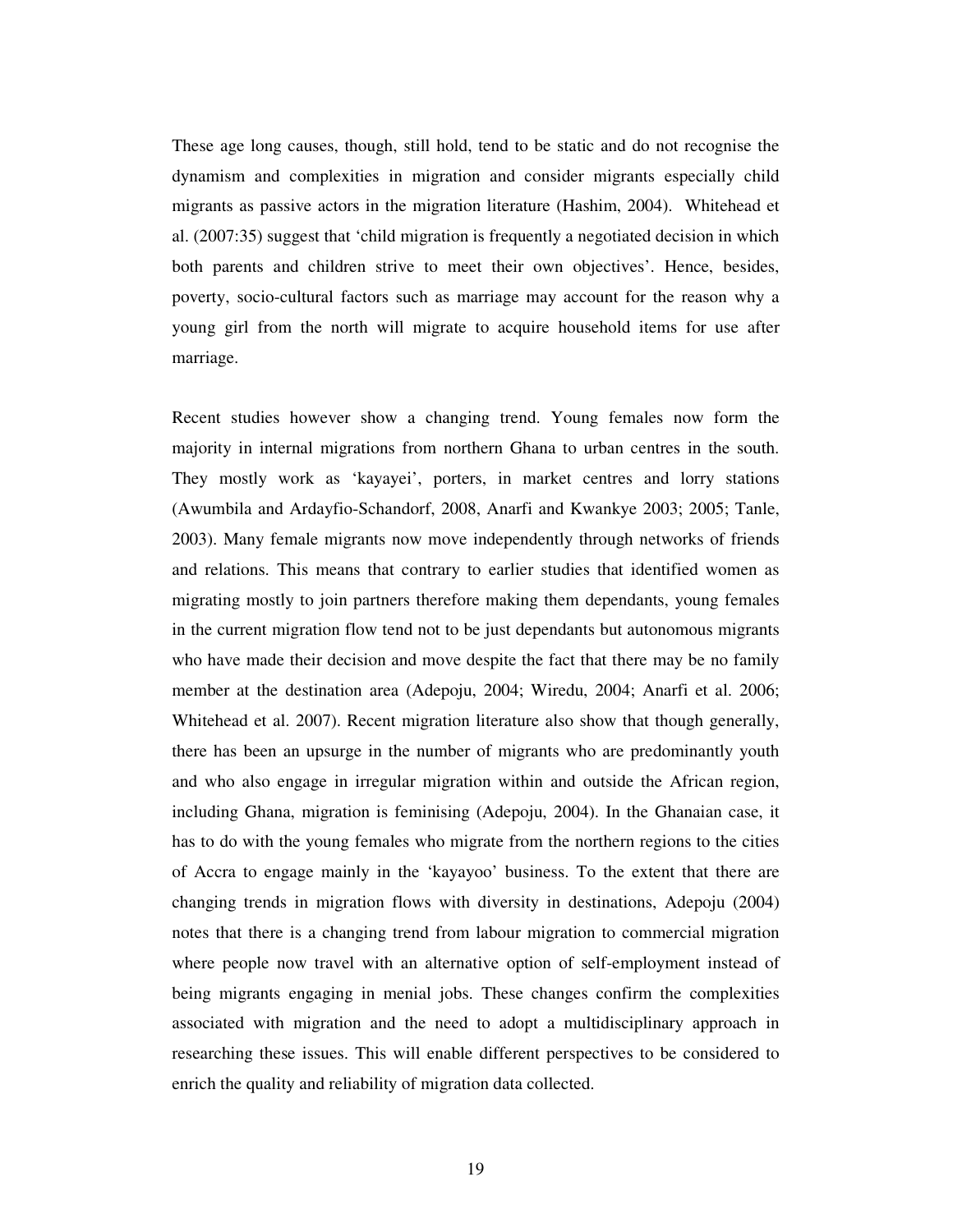Poverty, lack of education and employment possibilities, the need to purchase items for marriage and some socio-cultural factors have also contributed to the exodus of migration, especially by female youth and children in Ghana in recent times (Awumbila and Ardayfio-Schandorf, 2008). Poverty is often cited as a cause of migration in Ghana (Nabila, 1975; Anarfi et al. 2003; Anarfi and Kwankye, 2005). What is often lost in the literature however is that, while agreeing that migration can result from poverty, it is not always the poorest and most destitute who migrate. Poverty as a cause of migration operates under selective principle. The poorest are often unable to afford the costs associated with migration. In addition, Awumbila and Ardayfio-Schandorf, (2008) argue that, poverty may also be as a result of migration. In families and communities where husbands and the active productive youth populations have migrated, poverty among children, wives, elderly people and other dependants may be worsened. This line of argument clearly interrogates the povertymigration nexus.

In the case of the poor, education as a cause of migration, (Adjei, 2006) provides some new dimensions, even though it may also be linked to urbanisation. In general the literature indicates a complex mix of factors have shaped peoples movements both within and outside Ghana and that these have changed and are changing in response to globalization and other socio-economic conditions.

### *Theoretical Perspectives in Ghanaian Migration Research*

A number of theoretical connections can be found in Ghanaian migration research. From early times, migration research in Ghana employed neo-classical equilibrium perspective, particularly in analyzing labour migration to mining, ports and cocoa growing areas of Ghana. The neo-classical equilibrium perspective on migration postulates that, migration movements have propensity to follow definite spatialeconomic equilibrium, i.e. people move from relatively low to high income areas or from densely to thinly populated areas (de Haas, 2008). A rise in employment opportunities (on farms), the development of industry and higher wages (mines and ports) in certain areas of Ghana made such areas economically attractive and therefore induced migration from other deprived or resource poor areas (Hill 1963; Beals and Menezes 1970; Addo 1971; 1981; Greenstreet 1972; De Graft-Johnson 1974; Ewusi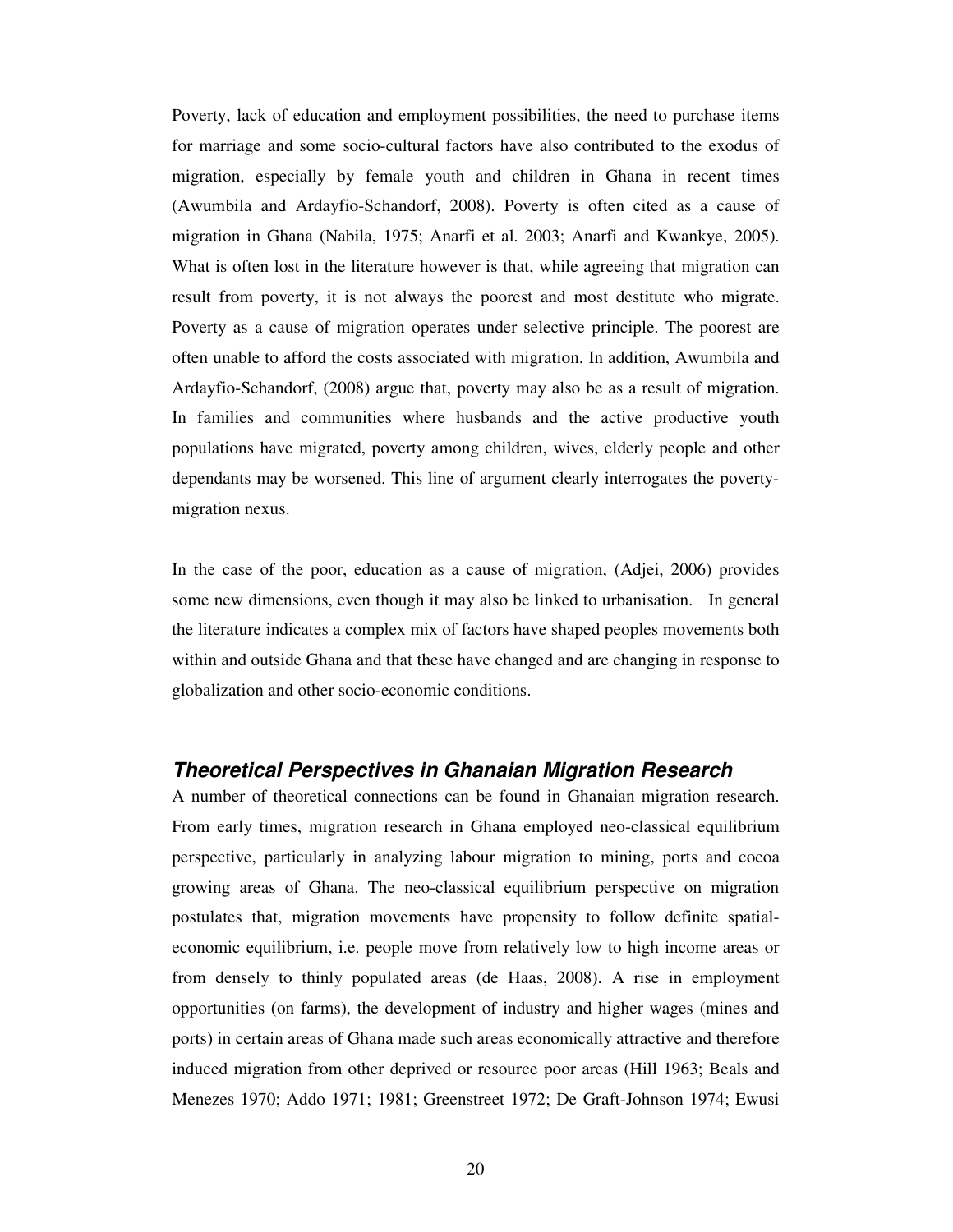1977; Addae-Mensah 1983; 1985; Sutton 1983; Anarfi 1989; Agarwal 1997; Anarfi et al 2000). This perspective underlies some of Ghana's rural-urban migration in particular and general internal migration in Ghana. Neo-classical equilibrium perspective assumes that, the long term effect of this process is the removal of whatever constituted motivation (incentive) for migration. In the Ghanaian case, the motivations have not yet been dealt with.

Also, some migration researches in Ghana have been done within the 'Push-Pull' theoretical framework as postulated by Ravenstein (1889) in his work, 'Laws of Migration'. Ravenstein's conclusions that unfavourable conditions in one place 'push' people out and favourable conditions in an external location 'pull' them in and that the primary cause of migration is economic in nature, are still valid and have been observed in many studies conducted in Ghana as have been cited earlier. The theory of intervening obstacles by Lee (1966) also features in many Ghanaian migration research and findings that have indicated that the distance factor as proposed by Ravenstein (1889) as a determinant of migration could be overcome by factors such as a person's education and knowledge of potential receiving population or family ties.

Many people, especially rural dwellers, who had their manpower and natural resources depleted (Nabila 1975, 1986; Mensah-Bonsu 2003), and or witnessed high population growth (Abdulai 1999) also saw migration to the urban areas as the only way out. In a sense then, poorer regions and environments saw the survival of their communities to be dependent on the extent to which they circulated their citizens between different environments in search of necessary resources for existence (Beals and Menezes 1970; Mensah-Bonsu 2003). Accordingly, theoretical perspectives that inform much of these north-south as well as rural-urban migration movements in Ghana are of neo-classical equilibrium origin.

Assimilation and segregation have also been employed in the analysis of some studies. In her study on Ghana's aliens for example, Peil (1974) makes use of assimilation and segregation, arguing that, while aliens lived in Ghana, they 'resisted assimilation'. The aliens employed residential segregation, unique forms of social and political organization as well as different religion and cultural traits to distinguish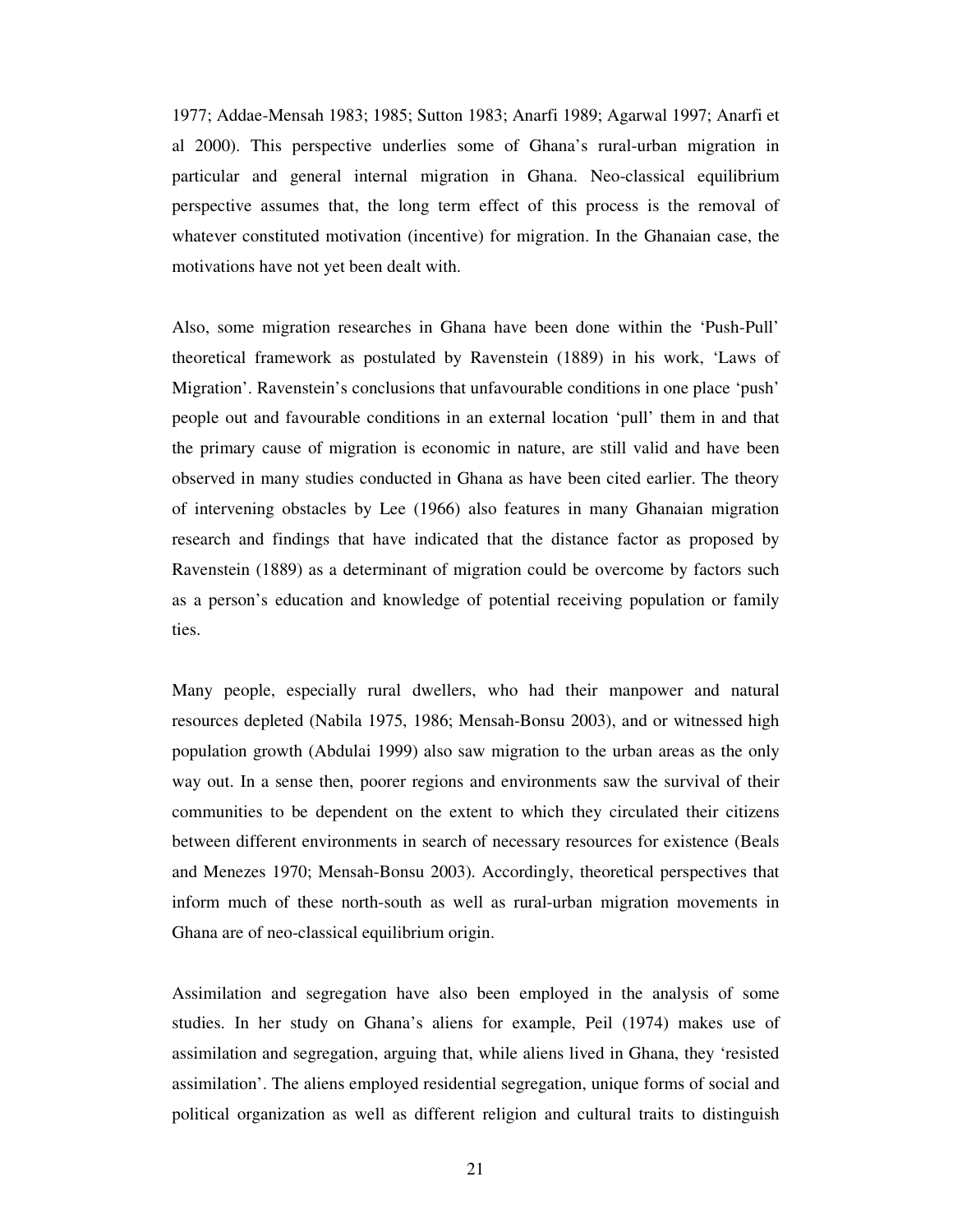themselves from the mainstream Ghanaian society (Dinan 1972. Cf Peil 1974). Owusu (2000:1157) however rejects the assimilationist view because of what he calls its '*a priori* value judgment concerning desirable outcomes' and 'ideological overtones'. In place of assimilation, Owusu (2000) employs adaptation to study Ghanaian immigrant associations in Toronto, Canada as they try to integrate. Attah-Poku's (1996) work on Asanteman Ethnic Association in New York also exudes adaptation framework though transnationalist view is also evident. A careful examination of Owusu's (2000) work however reveals strong leaning towards social capital theory and transnationalist proclivity. The work examines the various economic, cultural, social and political functions and benefits of Ghanaian immigrant associations in Toronto for the immigrants as well as immigrants' use of their associations to serve the needs of their homeland, Ghana, by contributing to community development efforts, fighting for political rights and maintaining ties with the homeland.

Talking about social capital, this framework has also received detailed application in other Ghanaian migration studies. In the area of internal migration, references could be made to Meier's (2005) social peace among northern migrants in Accra and Tema, and Andoh's (2000) work on the decision to migrate. For Andoh (2000), the decision to migrate to urban areas in Ghana depends on the information available. Andoh asks where one gets the information to migrate? In answering this, Andoh employs networks as the framework for understanding the sources of ideas which ultimately lead to migration. Tonah (2005) also makes implied application of social networks.

At the international level, extensive applications of social capital and social networks theories have been done by Smith (2005; 2007) and Antwi Bosiakoh (2008). Through transnational lenses, Smith examines the intricate social networks that tie the Ghanaian economy (the economy of Accra) to migrants (Smith 2007) and the issues of transnational networks and social security regarding health, education and funerals in Accra, Ghana (Smith 2005). On his part, Antwi Bosiakoh (2008) uses social capital as an analytical framework to present micro level analysis of how Nigerian migrants in Accra forge various social networks in Accra. He argues that these networks provide various resources which the migrants tap into to enhance their stay in Ghana. Some other applications of social capital theory in Ghanaian migration studies can be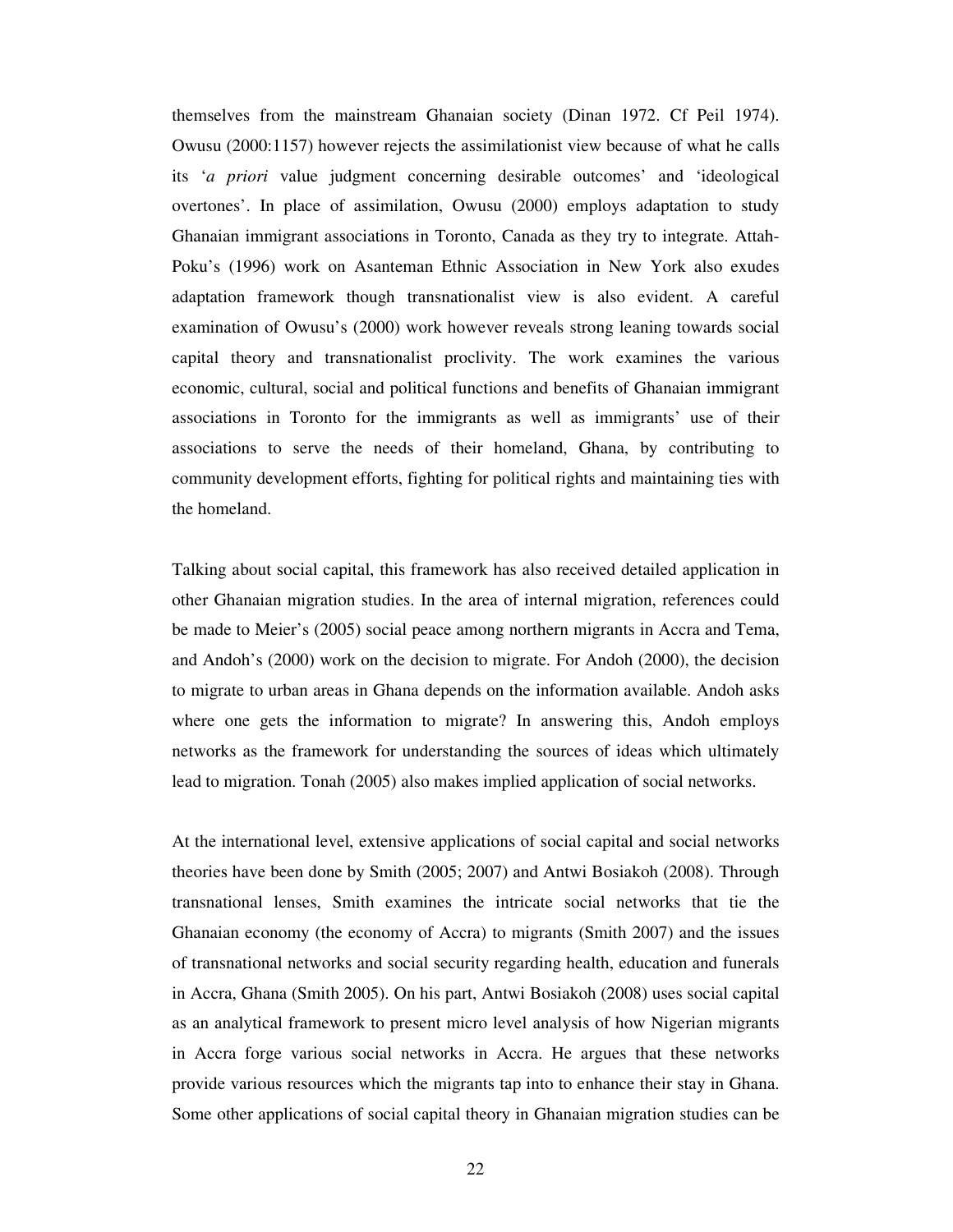found in Devyver's (2005) strategies of West African migration to Western Europe, and Krause's (2008) transnational therapy networks.

At a more micro level analysis (i.e. at the level of individual decision making), potential migrants act on available information from network of friends and relations to arrive at the decision to migrate. Against this background, information-decisionaction perspective has been used to explain rural-urban migration decision processes in Ghana (Bartle, 1971). For most youths, increased urban information from friends results in familiarity with urban life while knowledge, even of pitfalls, is considered an asset which facilitates the migration decision-making process and ultimately contributes to the migration benefit aggregate (Bartle 1971). This theoretical view is similar to social capital theory, chain migration and network theory in migration studies and underlies some studies on north-south migration in Ghana.

Ghana's transition from a net immigration to a net emigration country in the 1970s and 80s is often attributed to internal political instability, economic mismanagement and external conditions unfavourable to the Ghanaian economy (Peil 1995). As a result, national mismanagement, economic difficulties and political problems seem to have conspired to set in motion mass Ghanaian out-migration (the 'push' factor). On the other hand, the booming economies in some African countries and in Europe also constituted 'lure' (i.e. the 'pull' factor). Consequently, Ghanaian international migration which effectively started the late 1970s has been interpreted with push-pull theoretical views.

Some studies also do not make any substantive allusions to any particular theoretical perspectives. For such studies, allusions to theories are rather implied. For most northsouth and rural-urban migration movements in Ghana, the incentives for migration have largely been an expectation of better livelihood options in the destination regions (Anarfi et al., 2003). This makes such migration movements consistent with the principle of comparative advantage as well as rational choice theory. Also, giving the benefits of migration (remittances) to kith and kin in sending areas, migration in Ghana can be said to be grounded in human and social capital theories. It is grounded in human capital theory because much of this migration is considered an investment decision to boost the economic wellbeing of families. Actors in the migration process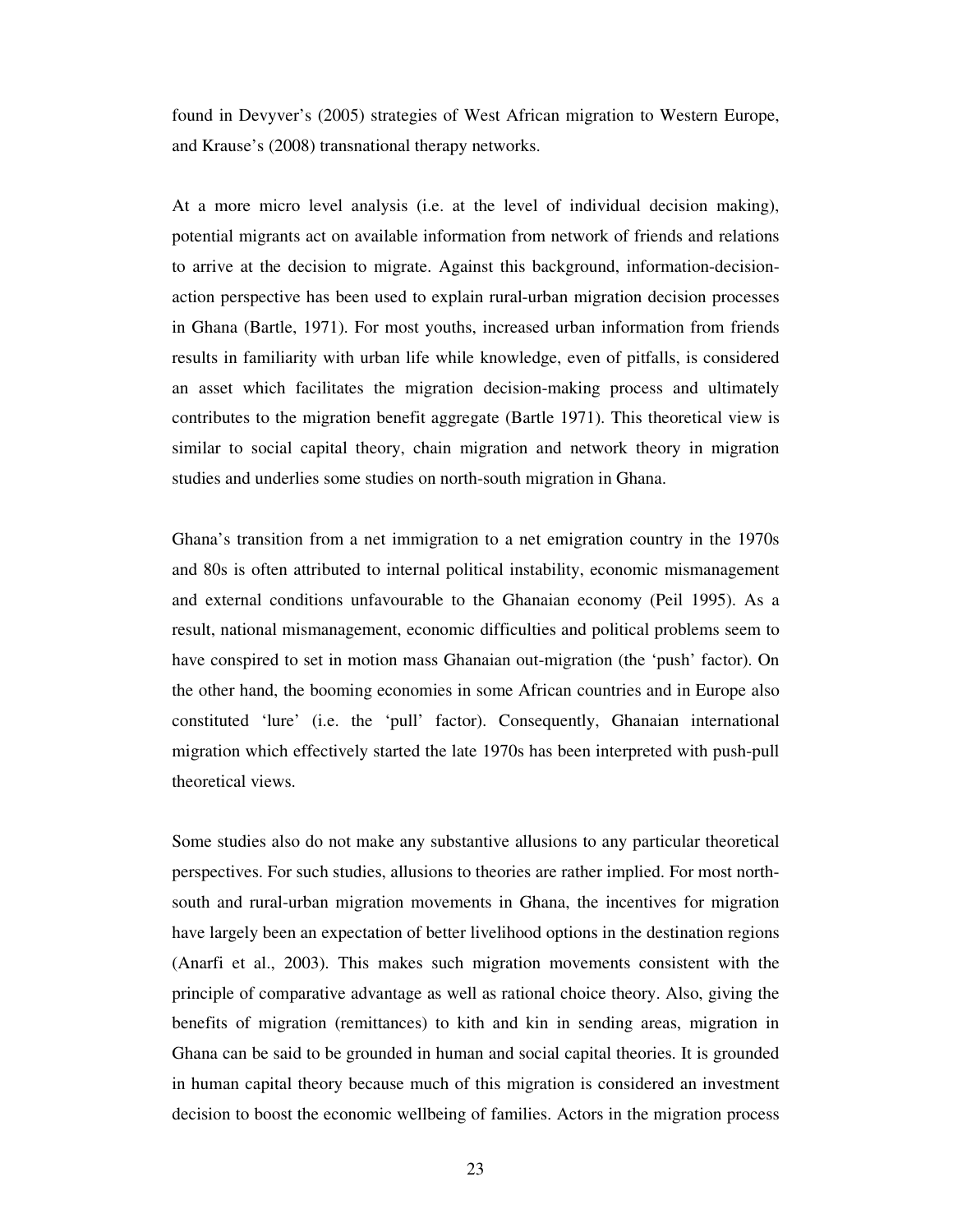gain from their 'migration investment'. It is also grounded in social capital theory because, relations of migrants in sending areas benefit from migrant remittances by virtue of the ties they have and forge with the migrants.

Since the beginning of this century, international migration literature on Ghana has increasingly recognized transnationalism and employed it as framework for analysis. This is because, Ghanaian international migrants have assumed transnational identities and together with their families, they live transnational lives. Living a transnational life is made possible by advances in information and communication technology (mobile phones and telephones, televisions (including satellite and cable networks, internets etc) and cheaper air travel, thereby giving impetus to increased flows of people, goods, money and ideas, which connect seemingly disparate locations of the globe. As a result, transnationalism is the frame of reference for analyzing much of these migration movements. For example it was the framework for analyzing the double engagement (i.e. looking at migrants' lives simultaneously from the point of view of the home and the host country) of Ghanaians in Canada (Manuh 2001) and in the Netherlands (Mazzucato, 2005; 2006b). It was also the framework for analyzing the economy and changing practices of funerals in Ghana (Mazzucato et al., 2006), networks and legal status in securing a living in the Netherlands (Mazzucato, 2007) as well as informal insurance arrangements of Ghanaian migrants in the Netherlands (Mazzucato, 2006a). Other areas of application for transnationalist perspectives include migrants' influence on the economy of Accra (Smith 2007), therapy networks (Krause, 2008) and the ways in which identities and obligations operate to affect development (Mohan, 2006). Akyeampong (2005) has also employed transnationalism to interrogate the emergence of drug trafficking in contemporary Ghana and West Africa within the context of a global political economy. Here, Akyeampong examines the earlier trafficking of cannabis along the coast of West Africa in the colonial period, and then later, transnational networks that have emerged to promote international drug trafficking, particularly of cocaine and heroin).

### *Emerging Issues in Ghanaian Migration*

Research into international migration in Ghana has mainly emphasized remittances because of the economic impacts associated with it both at the macro and micro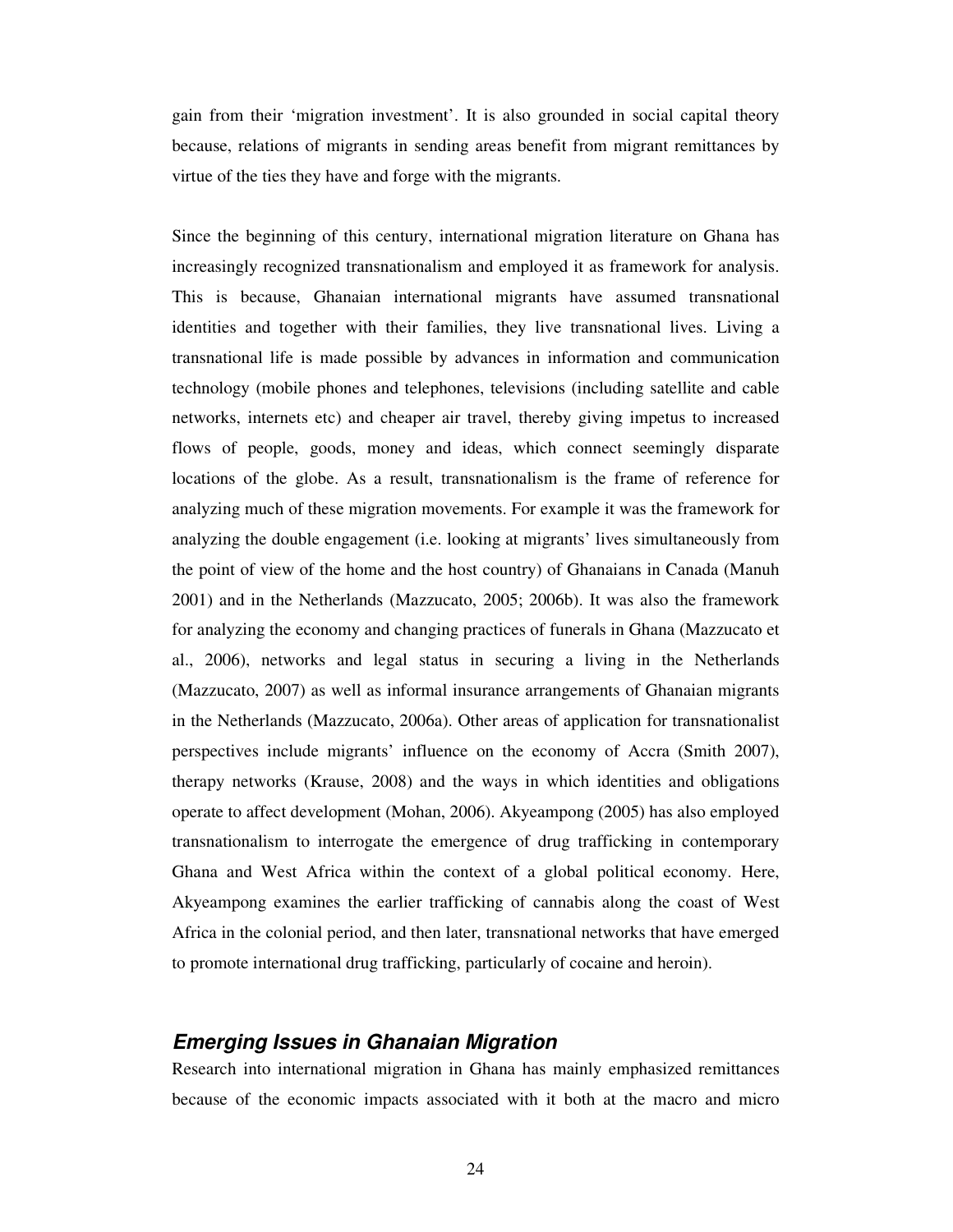levels. At the macro level, remittances to Ghana are estimated to be equal to or more than official development assistance and this seems to inform the focus on international migration and why it has been so researched. Quartey for instance assesses the impacts of remittances on household welfare generally in Ghana as well as household welfare in times of macro-volatility situations (Quartey, 2006a; 2006d). Again Quartey and Blankson (2004) have assessed remittances in terms of how they cushion the poor in times of macro-volatility in Ghana. In addition, the impacts of remittances have been explored in terms of their potential role in ensuring 'shared growth' (Quartey, 2006b) and general development of sending countries, in this case Ghana (Quartey, 2006c).

Kabki et al. (2004) have also examined the impacts of remittances from the ways in which Netherlands-based Ghanaian migrants influence economic and social life in rural areas in the Ashanti region in Ghana, both at family and village levels, focusing the analysis on eight domains of economic life - investments in housing, business, farm, education, community development projects, health care, and participation in church and funerals. Wong (2006) has also approached remittances from the social dynamics point of view, focusing on the cultural and gender-specific ways in which women and their families negotiate remittances. There are other dimensions of remittances in Ghanaian migration literature. This includes impacts on business enterprises and the general economy (Black et al., 2003; Casini, 2005; Herman, 2006; Smith, 2007) on housing construction (Poel, 2005) and on community development (Mumuni, 2007). In general terms remittances from migrants feature prominently in Ghanaian development and poverty reduction discourses.

International migration remains an important livelihood strategy for dealing with declining socio-economic conditions (see Manuh, 2001). As such, many studies have highlighted how Ghanaians have and continue to resort to international migration as an option for pursuing better livelihoods, especially with increased globalisation. Accordingly, transnationalism as a concept and a framework for analysis has been used in different aspects of Ghanaian migration in contemporary times. It has been used to examine the economy of funerals and changing practices in Ghana (see Mazzucato, Kabki and Smith, 2006), development and integration policies (Mazzucato, 2005; 2006; 2008) and networks (Mazzucato, 2007; Krause, 2008).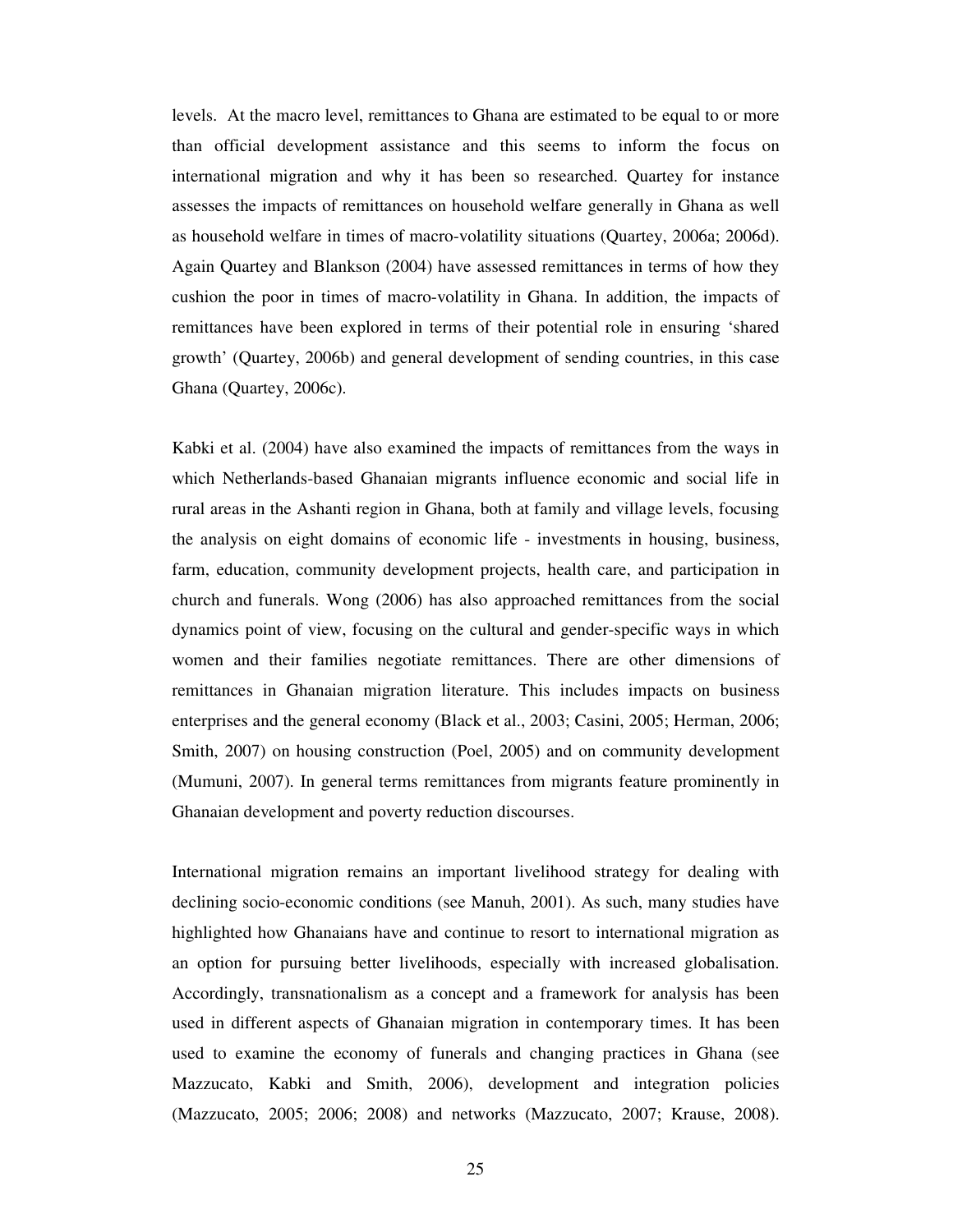Riccio (2008) has also applied transnationalism in a study of Ghanaians in Italy<sup>11</sup> and Miescher draws on the concept to explore the life history and subjective experience of migration (Miescher, 1999). Many of the studies are on Ghanaians in the Netherlands except the few cases that emphasize on Ghanaians in the UK, Italy and the United States Initial emigration of Ghanaians to neighbouring West African countries like Nigeria and Cote D'Ivoire and for economic purposes have not been extensively studied (Anarfi, 1982; 1989). And with the 1983 expulsion of Ghanaians from Nigeria came a change in the destinations of Ghanaian migrants. Subsequent out-migration tended to be geared towards Europe and North America where they formed their 'diasporic' status. There seems to be more research work done on Ghanaian migrants because of institutional collaboration and partnership formed to undertake studies into the emerging trends and complexities associated with migration in recent times. Institutions like the Netherlands Interdisciplinary Demography Institute and the Development Research Centre for Migration, Globalisation and Poverty of the UK and institutions in Ghana like the Institute of Statistical Social and Economic Research and the Centre for Migration Studies, both in Ghana did and still do some collaboration research on Ghanaian migrants with funding support from DFID, MacArthur Foundation and the Netherlands government.

Another dimension of Ghanaian contemporary migration researches is in the area of intergenerational issues and care of kin and gender relations (see for example Manuh, 2001: 2006; and Tetteh, 2007), but Meier's (2005) treatment of social peace in Ghanaian migration literature appears refreshing for its contribution to *Sociology of Migration*. Meier (2005) explores the question of whether rural migrants make use of the concept of friendship as a means of social integration and for attaining social peace within two of Ghana urban areas, Accra and Tema and argues that, instead of committing themselves to intimate personal relationships, many of these migrants are hesitant to initiate and encourage friendship relations. Indeed the concept 'ambivalence' best describes their postures towards forging friendship relations. In cases where friendship is forged, many of these migrants choose their friends 'from amongst completely unrelated groups, preferably those from different ethnic backgrounds' (Meier, 2005:68) for fear of information misuse should they

 $11$  Riccio's work makes comparison of Ghanaians and Senegalese in Italy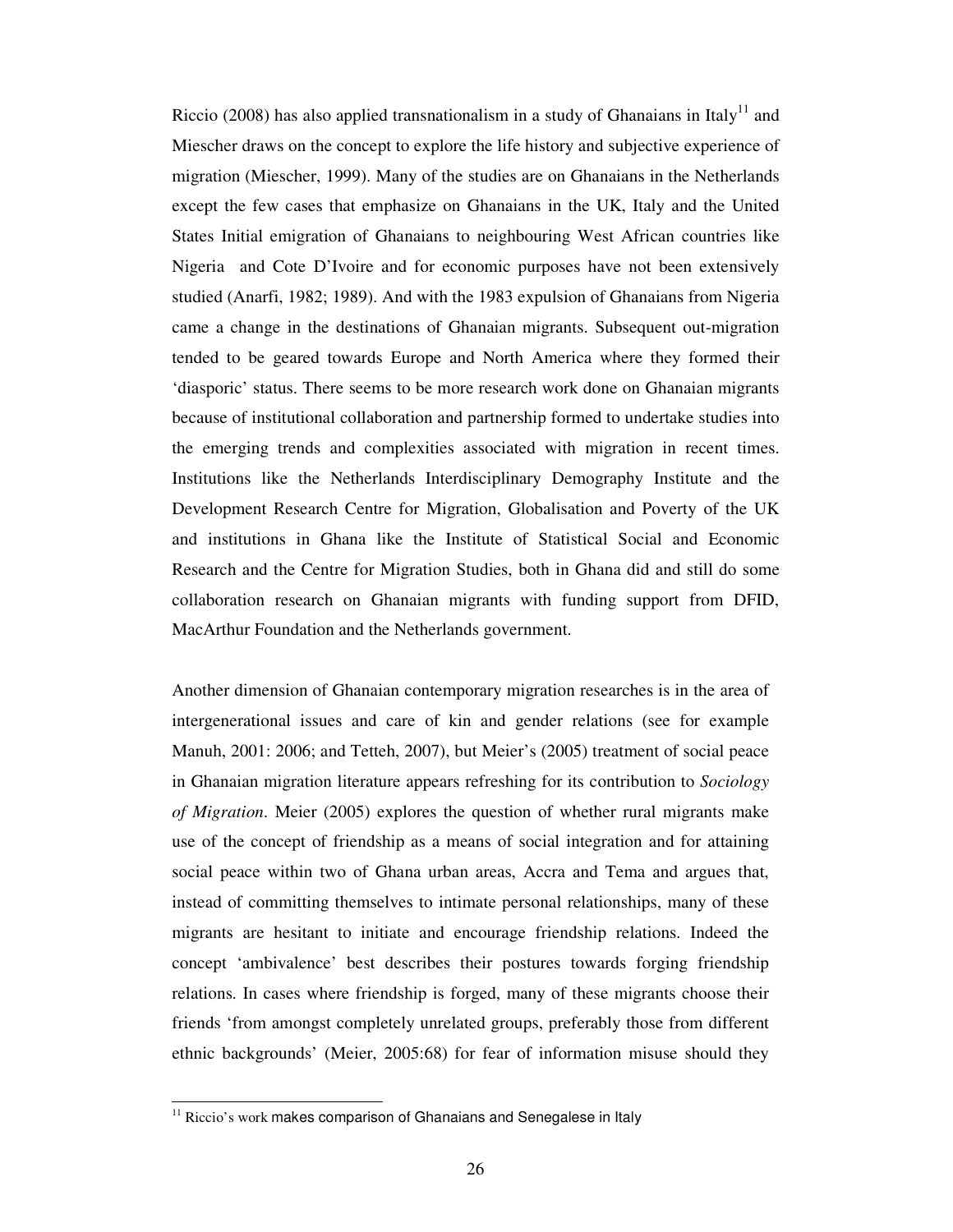make friends with fellow migrants from the same ethnic background etc (see also Schildkrout, 1970, 1978)

Migration and health is also attracting increasing interest. Badasu (2004) has presented, under internal migration, child care practices among Ewe ethnic migrants in the city of Accra in what she describes as 'cases of crisis of care'. Though these cases are unique in their own respect, they reflect together, the general situation of care among migrants and the need to include health perspectives in migration research.

Researchers and development practitioners have also considered new perspectives in their research of what was known as 'brain drain' especially in the health and education sectors (Nuro, 2000; Dovlo, 2004). Ghana in the 1970s lost many of her teachers to Nigeria and in the 1980s also lost her health professionals to developed economies such as UK and the USA (Anarfi, 1982; Nuro, 2000; Anarfi et al. 2000; Dovlo, 2004). Initially, there was so much attention on the emigration of such skilled labour due to the perception that their emigration was a total loss to the sending countries. Martineau et al. (2004) for instance reviewed what is currently known as professional migration in the health sector and its impact on health services in poorer countries including Ghana. Hagopian et al., (2004; 2005) also situated their work within a similar framework (see also Castaldo, 2007; Dovlo, 2003: 2004). However, Geest et al. (2004) explored what they refer to as a fifth linkage between migration and old age, by focusing on the immigrants who take on roles as private care givers and, in effect, replace the children who have emigrated. After considering the purposes for which many of such skilled labour move out of their various countries in the developing world, concepts like 'brain gain' and 'brain circulation' then emerged in the literature. Though currently, there is not much information on how many of these have returned, there is anecdotal evidence that some do return regularly to contribute to the country's development particularly in the health sector. In recent years, there have been groups of medical doctors (both Ghanaian and non-Ghanaian) who have come into the country to undertake major surgeries/operations either for free or for a token.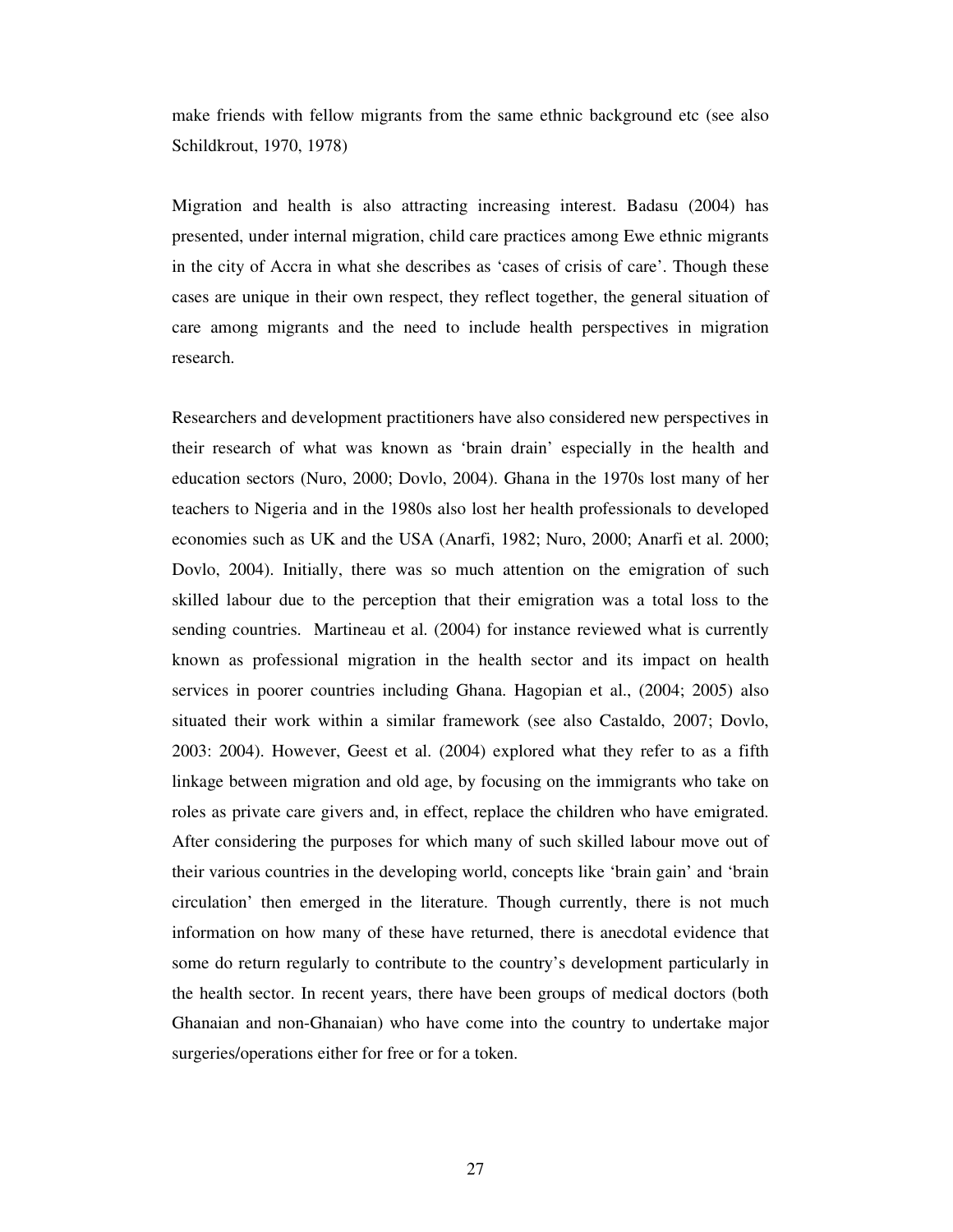Women and children's role in Ghanaian migration, child migration and education also appear prominent in contemporary Ghanaian migration literature (see Odotei 2000; Wong, 2000; 2006; Opare, 2003; Hashim, 2005; 2006; 2007; Johansen, 2006; Kwankye et al., 2007). Other studies have focused on migration and the economy of funerals (Mazzucato et al., 2006), prejudices, integration and exclusion of migrants (Tonah, 2000; 2003; 2005), migration and poverty (Litchfield and Waddington, 2003), diaspora and drug trafficking (Akyeampong, 2005), race, identity and citizenship (Akyeampong, 2006), migration, environment and sustainable development (Braimoh, 2004; Carr, 2005; Nyame and Grant, 2007; Fregene, 2007) and migrants' fertility behaviour (White, Tagoe et al., 2005; Gyimah, 2006; Codjoe, 2007).

Some migration research studies in Ghana alluded to some of the theories of migration and highlighted the emerging trends especially in the area of female migration at both the internal and international levels. In summary, there is (i) more emphasis in research on international migration than internal; (ii) female migration as was conceived to be over short distances and more in a dependent capacity has evolved to independent migration of females both skilled and unskilled; (iii) children are still moving and there is an upsurge in their numbers; (iv) there is a potential for brain circulation for the development of the country.

### **Key Gaps and Unanswered Questions in Ghanaian Migration Research**

### *Introduction*

Recent events in Ghana show that, interest in immigration issues in the country could assume higher stakes. The country enjoys political stability, relative peace and security. More importantly, the country recently struck oil in commercial quantity in the south western corner. All these factors are pointers of the possibility of increase in migrant labour, immigration and general foreign presence especially in the petro-chemical industry in Ghana. As such, migration research in Ghana can experience renewed interest which is likely to create sophistication in migration research in terms of themes and issues.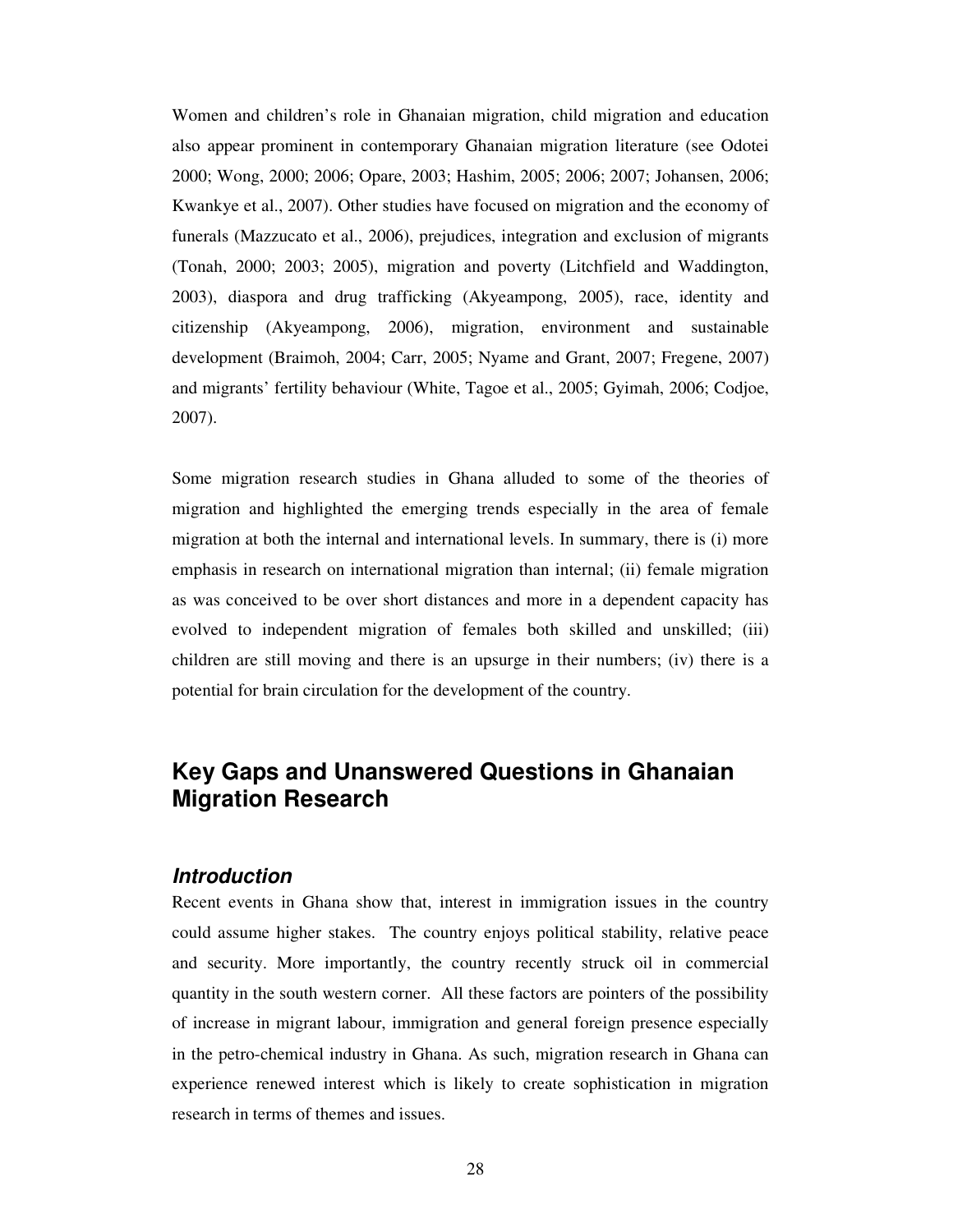### *Researching Immigrants and Migrant Communities in Ghana*

At present, Ghanaian migration research offers very little on immigrants in the country. Cases of exception however can be made of Liberian migrants (see Cofie, 1998; Morvey, 1992; Tete, 2004), Lebanese migrants (see Akyeampong, 2006) and Nigerians in the country (Eades, 1993; Antwi Bosiakoh, 2008). In the Liberian case, the emphasis has been on refugees in the Budumburam Refugees Camp in the Central Region of Ghana. Are there non-refugee immigrants in Ghana and if so, what are some of the socio-demographic characteristics of these immigrants in Ghana? One would also want to find out the activities they are engaged in. These are some of the research questions that remain to be explored. In the cases of the Lebanese and Nigerians, more studies also need to be conducted to build enough descriptive and analytic bases. Antwi Bosiakoh (2008:115) for example observes, in the case of Nigerian migrations into the country that more studies are needed to assess the various dimensions of this intra-sub-regional migration'. Two areas are therefore recommended by Antwi Bosiakoh for future studies of Nigerian migrants in Ghana. These are 1) the relationship between different migrant associations of the same origin (Nigeria) in the same destination (Ghana) and 2) the transnational activities of these migrant associations. To these two we may add the need to construct detailed demographic characteristics of these migrants. Indeed much of these gaps apply equally to migrants from Lebanon who are resident in Ghana.

Other African migrants from Niger, Togo, Benin, Burkina Faso, Chad, Mali and Ivory Coast also need to be studied. These studies are needed to help understand the different dynamics (motivating factors, socio-demographic characteristics) underlying this intra-regional migration. Much of these migrants are found in the selling of grains, cola and yams and carrying loads (Clark, 1994: 320) as well as herbal medicine vending and urban vegetable farming activities among others.

Apart from the African nationals, the presence of Chinese and Indians in the Ghanaian economy also requires the attention of migration researchers. Since the 1980s, Cubans doctors have delivered medical services to towns and villages in the country and yet, no studies have been done on their presence in the country. These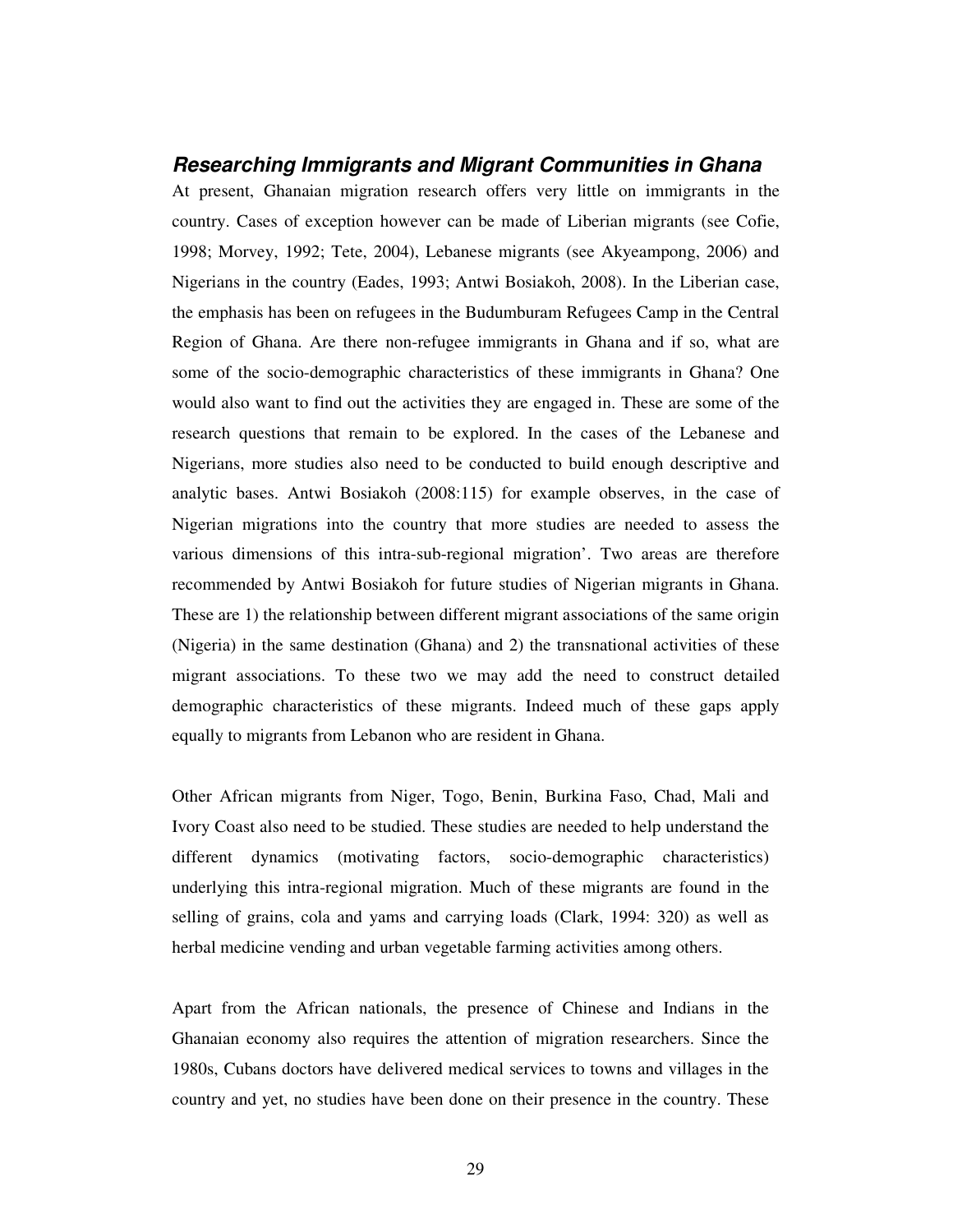studies, apart from the mainstream socio-demographic characteristic, could delve into other issues such as linkages and/or relationships between migrant groups of different origins, businesses of foreign ownership and immigrants' contribution to the Ghanaian economy. Such studies could also focus on the different diaspora organizations formed in Ghana (including their activities and relevance to the migrants they serve and the Ghanaian society in general), and how they differ from Ghanaian diaspora groupings across the world especially in United States, Canada, the Netherlands and Britain where studies on Ghanaian Diaspora exist.

#### *Migration and the Fortunes of Communities*

Research attention may also focus on the role migration plays in the fortunes of communities in Ghana. For instance, studies into the role of migration in the creation of 'ghost towns' such as Ayanfuri in the Central Region in Ghana would be interesting to highlight and would answer some questions with respect to the extent to which it positively or negatively affects the fortunes of the communities. Migration research is needed in this endeavour with special attention placed on the south western area of Ghana where oil has recently been discovered, as well as the Bui dam area, where a major hydro electric power project is being undertaken.

The construction of the Bui Dam and the New Bui Township obviously will induce migration-related activities including resettlement among others. There is the need to assess the different migration dynamics, namely relocation, resettlement, passage difficulties as well as immigrant networks that may result from these industrial and infrastructural developments. The Frafra resettlement in 1956, the resettlement of the Tema Fishing Village of Manhean in 1959 and the Volta Resettlement in the early 1960s are resettlement programmes that Ghana has gone through and lessons learnt could be applied to any similar situation. The Tema Resettlement operations for instance encountered problems such as immigrant influx (Amarteifio et. al., 1966: 67). Studies on the Volta resettlement also suggest the problem of 'drift back' of resettled persons to set up fishing camps as well as the fear of the newly built town suffering population decrease as a result of the drift back activities (Kalitsi, 1965: 205).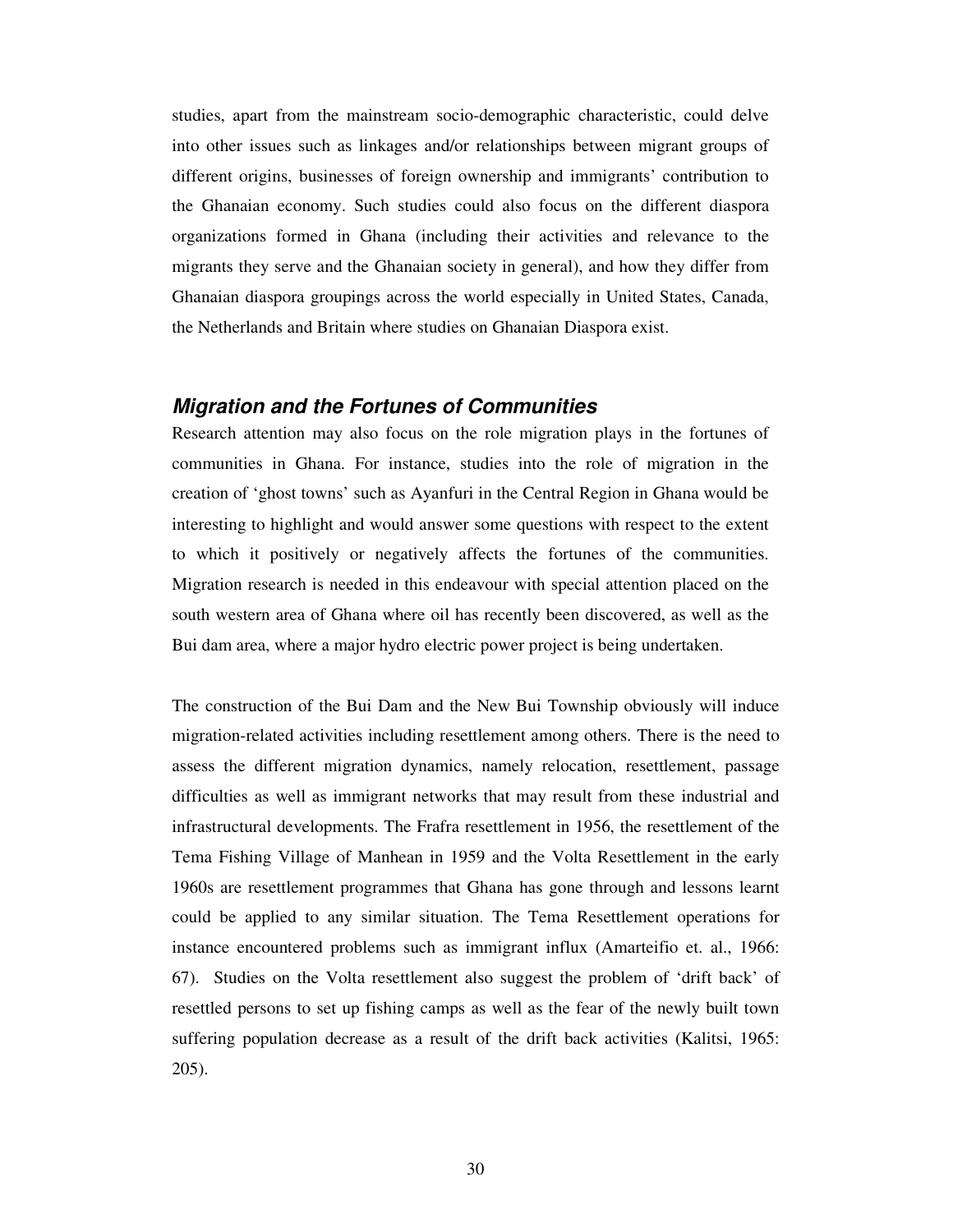#### *Legal and Institutional Dimensions*

Since the coming into being of Economic Community of West African States (ECOWAS), the community's protocol on free movement of people and goods has attracted significant attention. It has led to movements of people in several ways. Some of these movements have taken place between neighbouring countries while others have had to do with countries that do not share borders. In simple terms, the community's protocol has fueled cross-border activities. In Ghana, border towns such as Aflao, Elubo and Sampa show some of these activities including trade. Do these cross-border activities have something to do with migration, and if so, do they constitute enough justification for undertaking borderland studies with migration as a focus?

### *Gaps in Ghanaian Migration Destinations*

In recent times, destinations of Ghanaian emigration have also changed. While United States and Europe continue to be significant destinations, Middle Eastern countries such as United Arab Emirates appear to be assuming increasing significance. Ghanaian migration to China has also assumed a different dimension in recent times. Anecdotal evidence suggests that, with the growing influence of China and India in the global market place, these countries have become a source of attraction for Ghanaian migrants seeking to enter Asia. For now, Ghanaian migration research does not account for this gap.

### *Challenges and Prospects of Grey Literature on Migration in Ghana*

In the areas of migration research where studies have already been done, it is also evident that, much of it remains 'grey' as it were, because they have not been published. As a result, these studies remain largely unknown to migration researchers outside the country. Even in cases where the studies are known, they remain inaccessible to researchers both inside and outside the country. Here we are making reference to undergraduate long essays and project work and postgraduate theses and other works that have not been published including conference papers. On the basis of this understanding, one would like to see more of these works published into formats that would address the inaccessibility challenge and therefore make for wider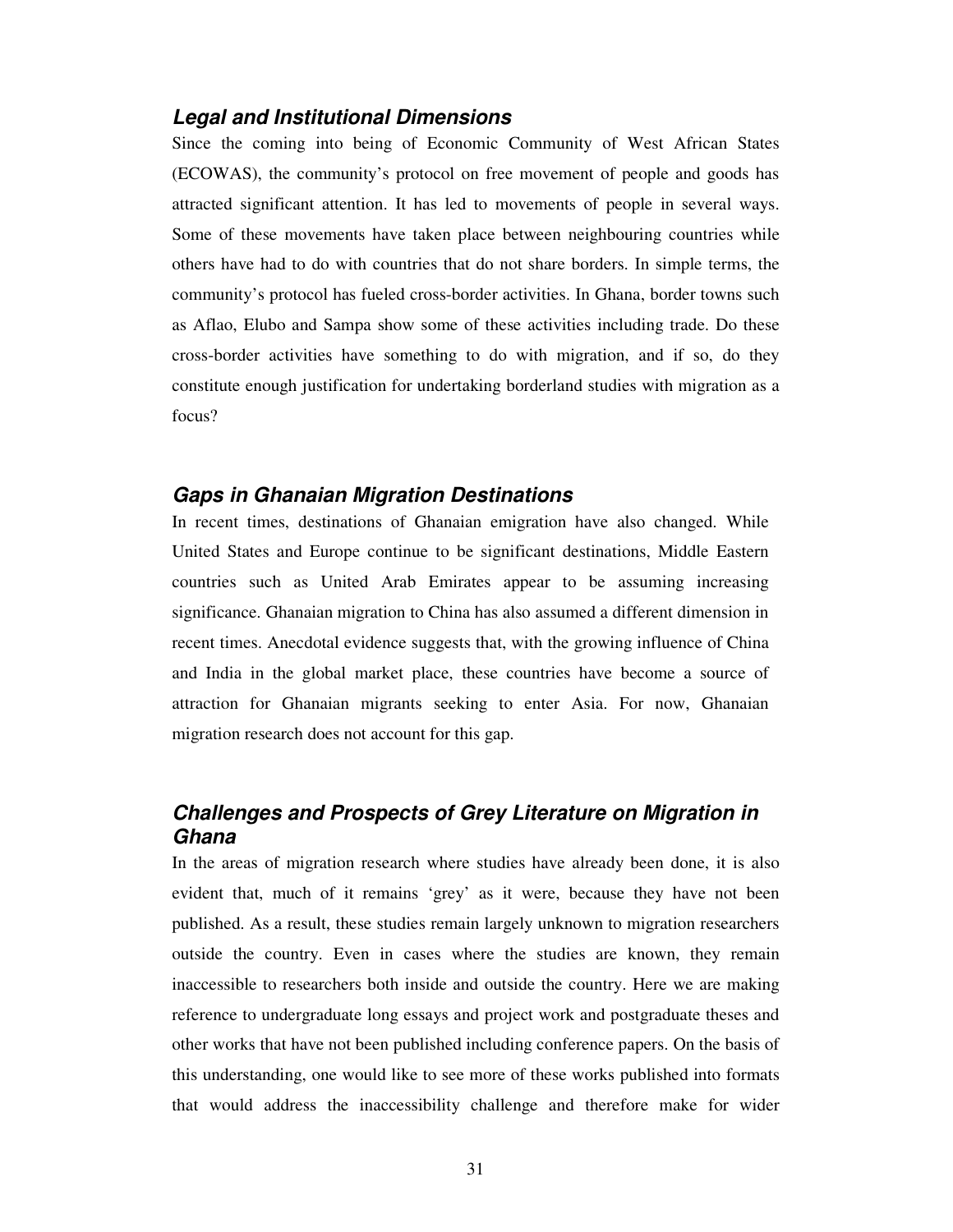readership both locally and internationally. This in turn would make for proper integration of Ghanaian migration literature into the descriptive and analytical materials as well as theoretical perspectives that account for migration at the global level.

### **Ghanaian Migration Policies**

Ghana lacks a well defined, well articulated and all encompassing migration policy. This obviously makes the management of migration difficult. Despite this, Ghanaian governments, both past and present, have made some efforts towards formulating policies and programmes to manage migration. In the immediate post independence period, Ghana pursued a liberal migration policy. The Ghanaian government was then under the Convention People's Party led by Dr. Kwame Nkrumah. The liberal migration policy at that time was as a result of the Ghanaian government's pan-Africanist ideological orientation and the country's leadership position in African unity issues (Dzorgbo, 1998). By the late 1960, this policy orientation had changed. In 1969, the Busia-led government of Ghana promulgated what came to be known as the Aliens' Compliance Order to expel over 100,000 aliens (Gould, 1974).

Following this in the 1990s, one of the first policy documents to recognise the role of migration in Ghana's development was the revised 1994 National Population Policy of Ghana. The document observes that Ghana had been transformed from a country of immigration to a country of emigration. One of the key objectives of the policy was to seek, among other things, to monitor international migration and to stem the 'braindrain' of professionals and other skilled people leaving the country.

Aside this, the Ghana Poverty Reduction Strategy Paper (PRSP) also makes reference to migration as both positive and negative. The document makes reference to poverty, vulnerability and exclusion in geographically-remote rural areas, and notes that, migration of the youth from rural to urban areas as head porters, street hawkers and so forth have ameliorated what could have been a worse situation than what the statistics reveal. In addition, the document notes that out-migration from the north is a direct result of poverty, and calls for policies to address poverty sending areas lest the migration will continue. The document also highlights issues of emigration of health sector workers, and the extreme poverty of migrant farm workers.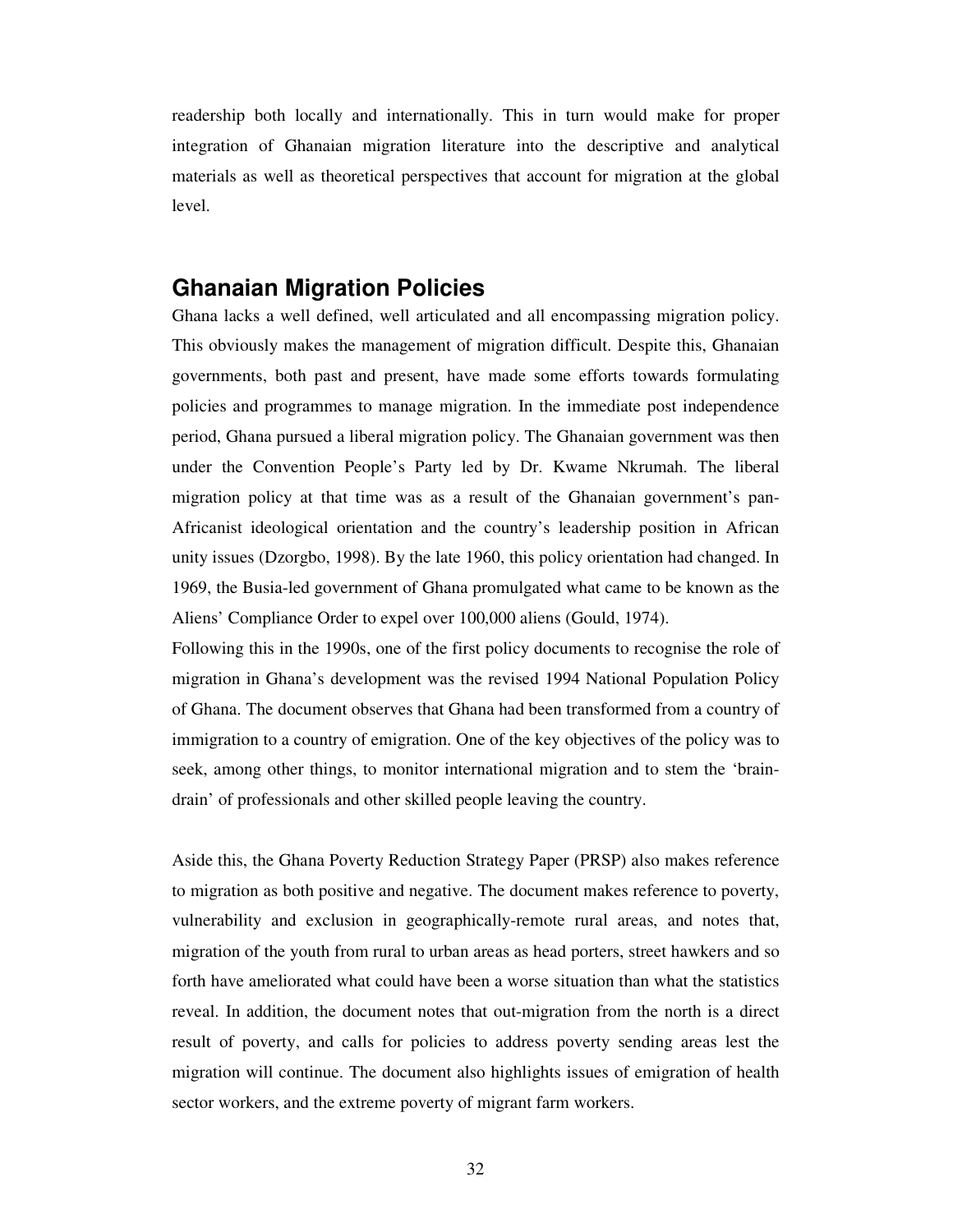In March 2000, the Government of Ghana signed a Memorandum of Understanding (MOU) with ILO/IPEC to eliminate child labour, focusing on the worst forms which include recruitment of children for slavery, and all forms of slavery practices such as the sale and trafficking of children, debt bondage, forced or compulsory labour. In December 2005, the Ghanaian Parliament passed the Human Trafficking Act to serve as a comprehensive tool in the fight against trafficking in persons, while steps are being taken to ratify the United Nations Convention against Transnational Organized Crime. Ghana has also signed the ECOWAS Declaration and Action Plan Against Trafficking in Human Beings.

The Ghana Immigration Service (GIS), the institution accredited to overseeing in and out movement of the Ghanaian, has been resourced recently to perform its functions more efficiently. The Government of Ghana with the assistance of International Organisation for Migration (IOM) established in 2007, a Migration Unit, currently based in the Ministry of Interior, to manage migration more effectively and also maximize the positive effects of migration.

In 2002, the Ghana Dual Citizenship Regulation Act was launched and the Ministry for Tourism and Diasporan Relations established in 2004. These were to enhance access to the contribution of Ghanaian international migrants while meeting some their needs. A Non-Resident Ghanaians Secretariat (NRGS) was set up in May 2003 to promote further links with Ghanaians abroad and to encourage their return to Ghana. In recent times, Ghana has passed both the dual citizenship law and the Representation of People Amendment Act (ROPAA). Implementation of these legislations however is not immediately possible and will involve processes that may be too complex to immediately take effect. Institutional arrangements both at home and abroad will have to be put in place and capacity building and sensitization will have to be done to ensure the expected outcome.

### **Conclusion**

An overview of Ghanaian migration literature thus indicates the diversity, complexity and dynamic nature of Ghanaian migration experiences. Pre-dating colonial times,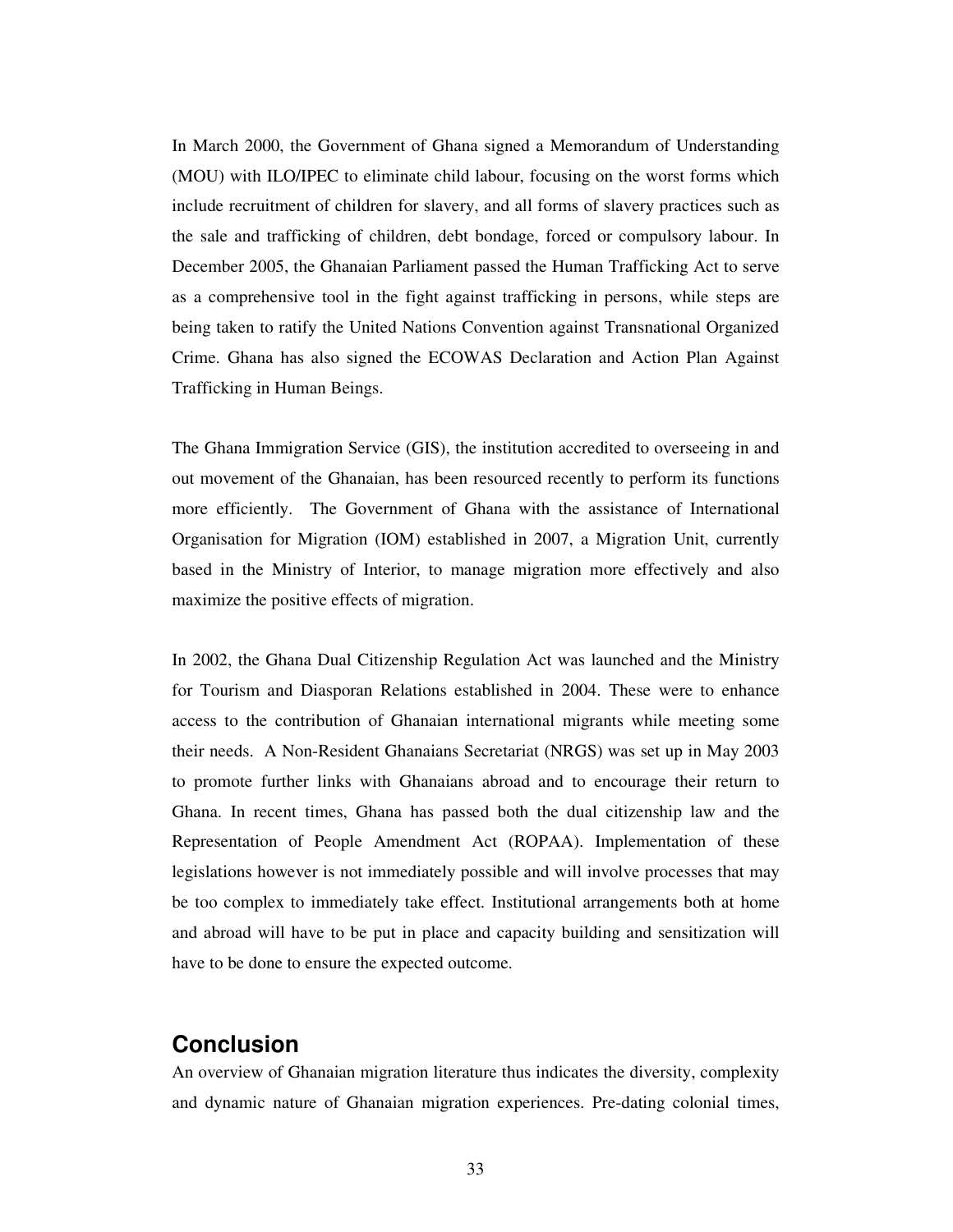migration in Ghana has undergone multifaceted dynamic processes and is still experiencing that dynamism with a complexity of migration trends. In colonial times, migration in Ghana was mainly internal, with very little international migration. The situation however changed after independence. Government policies and pan-Africanist ideologies particularly of the CPP government induced some level of migration. This was however cut short by the promulgation of the Aliens' Compliance Order in 1969. Following this, a series of socio-economic and political convolutions in the 1970s and 1980s led to a period of mass emigration of Ghanaians to African countries and the world at large, a process which has made Ghana one of the ten countries that have produced and are involved in producing a 'new diaspora' in recent times (Van Hear, 1998)..This highlights the importance of situating current migration patterns and practices within a historical context for a better understanding of the dynamics.

The overview thus indicates that current migration dynamics in Ghana can be described as a Janus-faced. While out migration of Ghanaians deprived the country of important human capital, return migration brings with it knowledge, expertise and skills valuable for the socio-economic development of the country. Current migration challenges which has potential to impact on Ghana's development include issues of transnationalism, return migration and feminization of migration.

The overview also identifies research gaps including research on immigrants in Ghana, the role of migration in the fortunes of communities, as well as changing dynamics of destinations and the inaccessibility of grey literature, and methodological and theoretical issues.. It also identifies stakeholders in Ghanaian migration research and migration research networks and academic links.

The absence of a holistic migration policy in Ghana which will take into account the multifaceted nature of migration and also incorporate migration into the development agenda, serves as a drawback to efforts to manage migration in Ghana. The formulation of a comprehensive migration policy in Ghana should take on board the reality of migrants' agency, factors that push people to migrate, feminization of migration and trends that will impact positively on the implementation. Funding support should be budgeted for to ensure effective implementation.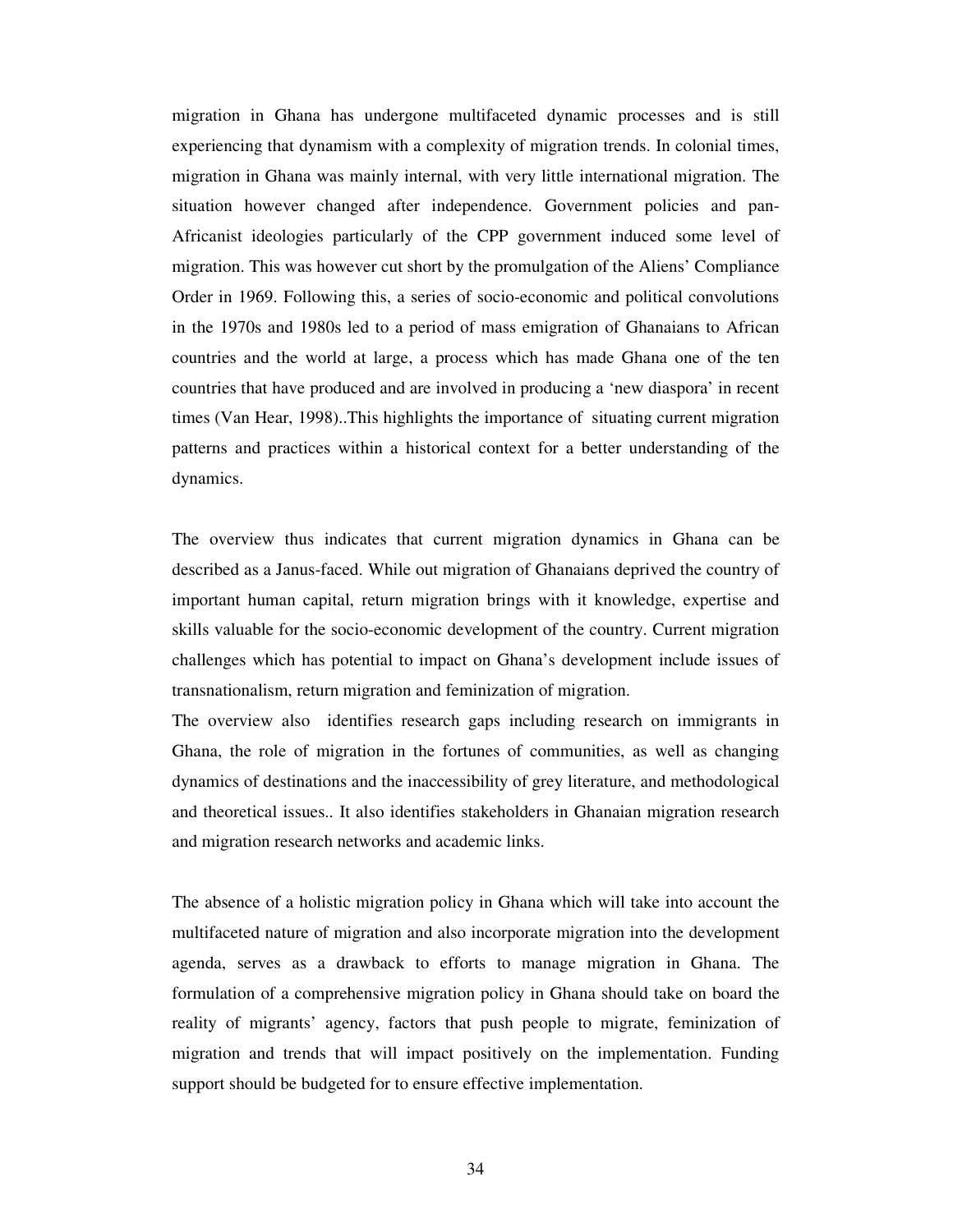This paper has highlighted the need for more and better empirical studies, as well as large scale surveys grounded in historical analysis which will include long term analytical perspectives. The availability of such data will improve our understanding of migration dynamics and assist in Ghana's national development planning efforts.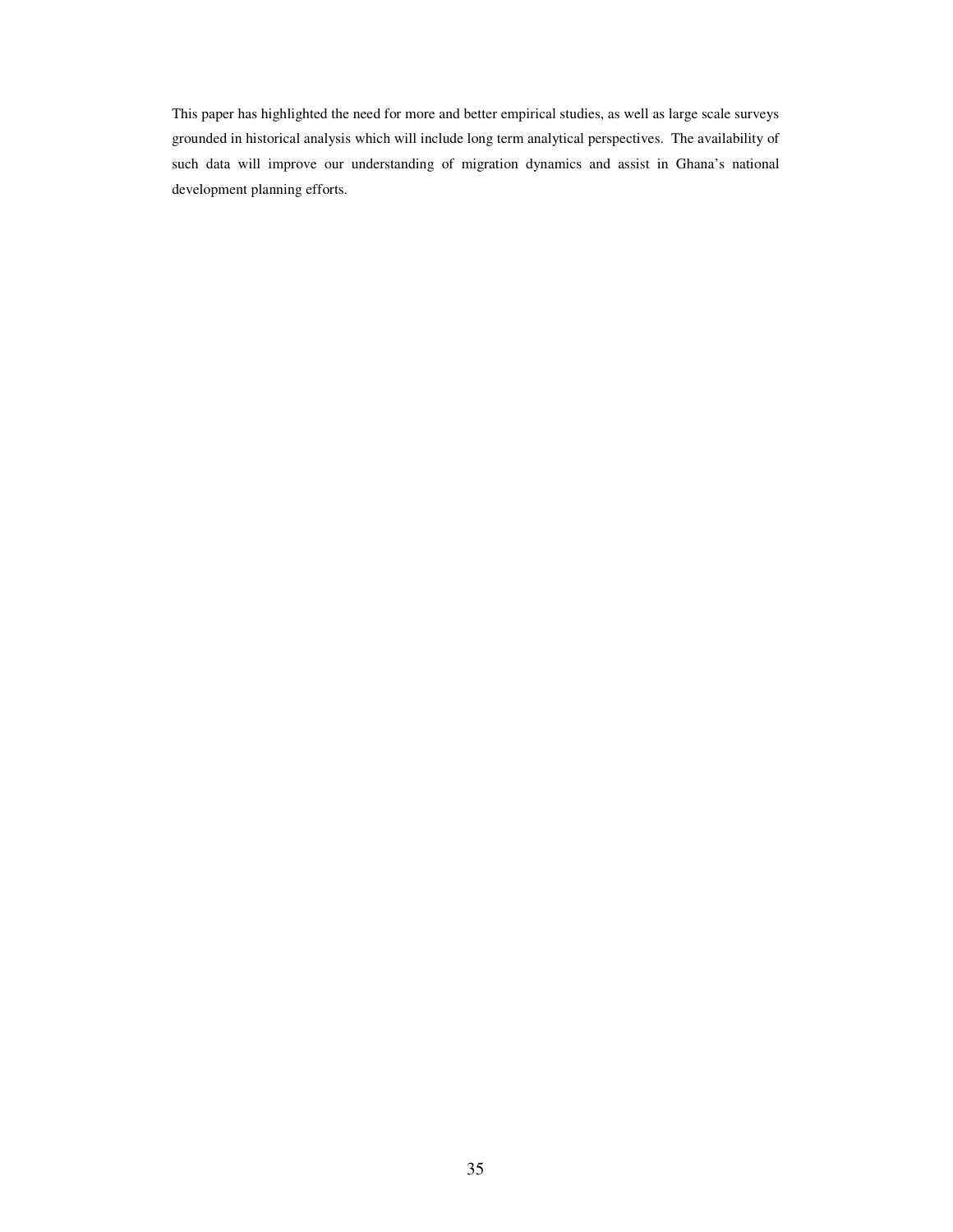### **Bibliography**

- Abdulai, A. (1999). International Migration and Agricultural Development in Ghana. *Scandinavian Journal of Development Alternatives Vol.* 18 No. 1: 61-74.
- Abdul-Korah, G. (2007). 'Where Is Not Home?': Dagaaba Migrants in the Brong Ahafo Region, 1980 to the Present'. *African Affairs* 106:71-94.
- Abrefa-Gyan, T. (2002). 'Coping Mechanisms Adopted by Female Migrants (Kayayee) of Northern Origin in Accra'. B. A. Long Essay presented to the Department of Sociology, University of Ghana, Legon
- Achanfuo-Yeboah, D. (1993). 'Grounding a Theory of African Migration in Recent Data on Ghana'. *International Sociology* 8(2): 215-226.
- Addae-Mensah, Joseph (1985). 'Internal Migration and Agricultural Development in the Wassa-Amenfi District, Ghana' In RIPS (eds.) *Internal Migration and Regional Development in Africa.* Unpublished, University of Ghana, Legon.
- Addae-Mensah, Joseph (1983). 'Labour Force Migration in Ghana: The Case of Migrant Farmers in the Western Region (with special reference to farmers in Wassa-Amenfi district)'. Unpublished thesis submitted to the University of Ghana, Legon.
- Addo, N.O. (1981). 'Population, Migration and Employment: The Case of Ghana'*.* Unpublished, University of Ghana, Legon.
- \_\_\_\_\_\_(1971). 'Social and Demographic Characteristics of the Cocoa Farming Population in Brong-Ahafo Region'. *Migration and Economic Change in Ghana* Vol.1: 1-56.
- \_\_\_\_\_\_(1968). 'Some Aspects of the Relation Between Migration and Socio-Economic Development in Ghana." Paper presented at symposium on population and socio-economic development in Ghana'. Accra: 27-28 April 1968.
- Adepoju, A. (2005). *Migration in West Africa*. A paper prepared for the Policy Analysis and Research Programme of the Global Commission on International Migration. Available at www.gcim.org
- \_\_\_\_\_\_(2004). Changing Configurations of Migrations in Africa. Migration Information Sources, 1 Sept. 2004)
	- \_\_\_\_\_\_(2002). "Fostering Free Movement of Persons in West Africa: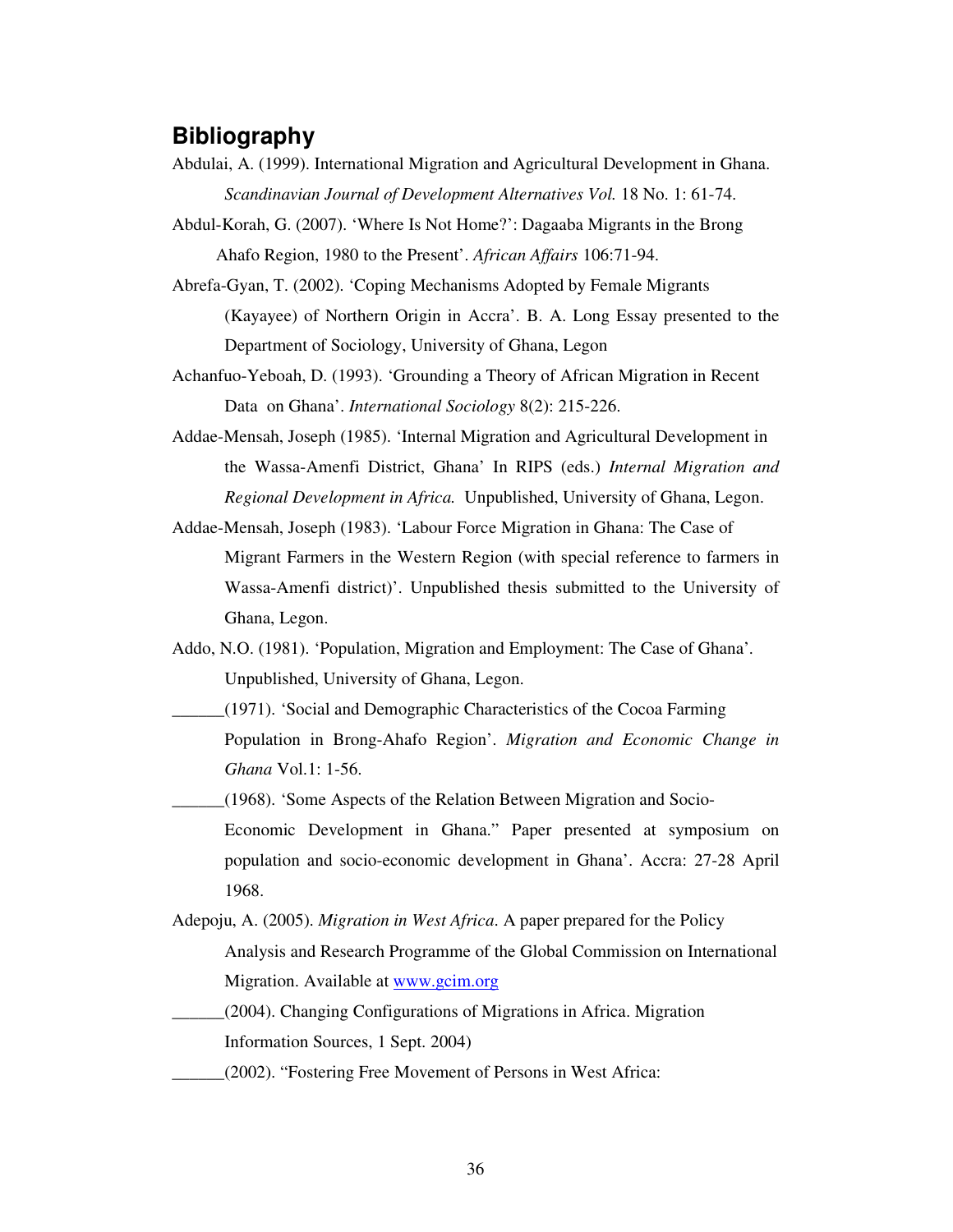Achievements, Constraints, and Prospects for Intra-regional Migration" *International Migration Quarterly Review*, Vol. 40. No 2.

- \_\_\_\_\_\_(1984). *Illegals and Expulsion in Africa: The Nigerian Experience*. International Migration Review, Vol. 18, No. 3, Special Issue: Irregular Migration: An International Perspective, pp. 426-436.
- Adjei, Elizabeth (2006). Impact of Female Migration on Countries of Origin: The Case of Ghana. In *Female Migrants: Bridging the Gaps Throughout the Life Cycle,* Selected Papers of the UNFPA-IOM Expert Group Meeting New York, 2-3 May 2006, pp. 47-61.
- Adu, Simon Assuah (2005). "The Effect of Migration of Farming Activities in the Sefwi- Wiawso District. Unpublished Undergraduate Long Essay submitted to the Department of Geography and Resource Development. Accra, University of Ghana,
- Adu Gyamfi, Stephen (2001). 'The Migration of the Youth from Assin Atonso to Accra and its Effects on the Socio-Economic Development at Assin Atonsu. Unpublished Undergraduate Long Essay submitted to the Department of Geography and Resource Development, University of Ghana, Accra
- Agarwal, S., Attah, M., Apt, N., Grieco, M., Kwakye, E. and Turner, J (1997). Bearing the Weight: The Kayayoo, Ghana's Working Girl Child. *International Social Work*, Vol. 40, No. 3 pp. 245-263
- Akyeampong, E. (2005). 'Diaspora and Drug Trafficking in West Africa: A Case Study of Ghana'. *African Affairs* 104(416): 429-447.
- Akyeampong, E. K. (2006). 'Race, Identity and Citizenship in Black Africa: The Case of the Lebanese in Ghana." Africa 76(3): 297-323.
- Amankwah, Joyce (1984). "Prostitution as a Form of Deviant Behaviour. A Case Study of Ghanaian Girls in Lagos." Unpublished Undergraduate Long Essay submitted to the Kwame Nkrumah University of Science and Technology, Kumasi.
- Amarteifio, G. W., Butcher, D. A. P, and Whitham, D. (1966) 'Tema Manhean: A Study of Resettlement'. Accra. Ghana Universities Press.
- Ammassari, Savina (2004). 'From Nation-Building to Entrepreneurship: The Impact of Élite Return Migrants in Côte d'Ivoire and Ghana'. *Population Space Place Vol.* 10:133–154.
- Anarfi, J., Gent, S., Hashim, I., Iversen, V., Khair, S., Kwankye, S., Addoquaye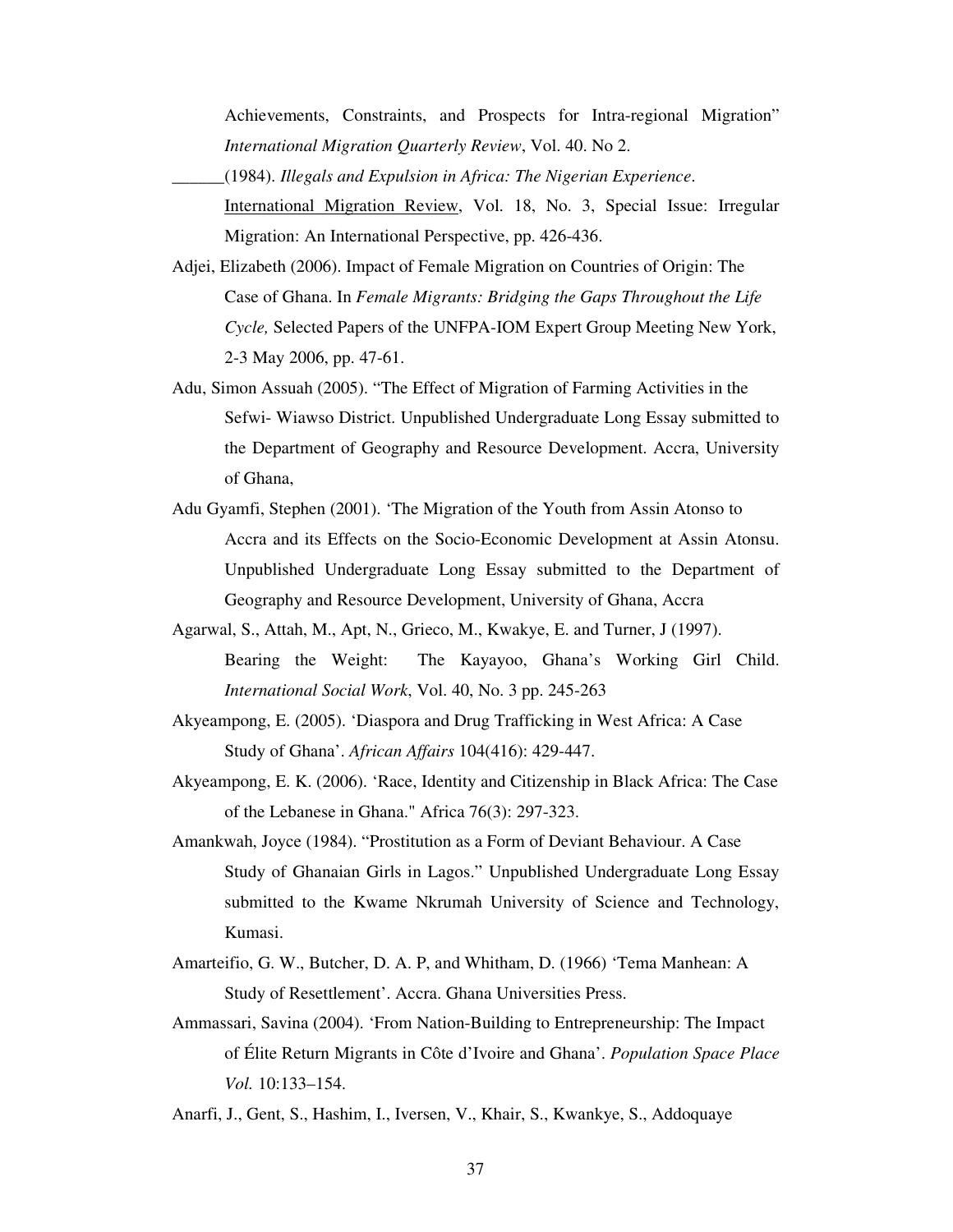Tagoe, C., Thorsen, D. and Whitehead, A. (2006) '*Voices of Child Migrants: A Better Understanding of How Life Is'.* Development Research Centre on Migration, Globalisation and Poverty, University of Sussex.

- Anarfi, J. and Kwankye, S. (2005) 'The Costs and Benefits of Children's Independent Migration From Northern to Southern Ghana'. Paper presented at the International Conference on Childhoods: Children and Youth in Emerging and Transforming Societies. Oslo, Norway, 29 June – July 3, 2005.
- Anarfi, J. K. (1989). *International Migration of Ghanaian Women to Abidjan, Côte d'Ivoire: A Demographic and Socio -Economic Study*. PhD Dissertation, Regional Institute for Population Studies, University of Ghana.
- \_\_\_\_\_\_(1982). *International Labour Migration in West Africa: A Case Study of the Ghanaian Migrants in Lagos, Nigeria*. M. A. Dissertation, Regional Institute for Population Studies: University of Ghana Legon-Accra.
- Anarfi, J. K., et al. (2000). 'Push and Pull Factors of International Migration. Country Report: Ghana. Eurostat Working Papers 2000/E(10).
- Andoh, Wilfred (2000). Social Networks and Rural-Urban Migration of the Youth of Agona Abodom. B. A. Long Essay presented to the Department of Sociology, University of Ghana, Legon.
- Antwi Bosiakoh, Thomas (2008). 'Understanding Ghana's Migrants: A Study of Nigerian Migrant Associations in Accra, Ghana'. MPhil. Thesis presented to the Sociology Department, University of Ghana, Legon.
- Arhin, Kwame (1991). 'The Economic and Social Aspects of the Re-accommodation of Ghanaian Returnees from Nigeria in 1983 and 1985.' Paper Presented at the Symposium on Social and Economic Aspects of Mass Voluntary Return of Refugees From One African Country to Another. Harare, Zimbabwe: UNRISD. (March)
- \_\_\_\_\_\_ (1988). 'The Expansion of the Cocoa Production in Ghana: The Working Conditions of Ghanaian Migrant Cocoa Farmers in the Central and Western regions'. KNUST: unpublished.
- Arthur, J. A. (1991). 'Interregional Migration of Labour in Ghana, West Africa: Determinants, Consequences and Policy Intervention'. *Review of Black Political Economy* 20(2): 89-103.
- \_\_\_\_, (2008)*The African Diaspora in the United States and Europe: The Ghanaian Experience'*. Ashgate Publishing Company.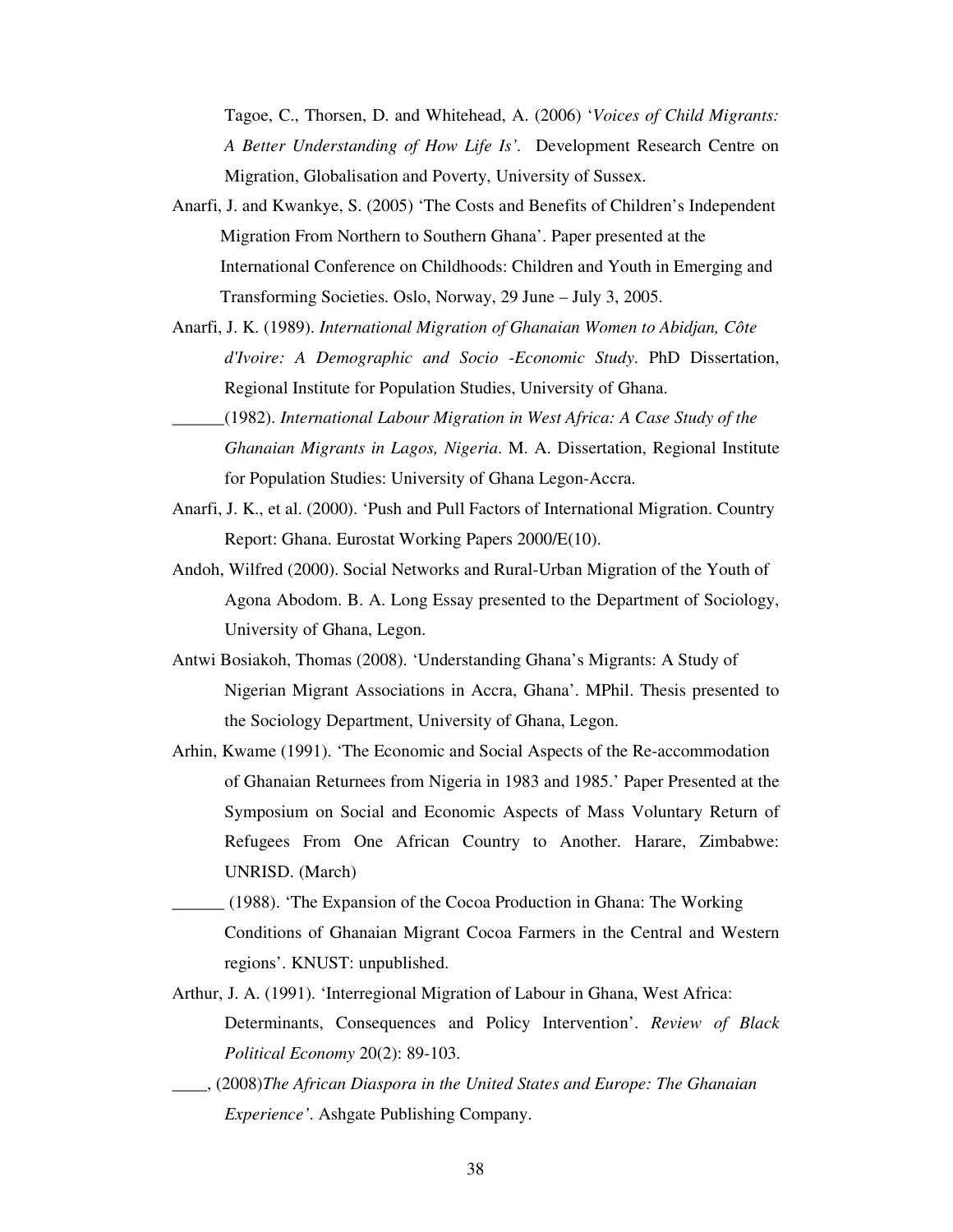- Asamoa, A. K. (1996). 'Socio-Economic Development Strategies of Independent African Countries: The Ghanaian Experience'. Accra: Ghana Universities Press.
- Attah-Poku, Agyemang, (1996). 'Asanteman Immigrant Ethnic Association: An Effective Tool for Immigrant Survival and Adjustment Problem Solution in New York City'. *Journal of Black Studies,* Vol. 27, No. 1:56-76
- Avenorgbo, J (2003). 'Migration of Ghanaian Medical Practitioners: Causes and Consequences'. B. A. Long Essay presented to the Department of Sociology, University of Ghana, Legon
- Awumbila, M. and Ardayfio-Schandorf, E. (2008). 'Gendered Poverty, Migration And Livelihood Strategies of Female Porters In Accra, Ghana', Norwegian *Journal of Geography* Vol 62, N0.3, pp171-179
- Awumbila, M. (1997). 'Gender and Structural Adjustment in Ghana: A Case Study in Northeast Ghana'. In Awotoma, A. and Teymur, N. (eds.) *Tradition, Location and Community: Place-making and Development*. Avebury Aldershot and Brookfield, USA. Pp 161-172.
- Awumbila, Mariama (2007). 'Illegal Migration of West Africans to the West: Ghana Case Study'. Report Prepared for Open Society Initiative of West Africa (OSIWA), Dakar, Senegal
- Awumbila, M. and Momsen, J. H. (1995). 'Gender and the Environment: Women's Time Use as a Measure of Environmental Change". In Global Environmental Change, Vol. 5, No. 5. pp 337-346
- Bartle, P. F. W. (1971). African Rural-urban Migration: A Decision Making Perspective'. M A Thesis to the Department of Anthropology and Sociology, University of British Columbia.
- Badasu, D. M. (2004). 'Child Care among Ewe Migrants in the City of Accra: Cases of Crisis'. *Research Review*, Supplement 16, Children at Risk in Ghana: Family Care under Review: pp17-37.
- Beals, R. E. and Menezes, C. F. (1970). "Migrant Labour and Agricultural Output in Ghana." Oxford Economic Papers 22(1): 109-127.
- Black, R. et al (2006). 'Migration and Development in Africa: An Overview'. African Migration and Development Series No. 1, Southern African Migration Project (SAMP).
- Black, R., R. King, et al. (2003). 'Migration, Return and Small Enterprise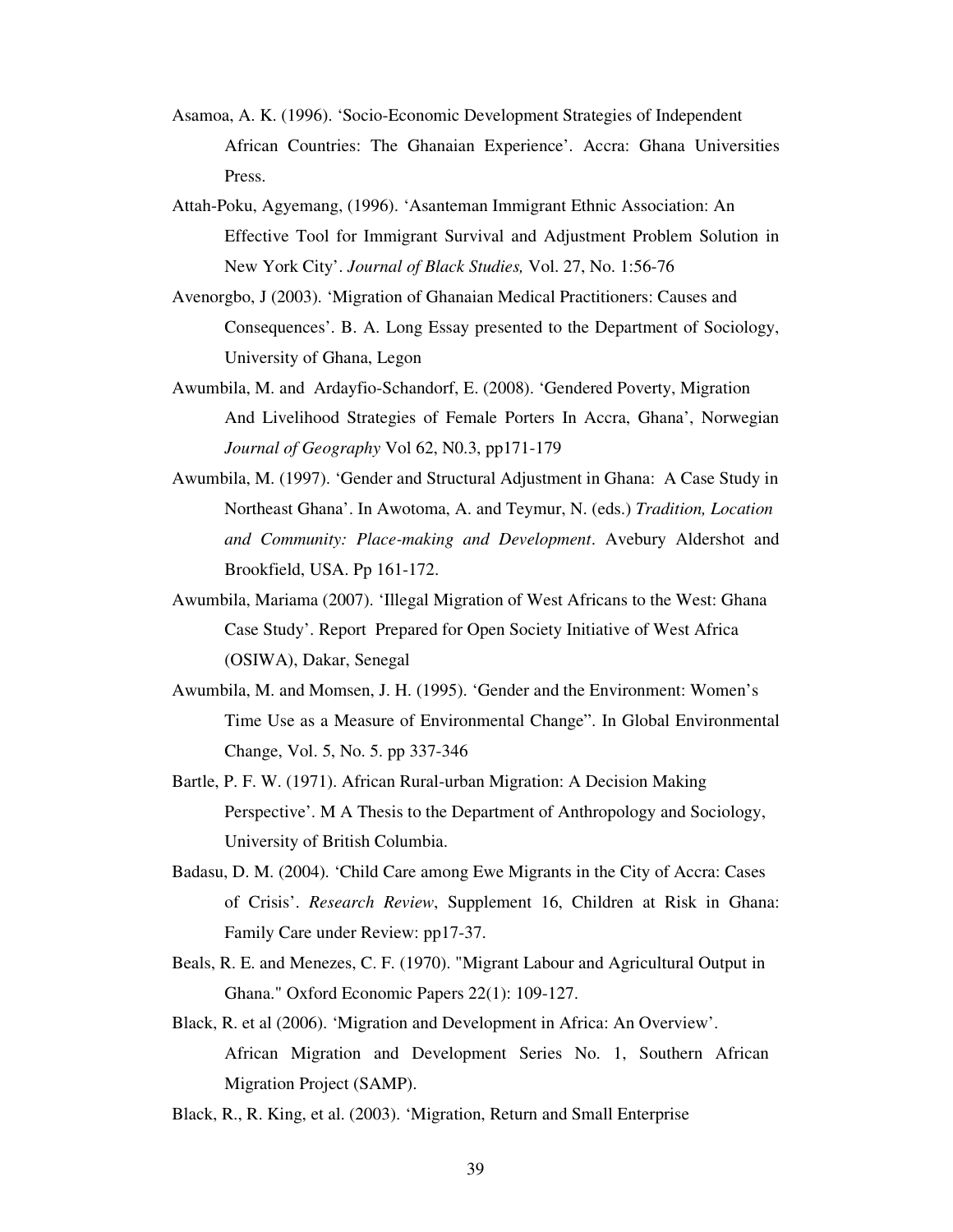Development in Ghana: a Route Out of Poverty?'. Sussex Migration Working Paper. Brighton, Sussex Centre for Migration Research, University of Sussex.

- Boahen, A. A. 1975. *Ghana: Evolution and Change in the Nineteenth and Twentieth Century.* London: Longman.
- Boakye-Yiadom, L. and Mckay, A (2006). 'Migration between Ghana's Rural and Urban Areas: The Impact on Migrants' Welfare'.
- Braimoh, A. K. (2004). 'Seasonal Migration and Land-use Change in Ghana." *Land Degradation and Development* Vol. 15, No.1:37-47.
- Bruner, E. M. (1996). 'Tourism in Ghana: The Representation of Slavery and the Return of the Black Diaspora'. *American Anthropologist*, New Series, Vol. 98, No. 2: 290-304.
- Brydon, L. (1992). Ghanaian Women in the Migration Process. In Sylvia Chant (ed.) *Gender and Migration in the Third World,* Belbaven Press, pp. 91-108
- \_\_\_\_\_. (1985). *Ghanaian Responses to the Nigerian Expulsions of 1983*. African Affairs, Vol. 84, No. 337, pp. 561-585.
- Bump, M. (2006). "Ghana: Searching for Opportunities at Home and Abroad" Institute for the Study of International Migration, Georgetown University.
- Caldwell, J. C. (1969). African Rural-Urban Migration: Movement to Ghana's Towns. New York, Columbia University Press.
- \_\_\_\_\_\_(1968) "Determinants of Rural-Urban Migration in Ghana". *Population Studies: A Journal of Demography,* 22(3)
- Carr, E. R. (2005). 'Placing the Environment in Migration: Environment, Economy, and Power in Ghana's Central Region'. *Environment and Planning* A 37(5): 925-946.
- Casini, Sofia (2005). 'Negotiating Personal Success and Social Responsibility: Assessing the Developmental Impact of Ghanaian Migrants' Business Enterprises in Ghana'. MA thesis to the International School for Humanities and Social Sciences.
- Castaldo, Adriana (2007). 'Migration of Health Professionals from Ghana: Which Trainees are More Prone to Leave? Paper presented at a workshop on "Mobility, Training and the Global Supply of Health Workers", 16-17 May 2007.
- Clark, G. (1994) 'Onions are my Husband: Survival and Accumulation by West African market Women'. Chicago. University of Chicago Press.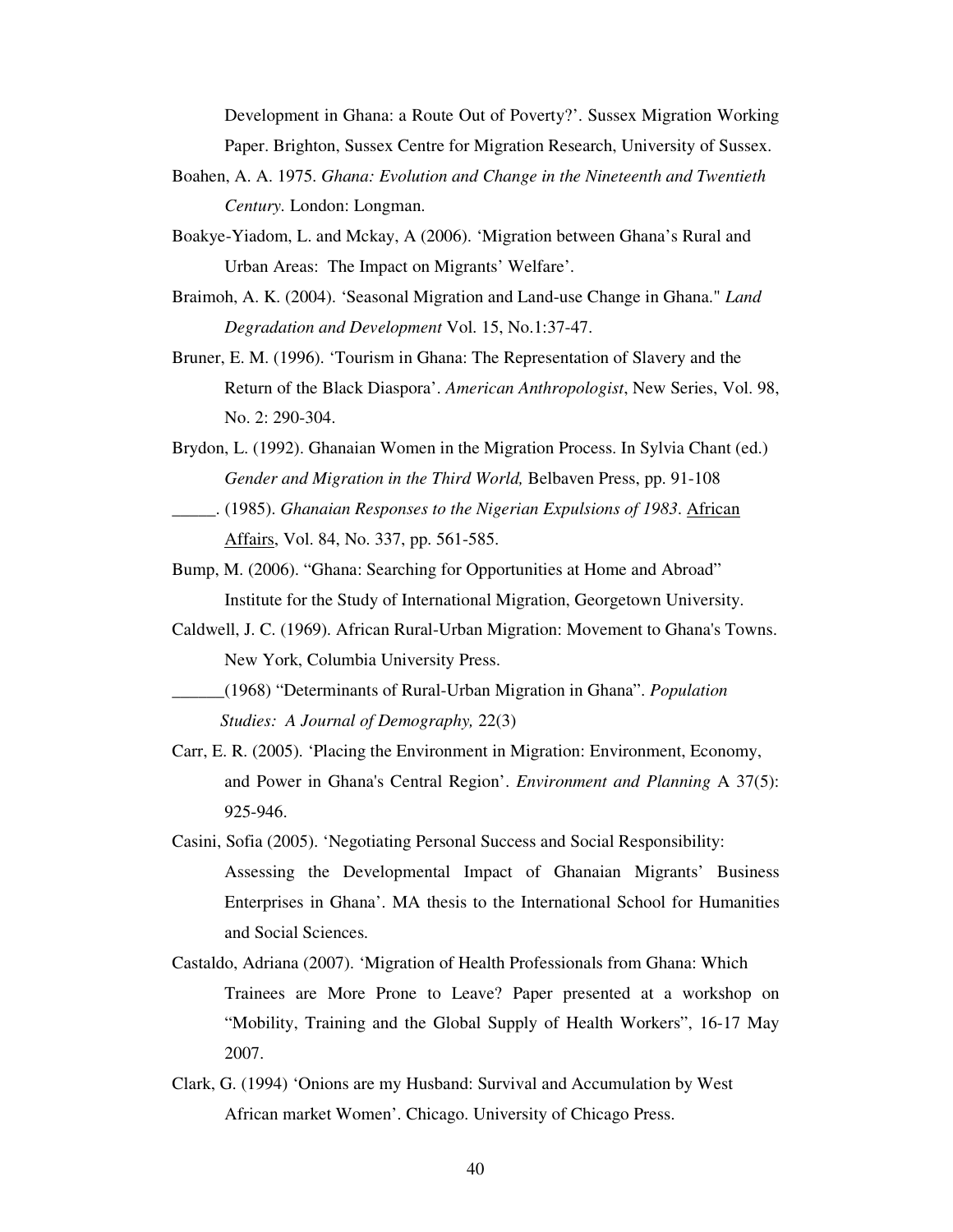Cleveland, D. A. (1991). 'Migration in West Africa: A Savanna Village Perspective'. *Africa: Journal of the International African Institute*, Vol. 61, No. 2: 222-246.

- Codjoe, S. N. A. (2007). "Varying Effect of Fertility Determinants among Migrant and Indigenous Females in the Transitional Agro-ecological Zone of Ghana." Geografiska Annaler Series B-Human Geography 89B (1): 23-37.
- Cofie, Edward Kwaku (1998). 'Liberian Refugees in Ghana (After July 19<sup>th</sup> 1997 Liberian Elections): Causes, Effects and Solutions'. Long Essay presented to the Department of Sociology, University of Ghana, Legon for B. A. in Social Work.
- De Graft-Johnson, K. (1974). "Population Growth and Rural-Urban Migration, with Special Reference to Ghana." International Labour Review 109(5-6): 471-485.
- Dei, G. J. S. (1991). "The Re-Integration and Rehabilitation of Migrant Workers into a Local Domestic Economy: Lessons for 'Endogenous' Development."
- Dekker, R. (1995) Forced Homecoming: Ghanaians' Resettlement in their Rural Hometown. A case study" International Migration Quarterly Review. 33(1), 115-131
- Devyver, A. (2005). In Search of Greener Pastures: A Study of Strategies used in West African Migration to Western Europe. Unpublished thesis submitted to the University of Ghana, Legon.
- Diko, J. and A. G. Tipple (1992). *Migrants Build at Home: Long Distance Housing Development by Ghanaians in London. Cities* 288-94 (November).
- Duodu, Idan Appiah (2004). 'Out-migration, Farm Labour Supply and Agricultural Production Around Aburi'. Unpublished Undergraduate Long Essay submitted to the Department of Geography and Resource Development. Accra, University of Ghana.
- Dovlo, Delanyo (2004). 'The Brain Drain in Africa: An Emerging Challenge to Health Professionals' Education'. JHEA/RESA Vol. 2, No. 3, 2004, pp.1–18.
- \_\_\_\_\_\_(2003). 'The Brain Drain and Retention of Health Professionals in Africa'. A case study prepared for a Regional Training Conference on 'Improving Tertiary Education in Sub-Saharan Africa: Things That Work'. Accra, September 23-25, 2003.
- Dzorgbo, D. S. (1998). 'Ghana in Search of Development: The Challenge of Governance, Economic Management and Institution Building'. Uppsala: Uppsala University, Sweden.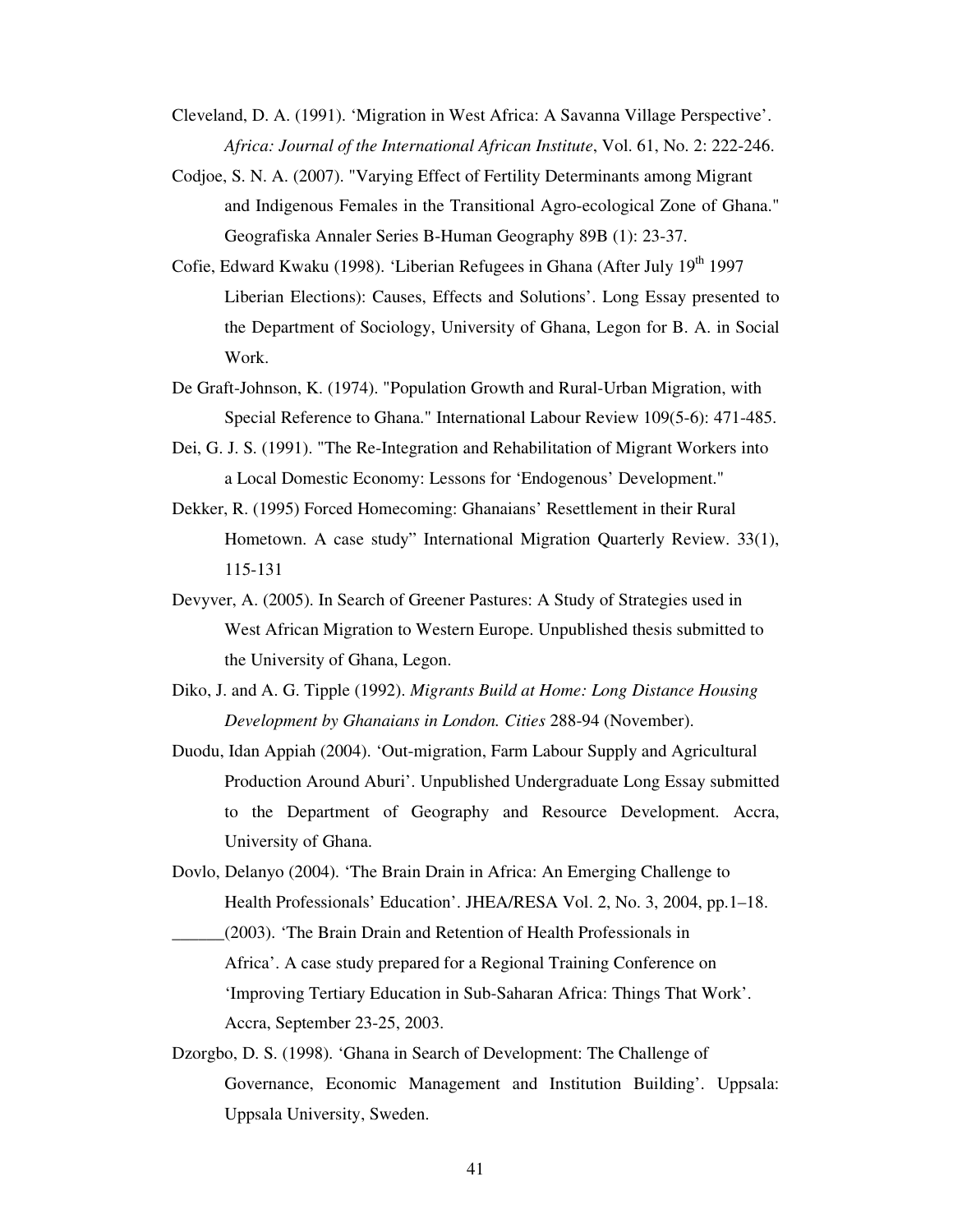- Eades, J. S. (1994). 'Strangers and Traders: Yoruba Migrants, Markets and the State in Northern Ghana'. Trenton, NJ. Africa World Press Incorporated
- Ewusi, Kodwo (1977). Rural-Urban and Regional Migration in Ghana: Discussion Paper.Unpublished paper, University of Ghana, Legon.
- Fafowora (1983). "On the Expulsion of Illegal Migrants from Nigeria." *Population and Development Review* Vol. 9, No. 2:391-392.
- Fregene, B. T. (2007). Profile of Fishermen Migration in Nigeria and Implications for a Sustainable Livelihood. African Migrations Workshop on "Understanding Migration Dynamics in the Continent". U. o. O. International Migration Institute. Accra, Ghana.
- Ghana Statistical Service (2007) *Patterns and Trends of Poverty in Ghana, 1991 – 2006.* GSS. April, 2007

\_\_\_\_\_\_(2002) *2000 Population and Housing Census Report*. GSS, Accra, March, 2002

- Gould, W. T. S. (1974). International Migration in Tropical Africa. *International Migration Review,* Vol. 8, No. 3:347-365.
- Gravil, R. (1985). *The Nigerian Aliens Expulsion Order of 1983.* African Affairs, Vol. 84, No. 337: 523-537.
- Greenstreet, M. 1972. 'Labour conditions in the Gold Coast during the 1930's, with particular reference to migrant labour and the mines', *Economic Bulletin of Ghana* (second series), 2, 32-46.
- Gyimah, S. O. (2006). "Migration and Fertility Behavior in Sub-Saharan Africa: The Case of Ghana." *Journal of Comparative Family Studies* Vol. 37, No. 2:235- 252.
- de Haas, Hein (2008). Migration and Development: A Theoretical Perspective. Working Paper 9, International Migration Institute.
- Hagopian, A., A. Ofosu, et al. (2005). "The Flight of Physicians from West Africa: Views of African Physicians and Implications for Policy." *Social Science and Medicine* Vol. 61, No. 8:1750-1760.
- Hagopian, A., M. J. Thompson, M. Fordyce, K. E. Johnson and G. Hart (2004). 'The Migration of Physicians from Sub-Saharan Africa to the United States of America: Measures of the African Brain Drain'. *Human Resources for Health* 2:17. This article is available at: http://www.human-resourceshealth.com/content/2/1/17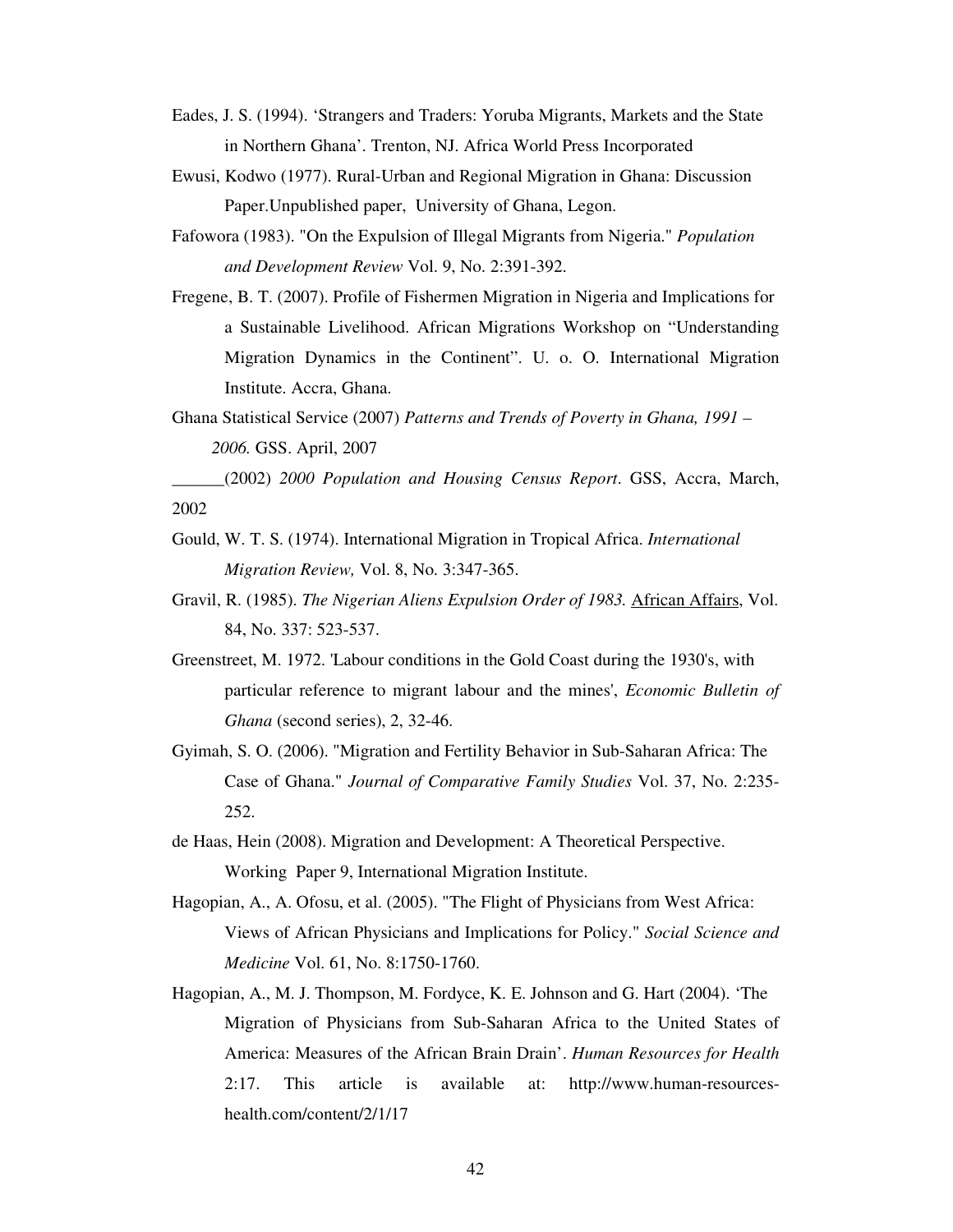- Harvey, M. E. and Brand, R. R. (1974). "The Spatial Allocation of Migrants in Accra, Ghana." *Geographical Review* Vol. 64, No. 1:1-30.
- Hashim, Iman (2007). 'Independent Child Migration and Education in Ghana'. *Development and Change Vol.* 38, No. 5:911–931.
- \_\_\_\_\_\_(2006). 'The Positives and Negatives of Children's Independent Migration: Assessing the Evidence and the Debates'. Development Research Centre on Migration, Globalisation and Poverty Working Paper Series. University of Sussex.
- \_\_\_\_\_\_(2005b). 'Children's Independent Migration from Northeastern to Central Ghana'. Migration DRC Research Report. Sussex: Development Research Centre on Migration, Globalization and Poverty.
- \_\_\_\_\_\_(2005a). 'Exploring the Linkages between Children's Independent Migration and Education: Evidence from Ghana'. Working Paper T12, Development Research Centre on Migration, Globalisation and Poverty, Sussex Centre for Migration Research.
- Herman, E. (2006). 'Migration as a Family Business: The Role of Personal Networks in the Mobility Phase of Migration'. *International Migration* 44(4): 191-230.
- Hill, P. (1970). 'The Occupations of Migrants in Ghana'. Michigan, University of Michigan.
- \_\_\_\_\_\_(1963). *The Migrant Cocoa Farmers of Southern Ghana: A Study in Rural Capitalism.* Cambridge, Cambridge University Press.
- \_\_\_\_\_\_(1961). 'The Migrant Cocoa Farmers of Southern Ghana'. *Africa: Journal of the International African Institute*, Vol. 31, No. 3:209-230.
- ISSER (2008). *The State of the Ghanaian Economy in 2007.* Institute of Statistical, Social and Economic Research, University of Ghana, Legon.

Johansen, R. (2006). 'Child Trafficking in Ghana'. Perspectives(1): 4-7.

- Kabki, M. (2007). 'Transnationalism, Local Development and Social Security: The Functioning of Support Networks in Rural Ghana'. Leiden: African Studies Centre.
- Kabki, M., Mazzucato, V., and Appiah, E. (2004) "'*Wo benan*e *a* e*y*e *bebree*': The Economic Impact of Remittances of Netherlands-Based Ghanaian Migrants on Rural Ashanti'. *Population. Space Place* Vol. 10: 85–97.
- Kalitsi, E. A. K (1965) 'Present and Future Problems of Administering Resettlement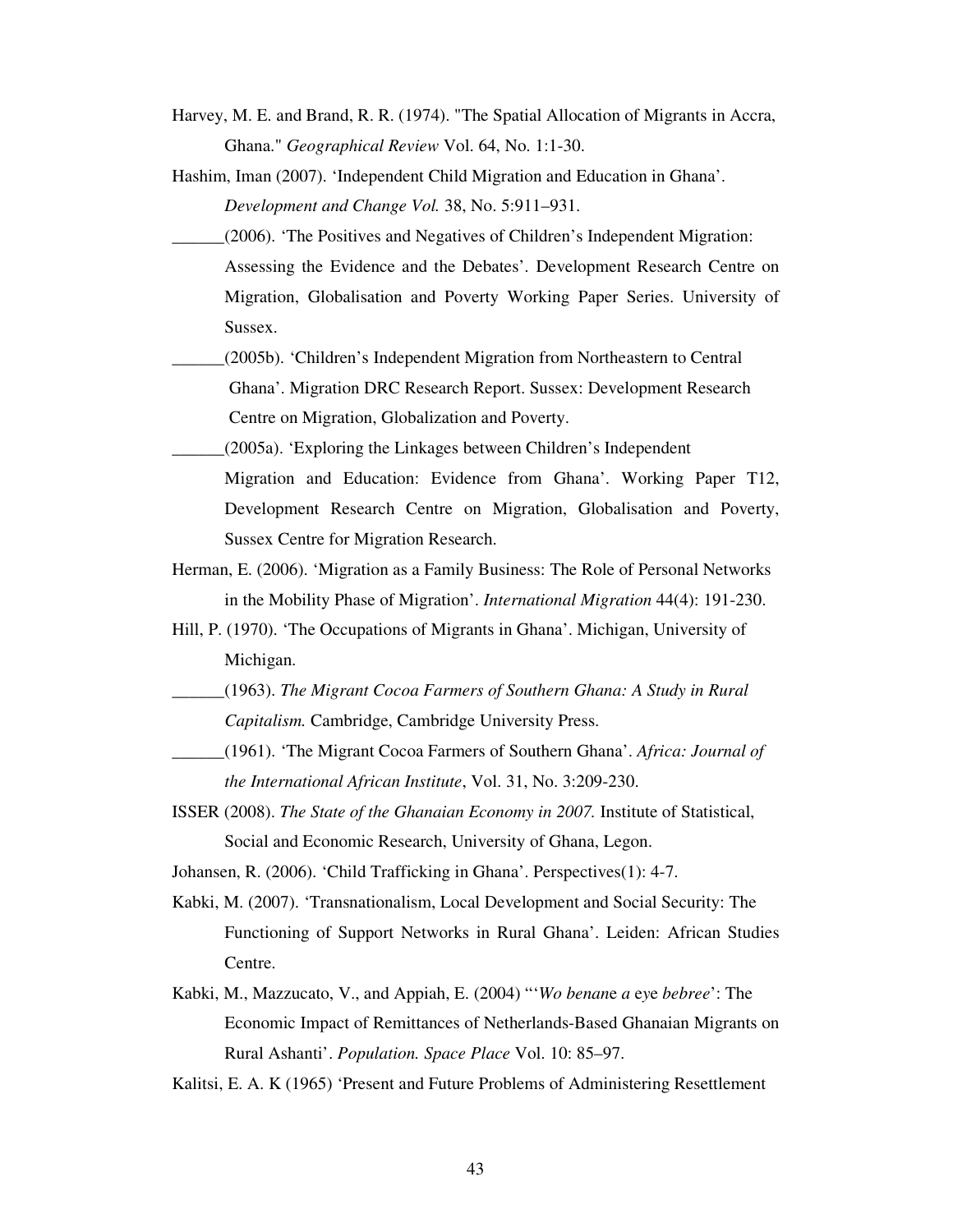Towns'. Paper presented at Volta Resettlement Symposium, Kumasi (21-27 March, 1965

Kpormegbe, S. K. (1993). 'The Role of Rural-Urban Migration in the Creation of African Slums: Nima as a Case Study'. A Post-Graduate Diploma Dissertation presented to the Social Work Unit of Department of Sociology, University of Ghana, Legon.

- Krause, Kristine (2008). 'Transnational Therapy Networks Among Ghanaians in London'. *Journal of Ethnic and Migration Studies*, Volume 34, Issue 2: 235 – 251.
- Kubon, Batigna (2004). "The Effect of Rural Out-Migration on Agriculture in Salaga (East Gonja) District- A Case of Kpandai." Unpublished Undergraduate Long Essay submitted to the Department of Geography and Resource Development, University of Ghana, Legon.
- Kwankye, S. O., Anarfi, J. K, Addoquaye Tagoe, C and Castaldo, A (2007). 'Coping Strategies of Independent Child Migrants from Northern Ghana to Southern Cities'. Development Research Centre on Migration, Globalisation and Poverty Working Paper Series, University of Sussex.
- Lake, O. (1995). "Toward a Pan-African Identity: Diaspora African Repatriates in Ghana." *Anthropological Quarterly* 68(1): 21-36.
- Lee, E. (1966) 'A Theory of Migration' *Demography* 3: 47-57
- Litchfield, J. and H. Waddington (2003). 'Migration and Poverty in Ghana: Evidence from the Ghana Living Standards Survey'. Sussex Migration Working Paper. Brighton, Sussex Centre for Migration Research, University of Sussex.
- Manuh, Takyiwaa (2006). 'Parents and Children: Intergenerational issues among

Ghanaian Migrants in Toronto, Canada'. *Research Review* Vol. 22 No. 1 New Series: pp35-46.

Manuh, Takyiwaa and Richard Asante (2005). 'Reaping the Gains of Ghanaians

Overseas: An Evaluation of the Home Coming Summit of 2001'. in *At Home in the World? International Migration and Development in Contemporary Ghana and West Africa.* Edited by Takyiwaa Manuh, Accra: Sub-Saharan Publishers.

- Manuh, Takyiwaa. (2001). 'Ghanaian Migrants in Toronto, Canada: Care of Kin and Gender Relations'. *Research Review* Vol. 17 No. New Series: pp17-26.
- Martineau, T., K. Decker, et al. (2004). 'Brain Drain" of Health Professionals: from Rhetoric to Responsible Action'. Health Policy 70(1): 1-10.
- Mazzucato, V. (2008). 'The Double Engagement: Transnationalism and Integration. Ghanaian Migrants'Lives Between Ghana and The Netherlands'. *Journal of Ethnic and Migration Studies*, Volume 34, Issue 2:199 – 216
- (2007). The Role of Transnational Networks and Legal Status in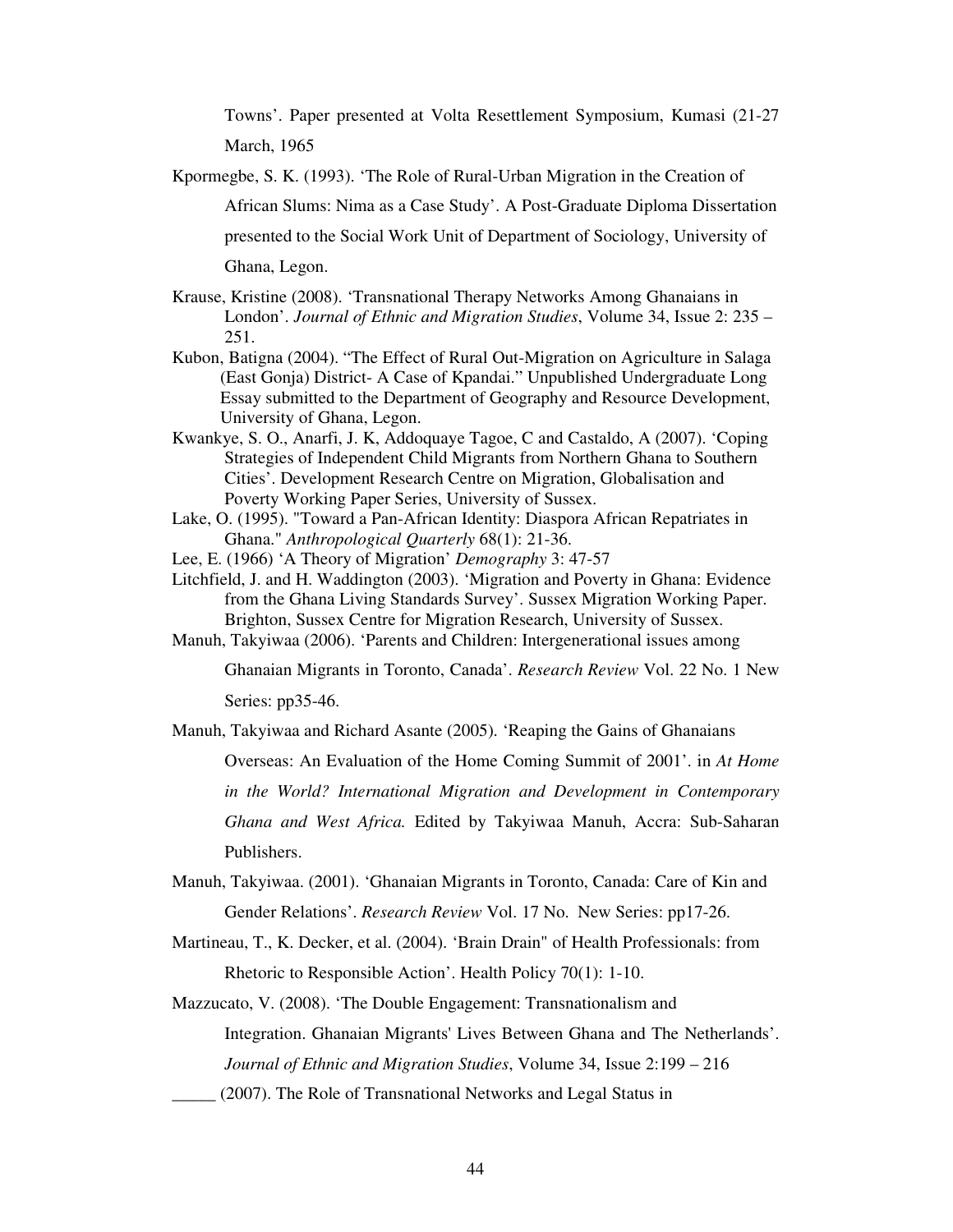Securing a Living: Ghanaian Migrants in The Netherlands. Working Paper No. 43, ESRC Centre on Migration, Policy and Society, University of Oxford.

- \_\_\_\_\_ (2006a). Informal Insurance Arrangements in a Transnational Context: The Case of Ghanaian Migrants' Networks. Paper presented at CSAE conference "Reducing poverty and inequality: How can Africa be included?", Oxford University, March 19-21 2006.
- \_\_\_\_\_\_(2006b). 'Migrant transnationalism: Two-way Flows, Changing Institutions and Community Development Between Ghana and the Netherlands'. *Economic Sociology*, Volume 7, Number 3. pp. 8-16 \_\_\_\_\_\_(2005). 'Ghanaian Migrants' Double Engagement: A

Transnational View of Development and Integration Policies'. Global Migration Perspectives, No. 48. Global Commission on International Migration.

- Mazzucato, V., Kabki, M. and Smith, L. (2006). 'Transnational migration and the economy of funerals: Changing practices in Ghana'*. Development and Change* Vol. 37 No.5:1047-72.
- Mensah, K. Mackintosh, M and Henry, L 2005) The "Skills Drain" of Health Professionals from the Developing World: A Framework for Policy
- Formulation. Paper prepared for MEDACT, UK.
- McKay, A. and Quartey, P. (2008) Evolution of Spatial Inequalities Between Northern and Southern Ghana. JEL Classification: D31, F2, J61
- Meier, B. (2005). 'Friendship and Social Peace among Northern Migrants in Accra/Tema'. *Legon Journal of Sociology*, Vol.2 No. 1: 55-80.
- Miescher, Stephan F. (1999). Been-To Visions: Transnational Linkages among a Ghanaian-Dispersed Community in the Twentieth Century. *Ghana Studies* 2: 57-76.
- Mensah, K., M. Mackintosh and L. Henry ( 2005). 'Migration of Health Professionals from the Developing World: A Framework for Policy Formulation'. London: Medact.
- Mensah-Bonsu, A. (2003). 'Migration and Environmental Pressure in Northern Ghana'. Amsterdam: Vrije Universiteit.
- Mohan, Giles (2006). Embedded Cosmopolitanism and the Politics of Obligation: The Ghanaian Diaspora and Development. *Environment and Planning* A Vol. 38:867-883.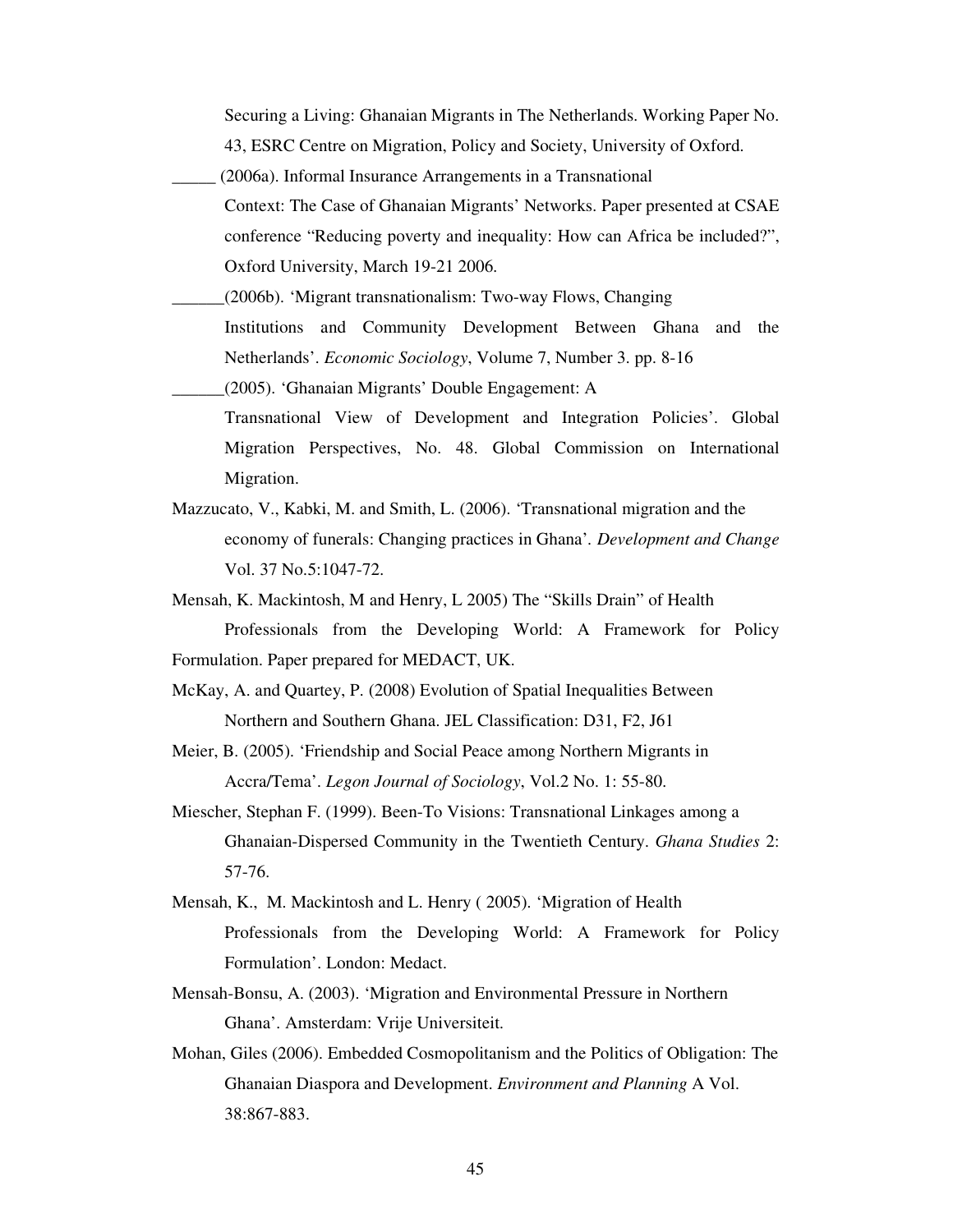- Morvey, Albert Agbemey (1992). 'The Impact of Refugees on Local Development: A Case Study of the Liberian Refugees at Buduburam'. B. A. Long Essay presented to the Department of Sociology, University of Ghana, Legon.
- Mumuni, Daniel (2007). 'To Whom Much is Given, Much is Expected': Involving the Migrant in Community Development. Case of The West Mamprusi District of Northern Ghana'. Masters thesis, International School for Humanities and Social Sciences (University of Amsterdam).
- Nabila, J. S. (1975). Rural Migration and its Implications for Rural Development in Ghana, in C.K. Brown (ed) *Rural Development in Ghana*. Accra: Ghana Universities Press, pp. 75-89.
- Nabila, J. 1975. Depopulation in Northern Ghana: Migration of the Frafra People. In A. David, S. Laing, E. and Addo, N.O. (eds) *Interdisciplinary Approaches to Population Studies.* Legon, University of Ghana. Pp 70-83
- Nyame, F. K. and Grant, A. J. (2007). 'Implications of Migration Patterns associated with the Mining and Minerals Industry in Ghana'. International Migration Institute, University of Oxford Report.
- Nuro, A. E. (2000). 'Brain Drain from Ghana: Case of University Lecturers'. Unpublished thesis submitted to the University of Cape Coast, Cape Coast.
- Nyonator, Frank and Delanyo Dovlo (2005). The Health of the Nation and the Brain Drain in the Health Sector*.* In Takyiwaa Manuh (ed.) *At Home in the World?: International Migration and Development in Contemporary Ghana and West Africa,* Accra: Sub-Saharan Publishers, pp. 227-249.
- Olesen, H. (2002) Migration, Return and Development: an Institutional Perspective, *International Migration*, 40 (5): 125-50
- Opare, J. A. (2003). 'Kayayei: The Women Head Porters of Southern Ghana'. *Journal of Social Development in Africa* 18(2): 33-48.
- Oppong, C. (1967). 'Local Migration in Northern Ghana'. *Ghana Journal of Sociology N*o.3 Vol.1: 1-16.
- Oppong, C. and K. Abu (1987). 'Seven Roles of Women: Impact of Education, Migration and Employment on Ghanaian Mothers'. Geneva, International Labour Office.
- Orozco, M. and Rouse, R (2007) Migrant Hometown Associations and Opportunities for Development: A Global Perspective. Inter-American Dialogue.
- Owusu-Ankomah, Papa (2006). 'Emigration from Ghana: A Motor or Brake For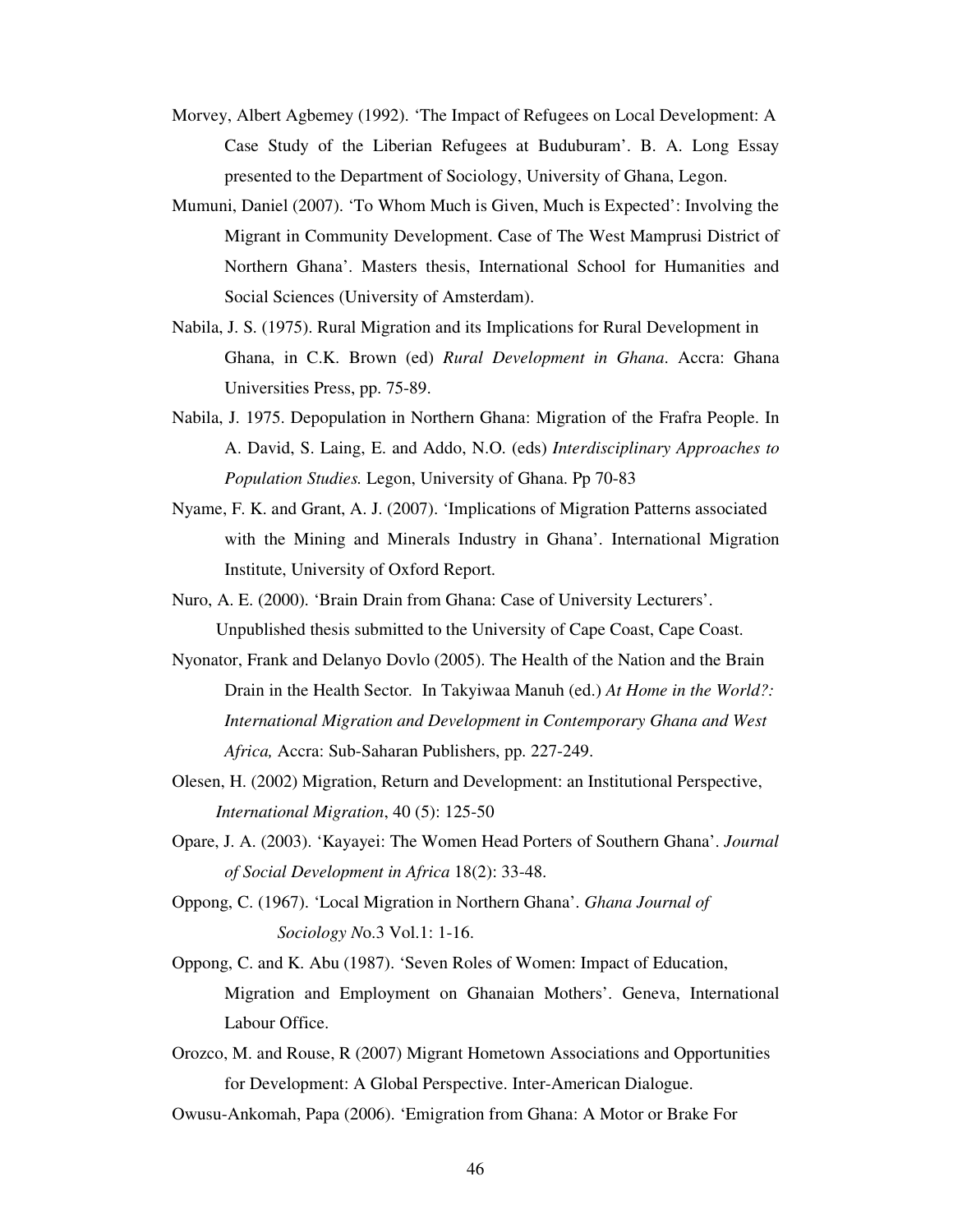Development'. Keynote Address. 39th Session of the UN Commission on Population and Development, New York, USA, 4TH APRIL, 2006.

- Owusu, T. Y (2000). 'The Role of Ghanaian Immigrant Association in Toronto, Canada' International Migraion Review, Vol. 34, No. 4: 1115-1181
- Pellow, D. (2001). 'Cultural Differences and Urban Spatial Forms: Elements of Boundedness in an Accra Community'. *American Anthropologist* 103(1): 59- 75.

\_\_\_\_\_\_(1991). 'The Power of Space in the Evolution of an Accra Zongo'. *Ethnohistory* 38(4): 414-450.

- Peil, M. (1995). 'Ghanaians Abroad'. *African Affairs* 94:345-367.
	- \_\_\_\_\_\_(1974). 'Ghana's Aliens'. *International Migration Review*, Vol. 8, No. 3, International Migration in Tropical Africa. pp 367-381.
- Plange, N. (1979). 'Opportunity Cost" and Labour Migration: A Misinterpretation of Proletarianism in Northern Ghana'. *Journal of Modern African Studies,* 17, 655-76.
- Poel, P. E.F. (2005). 'Informal Institutions, Transaction Costs and Trust: A Case Study on Housing Construction by Migrants in Ashanti-Mampong, Ghana'. Masters thesis for the study International Development presented to the University of Amsterdam.
- Pool, J. E. (1972). "A Cross-Comparative Study of Aspects of Conjugal Behavior among Women of Three West African Countries". *Canadian Journal of African Studies* / Revue Canadienne des Etudes Africaines 6(2. Special Issue: The Roles of African Women: Past, Present and Future): 233-259.
- Population Reference Bureau-PRB (2008). '*World Population Data Sheet'*. Available at: www.prb.org/pdf08/08WPDS\_Eng.pdf
- \_\_\_\_\_\_(2007). '*World Population Data Sheet'*. Available at: www.prb.org/pdf07/07WPDS\_Eng.pdf
- Quartey, Peter (2006d). 'Migrant Remittances and Household Welfare in Times of Macro-Volatility: The Case of Ghana'. Technical Publication Number 69, Institute of Statistical, Social and Economic Research.
- \_\_\_\_\_\_(2006c). 'Migration and Development: Challenges and Opportunities for Sending Countries. Ghana Country Case Study'. A Report Prepared for the German Marshal Fund of the USA. Washington, July 22-26, 2006.
	- \_\_\_\_\_\_(2006b). 'Shared Growth in Ghana: Do Migrant Remittances have a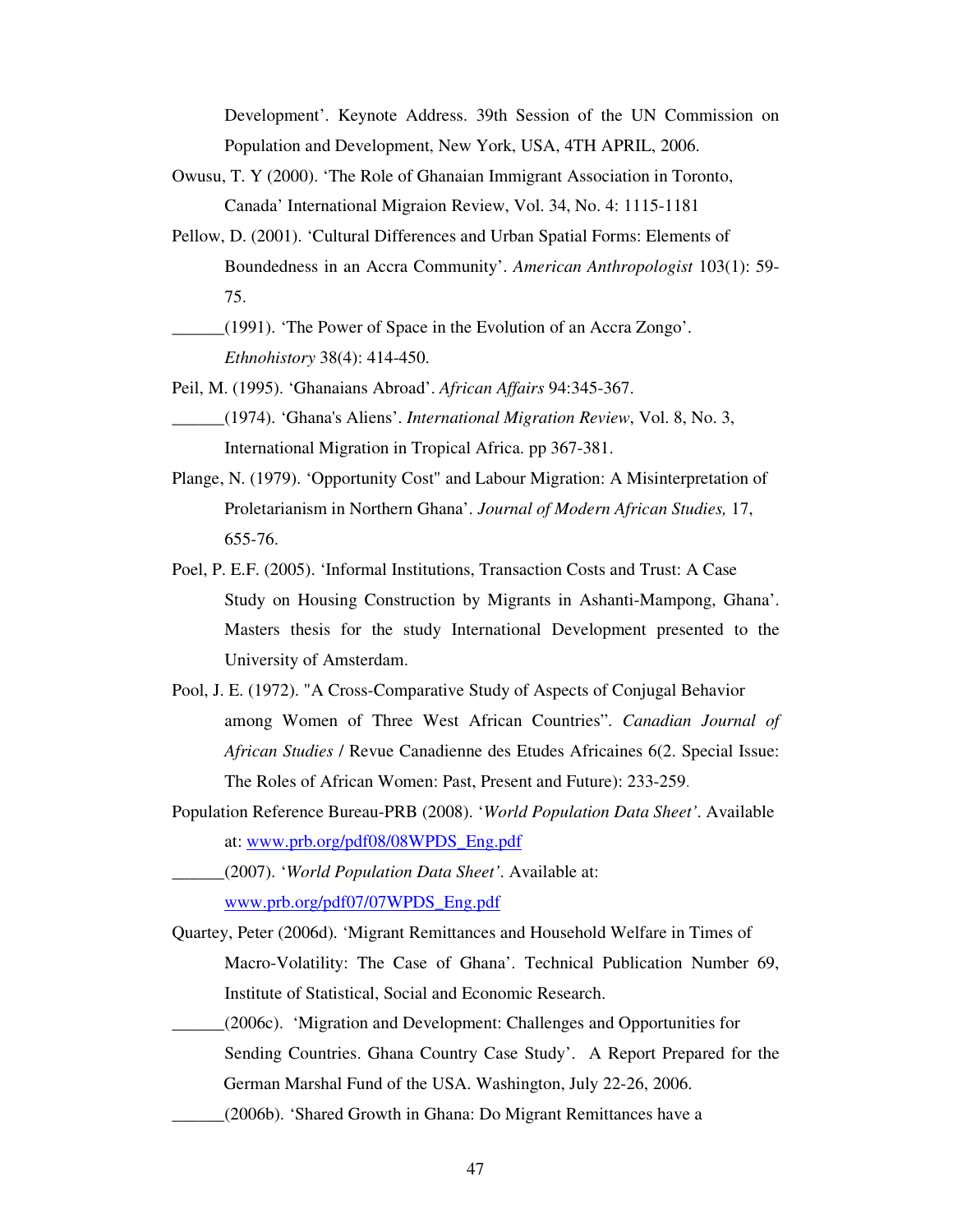Role'. CORNELL/ISSER/World Bank International Conference on Shared Growth in Africa. Accra, July 21-22

\_\_\_\_\_\_(2006a). 'The Impact of Migrant Remittances on Household Welfare in

Ghana'. AERC Research Paper 158, African Economic Research Consortium.

- Quartey, P. and T. Blankson (2004). 'Do Migrant Remittances Minimize the Impact of Macro-volatility on the Poor in Ghana?' G. D. N. (GDN), Global Development Network (GDN): 32.
- Ravenstein, E. G. (1889). 'The Laws of Migration' *Journal of the Royal Statistical*

*Society.* 52: 245-301

Riccio, Bruno (2008). 'West African Transnationalisms Compared: Ghanaians and Senegalese in Italy'. *Journal of Ethnic and Migration Studies*, Volume 34, Issue 2: 217 – 234.

Republic of Ghana (2006).'The Budget Statement and Economic Policy of the Government of Ghana for the 2007 Financial Year. Presented to Parliament on Thursday, 16th November, 2006. Ministry of Finance and Economic Planning.

Schildkrout, E. (1978). 'People of the Zongo: Transformation of Ethnic Identities in Ghana'. Cambridge, Cambridge University Press.

- \_\_\_\_\_\_(1970). "Strangers and Local Government in Kumasi." *The Journal of Modern African Studies* 8(2): 251-269.
- Schwimmer, B. (1980). 'The Organisation of Migrant Farmer Communities in Southern Ghana'. *Canadian Journal of African Studies/Revue Canadienne des Etudes Africaines*, Vol. 14, No. 2: 221-238.
- Simon, D. McGregor, D. Nsiah-Gyabaah, K. (2004 The changing urban-rural interface of African cities: definitional issues and an application to Kumasi, Ghana. "*Environment and Urbanisation"* 16 (2) pp 235-247

Sjenitzer, T. and R. Tiemoko (2003). 'Do Developing Countries Benefit from Migration? A Study of the Acquisition and Usefulness of Human Capital for Ghanaian Return Migrants'. Sussex Centre for Migration Research.

- Skinner, E. P. (1960). 'Labour Migration and Its Relationship to Socio-Cultural Change in Mossi Society'. *Africa: Journal of the International African Institute*, Vol. 30, No. 4. (Oct., 1960), pp. 375-401
- Smith, L. (2007). 'Through the Transnational Lens: The Influence of Migrants on the Economy of Accra, Ghana'. Paper for the AEGIS European Conference on African Studies Leiden, 11-14 July 2007
- Smith, L. (2007). 'Tied to Migrants: Transnational Influences on the Economy of Accra, Ghana'. Leiden: African Studies Centre.
- Smith, L. (2005). Shifting Allegiances? Transnational Networks and Social Security Regarding Health, Education and Funerals in Accra, Ghana*.* Paper for the conference: "Insecurity and Development: Regional Issues and Policies for an Interdependent World", EADI Working Group Session 14: Urban Governance, Bonn, 21-24 September 2005.
- Songsore, J. (2003). 'Towards a Better Understanding of Urban Change: Urbanization, Natural Development and Inequality in Ghana'. Accra: Ghana Universities Press.
- Songsore, J. and Denkabe, A. (1995) *Challenging Rural Poverty in Northern Ghana: The case of the Upper West Region* Universitetet Trondheim, Trondheim, 1995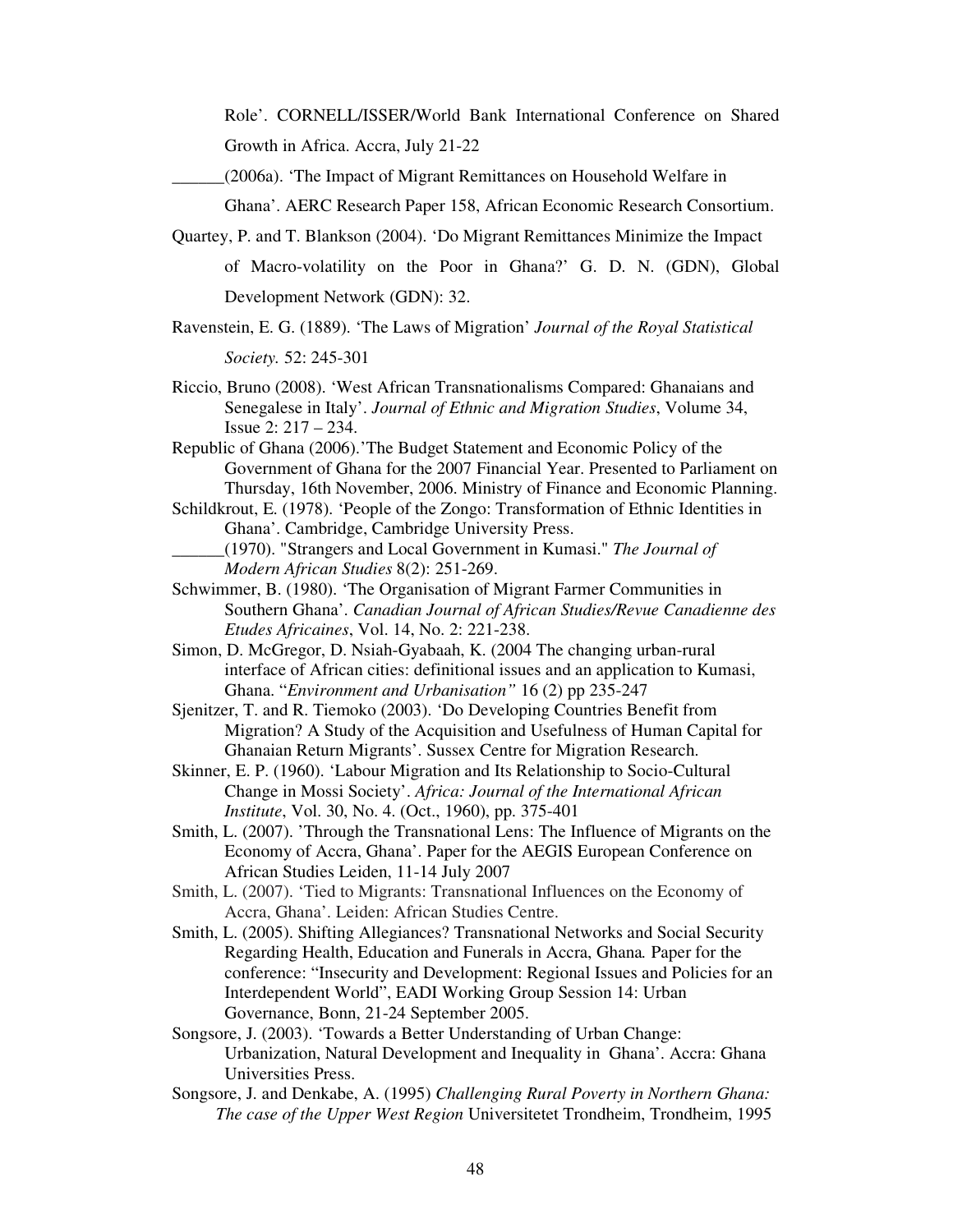Stevens, W. D. (2004). 'Spreading the Word: Religious Beliefs and the Evolution of Immigrant Congregations'. *Sociology of Religion*, Vol. 65, No. 2:121-138.

- Sudarkasa, N. (1977). "Migrants and Women Who Wait: Women and Migration in Contemporary West Africa " *Signs* 3(1. Issue Title: Women and National Development: The Complexities of Change): 178-189
- Sulemana, M. (2003). "Assessing the Socio Economic Impact of Rural-Urban Migration from the Community Perspective: A Case Study of Savelugu-Nanton District, Ghana." Unpublished thesis submitted to the Kwame Nkrumah University of Science and Technology, Kumasi, Ghana.
- Sutton, I. (1983) Labour in Commercial Agriculture in Ghana in the Late Nineteenth and Early Twentieth Centuries. *The Journal of African History*, Vol 24. No. 4: 461-483
- Tanle, Augustine (2003). 'Rural-Urban Migration of Females from the Wa District to Kumasi and Accra. A case Study of the Kayayei Phenomenon'. Unpublished thesis submitted to the University of Cape Coast, Cape Coast.
- Tete, Suzanne Y.A. (2004). "Narratives of Hope? Displacement Narratives of Liberian Refugee Women and Children in the Gomoa-Budumburam Refugee Camp in Ghana." E-published thesis submitted to the Department of Geography, NTNU, Trondheim, Norway.
- Thomas, R. C. 1973. 'Forced Labour in British West Africa: The Case of the Northern Territories of the Gold Coast, 1906-27', *Journal of African History,* 14, 79-103.
- Tiemoko, Richmond (2004). 'Migration, Return and Socioeconomic Change in West Africa: The Role of Family'. *Population Space Place Vol.* 10:155-174.
- Tonah, S. (2005). 'Fulani in Ghana: Migration History, Integration and Resistance'. Accra: Research and Publication Unit of the Department of Sociology, University of Ghana, Legon.

\_\_\_\_\_\_(2003). 'Integration or exclusion of Fulbe Pastoralists in West Africa: A

- Comparative Analysis of Interethnic Relations, State and Local Policies in Ghana and Cote d'Ivoire'. *Journal of Modern African Studies* 41(1): 91-114.
- \_\_\_\_\_\_(2000). 'State Policies, Local Prejudices and Cattle Rustling along the Ghana: Burkina Faso Border'. *Africa: Journal of the International African Institute* 70(4): 551-567.
- Twum-Baah, K. A. (2005). 'Volume and Characteristics of International Ghanaian Migration'. In *At Home in the World?: International Migration and Development in Contemporary Ghana and West Africa.* Edited by Takyiwaa Manuh. Accra: Sub-Saharan Publishers.
- Twum-Baah, K. A., Nabila, Aryee, A. F. (1995). Migration research study in Ghana. (1). Internal migration. Ghana Statistical Service. Accra. Ghana.
- Twumasi-Ankrah, K. (1995) Rural-urban migration and socioeconomic development in Ghana: some discussions. *Journal Of Social Development In Africa,* 1995; 10(2):13-22.
- Van der Geest, S., A. Mul, et al. (2004). "Linkages between migration and the care of frail older people: observations from Greece, Ghana and The Netherlands." Ageing and Society 24: 431-450.
- Van Dijk, R. (2003). "Localisation, Ghanaian Pentecostalism and the Stranger's Beauty in Botswana." *Africa* 73(4): 560-583.
	- \_\_\_\_\_\_(1997). 'From Camp to Encompassment: Discourses of Transsubjectivity in the Ghanaian Pentecostal Diaspora'. *Journal of Religion in Africa*, Vol. 27, Fasc. 2: 135-159.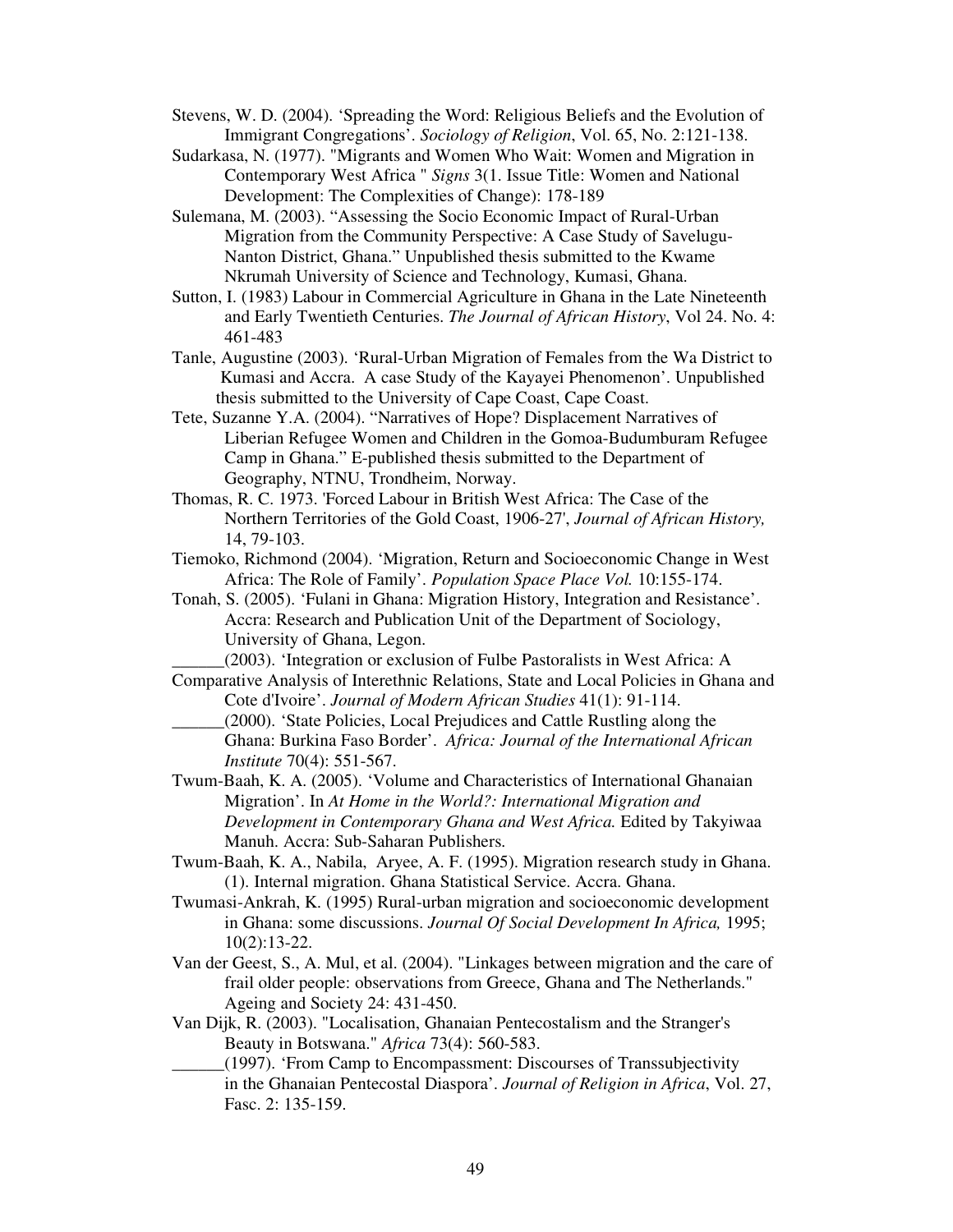- Van Hear, N. 1998. *New Diasporas: The Mass Exodus, Dispersal and Regrouping of Migrant Communities.* London: UCL Press.
- White, M. J., E. Tagoe, et al. (2005). "Urbanization and the Fertility Transition in Ghana." *Population Research and Policy Review* 24(1): 59-83.
- Whitehead, A., Hashim, I. and Iversen, V. (2007). 'Child Migration, Child Agency and Inter-generational Relations in Africa and South Asia' Development Research Centre on Migration, Globalisation and Poverty Working Paper Series, T24. University of Sussex.
- Wiredu, Sabbathia Adobea (2004). "Survival Strategies of the Migrant Youth in the Urban Centre - A case study of Madina in the Greater Accra Region.". Unpublished Long Essay submitted to the Department of Geography and Resource Development. University of Ghana, Legon.
- Wong, Madeleine (2006). 'The Gendered Politics of Remittances in Ghanaian Transnational Families'. *Economic Geography* Vol. 82 No. 4:355–381.
	- \_\_\_\_\_\_(2000).'Ghanaian Women In Toronto's Labour Market: Negotiating Gendered Roles and Transnational Household Strategies'. Canadian Ethnic Studies Journal (22-JUNE, 2000)
- Wyllie, R. W. (1977). "Kponoe and Tado Stool Problem in Interpretation of Anlo Migration Tradition (Ghana-Togo)." Anthropos Freiburg 72(1-2): 119-128.
- Zeng, Georgina (1993). 'A Study of Dagaba Migrants in Accra'. B. A. Long Essay presented to the Department of Sociology, University of Ghana, Legon.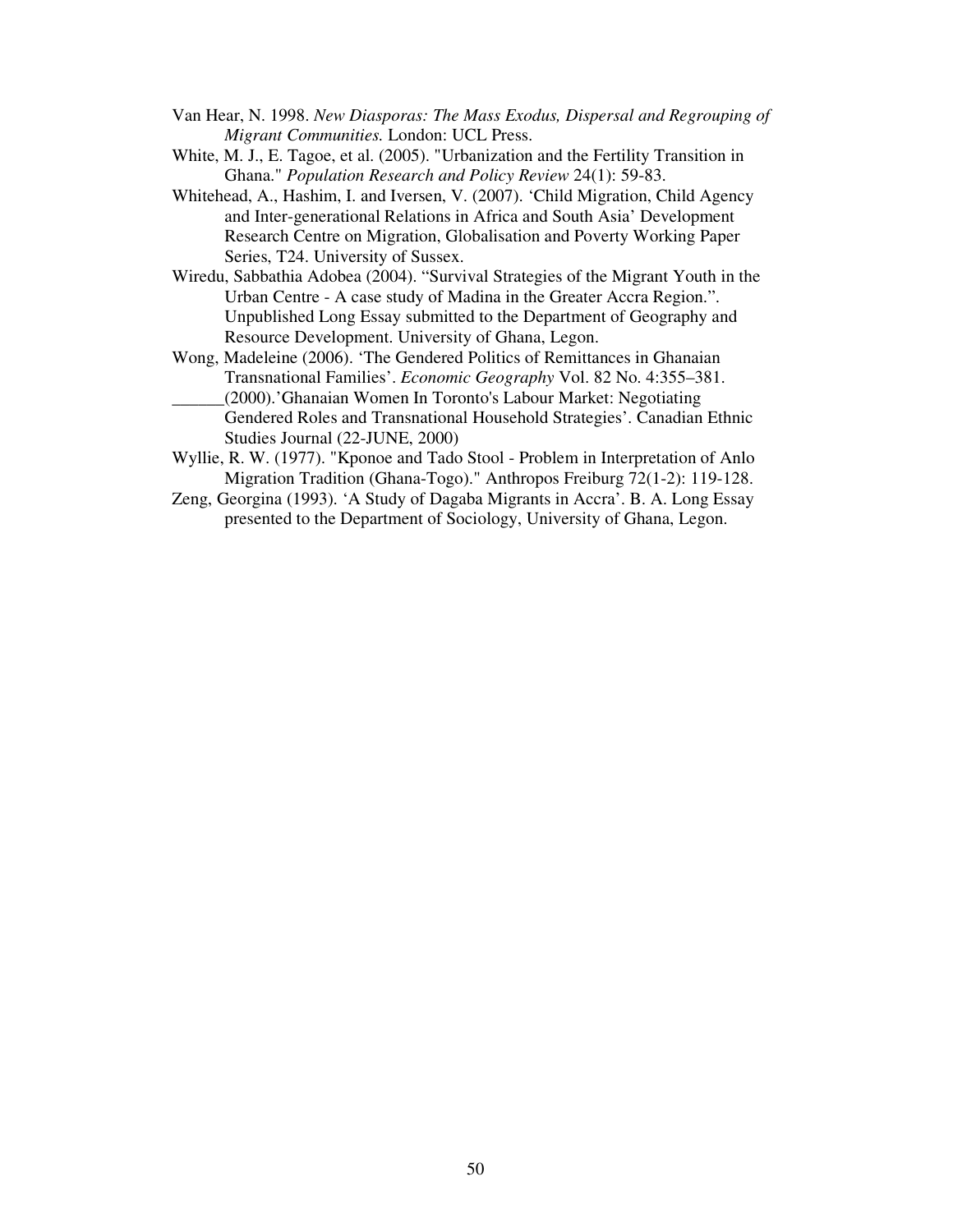### **Appendix ONE:**

### **Stakeholders in Migration Research and Development in Ghana and Beyond**

Migration research and development involves many actors and stakeholders because of the varying implications it has on various sectors of the economy. It involves academia especially researchers, both governmental and non-governmental organisations, policy makers, development practitioners and civil society. Below are some of the academic centres and institutions that deal with migration research and migration-related issues in Ghana and on the African continent. Some details of what these institutions are into, their ongoing projects on migration and any collaboration with other institutions are outlined below.

#### *The Centre for Migration Studies, University of Ghana, Legon*

The Centre was established officially in 2006 at the University of Ghana to undertake research, teaching, training, capacity building, policy assessment, development and dissemination of migration information. Specifically, the Centre is to coordinate past and current research activities on migration by faculties, departments, institutes and other centres and undertake migration related research from a multidisciplinary approach among others. It is currently collaborating with the International Migration Institute at the University of Oxford and undertaking the *African Perspectives on Human Mobility* Project. This is a 3-year project with funding support from the MacArthur Foundation to examine, among others, the mobility patterns of different generations of traders from Ghana to destinations in the Middle and the Far East and the role of transnationalism in the livelihood of these traders. The Centre also collaborates with the Institute of Social Studies, the Hague, Radboud University, Nijmegen, University of Amsterdam, the University of Sussex and is also part of the Network of Migration Researchers in Africa. (www.cmsgh.org or www.ug.edu.gh)

The Centre for Migration Studies is also a partner institution involved in the Migration between Africa and Europe (MAFE) Project. This is a research project running from 2007 to 2012 in which a large-scale matched sample survey will be conducted amongst migrant households in Senegal, Congo and Ghana and their respective migrants in France, Spain, Italy, the Netherlands, Belgium and the UK. The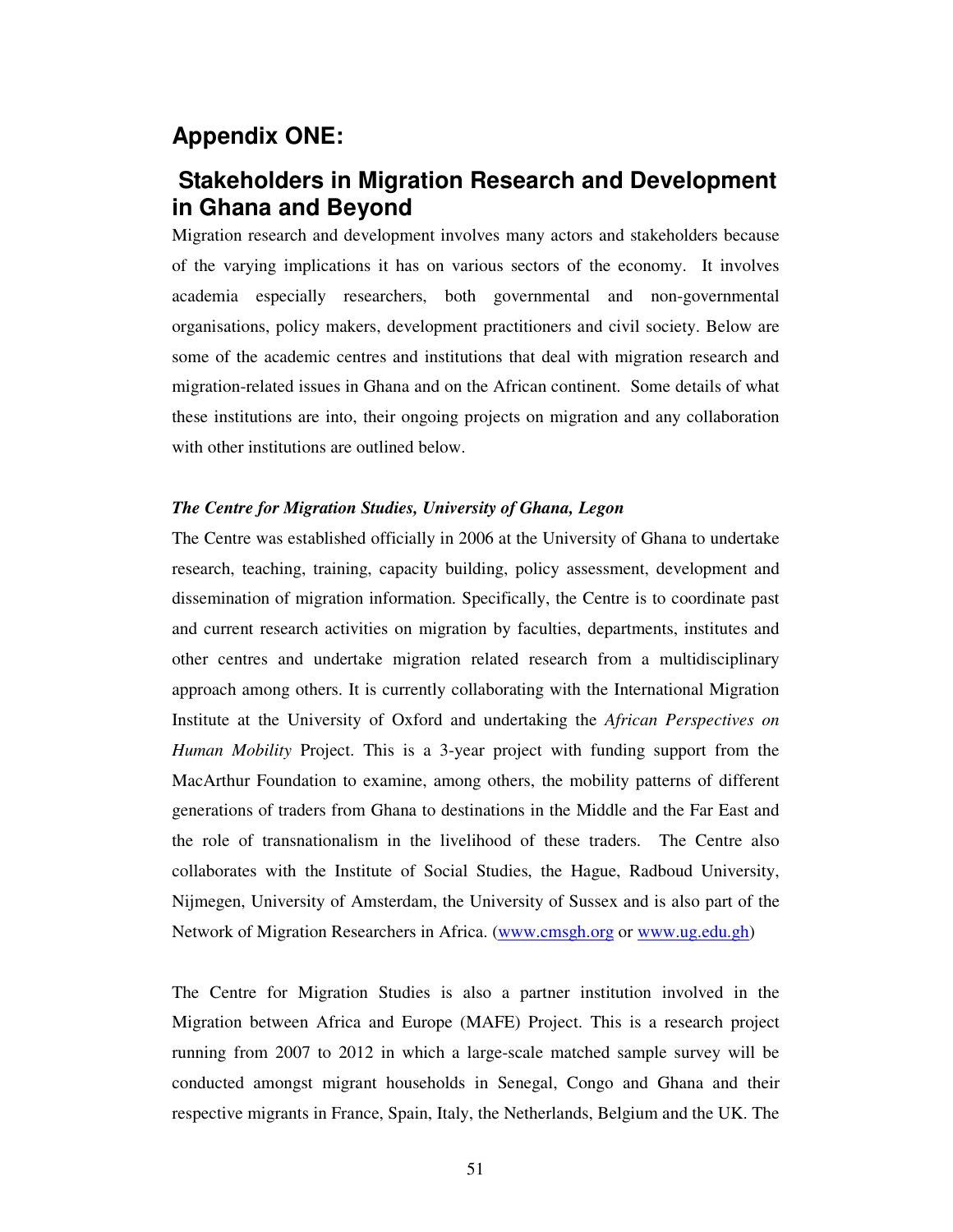basic hypothesis of the project is that international migrations are not simply unidirectional flows between sending and receiving countries that respond to economic or demographic differentials between the two. Therefore, the project aims at tracing the changing patterns of African migrations to and from Europe, identifying the determinants of these migratory patterns and studying the socio-economic effects of such migrations at the individual, family and societal levels. (www.fmg.uva.nl)

### *The Institute of Statistical, Social and Economic Research (ISSER), University of Ghana*

The Institute of Statistical, Social and Economic Research (ISSER) and the Regional Institute of Population Studies (RIPS) both of the University of Ghana, jointly host the Development Research Centre on Migration, Globalization and Poverty in Ghana. Other partners of the Development Research Centre (DRC) are the University of Sussex, UK, the American University in Cairo, Egypt, the Refugee and Migratory Movements Research Unit in Bangladesh and Centre for Economic and Social Studies in Albania. ISSER and RIPS are currently involved in the *Re-integration of Return Migrants in the North-south Independent Child Migration in Ghana* Project. This project seeks to assess the extent to which return migrants succeed in re-integrating themselves into the economy and their community upon their return. Some of the research questions are what resources do child migrants return with, which sectors of the home economy are they engaged in and what are their obligations to family and household members? What are the challenges facing the return migrant's reintegration into the home community and how do they vary from their non-migrant counterparts in terms of socio-economic progress? This project is part of the sub-projects that started in 2003 with funding from DFID under the Migration DRC and is ongoing and due to be completed in March 2009. Another ongoing project under the Centre is the *Portability, Access and Reciprocity: Social Protection Regimes for Migrants* Project which aims at a better understanding of the interactions between migration and social protection in order to inform initiatives that can create 'mobile' systems of social protection. Additionally, this project also seeks to find ways for enabling social protection entitlements to follow the migrant rather than being linked to employment categories of places of residence. (www.migrationdrc.org)

#### *Regional Institute of Population Studies (RIPS), University of Ghana*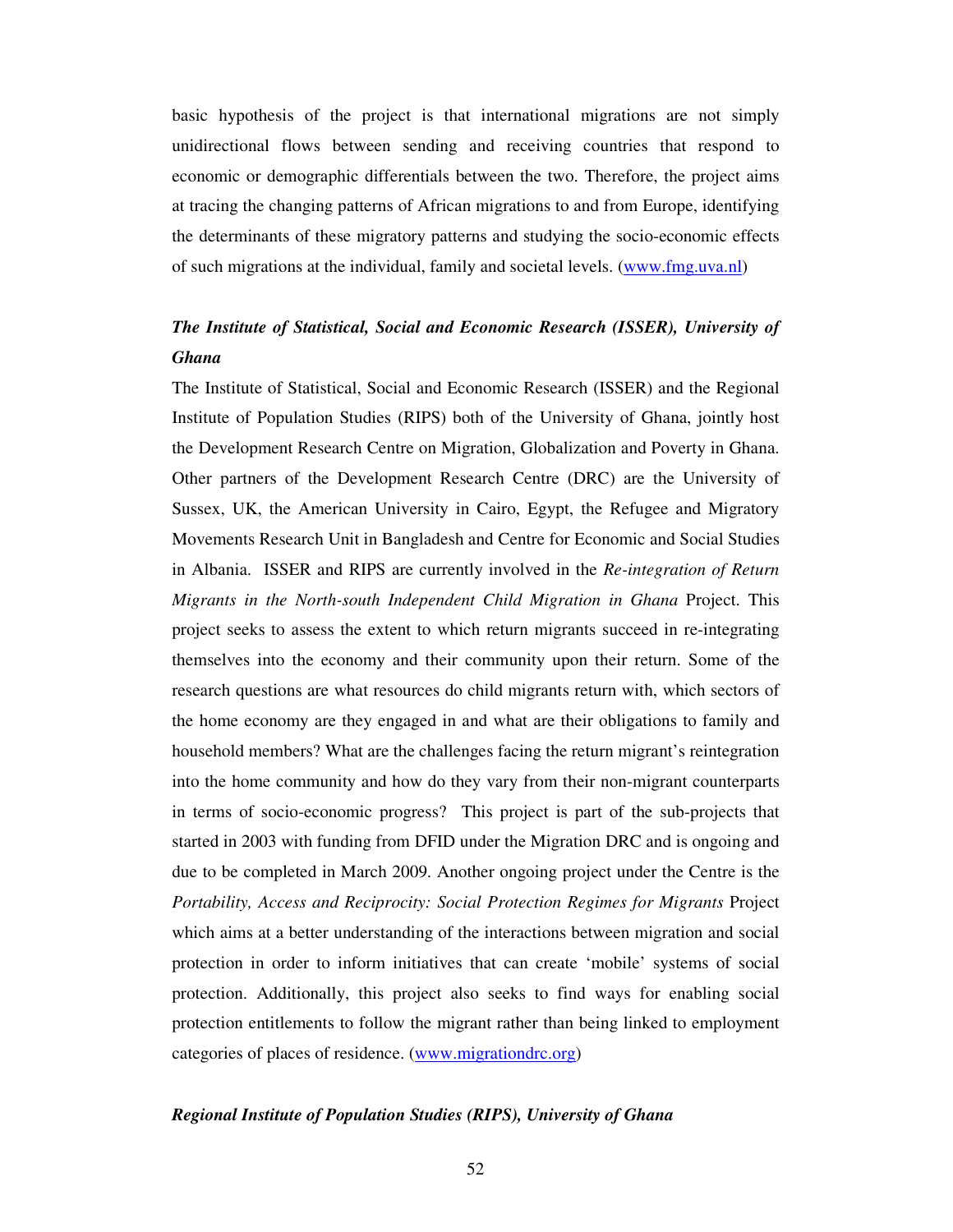Apart from its joint project with ISSER under the Development Research Centre on Migration, Globalisation and Poverty, the Regional Institute of Population Studies (RIPS) is currently undertaking a 2-year migration project with funding support from the Global Development Network (GDN) and the Institute for Public Policy Research (IPPR). This project called '*Development on the Move: Measuring and Optimising International Migration's Economic and Social Impacts in Ghana*' aims at assessing the scale of international migration and how it affects life in Ghana. It is part of the main GDN 'Development on the Move' Project which also involves the following countries: Colombia, Fiji, Georgia, Macedonia and Vietnam. Data will be collected from the following target groups/household: absentee migrants, returned migrants, both absent and returned migrants, immigrants and non-migrant households in these countries. In addition to the household survey, a stakeholder analysis will be done by engaging with institutions and organizations (both governmental and nongovernmental) that work with migrants or are involved in migration-related activities. This project is expected to be completed by the end of 2009.

#### *Other Institutions and Departments at the University*

The Institute of African Studies (IAS), the Department of Geography and Resource Development and the Department of Sociology, all of the University of Ghana also from time to time, are in involved in migration research particularly as individual researchers. Many of these are working with the Centre for Migration Studies. There are individual researchers in institutions in other universities such as the Kwame Nkrumah University of Science and Technology and the University of Cape Coast.

#### *The United Nations Development Programme (UNDP)*

The United Nations Development Programme's (UNDP) involvement in migration is mainly through technical and funding support to institutions and organizations that conduct migration research like the Centre for Migration Studies or are engaged in migration-related issues in Ghana. Technical support comes in the form of vehicles and laptops for projects on migration.

#### *Ghana Statistical Service*

The Ghana Statistical Service (GSS) is the officially recognized source for all government data and has the flagship of producing the Ghana Living Standard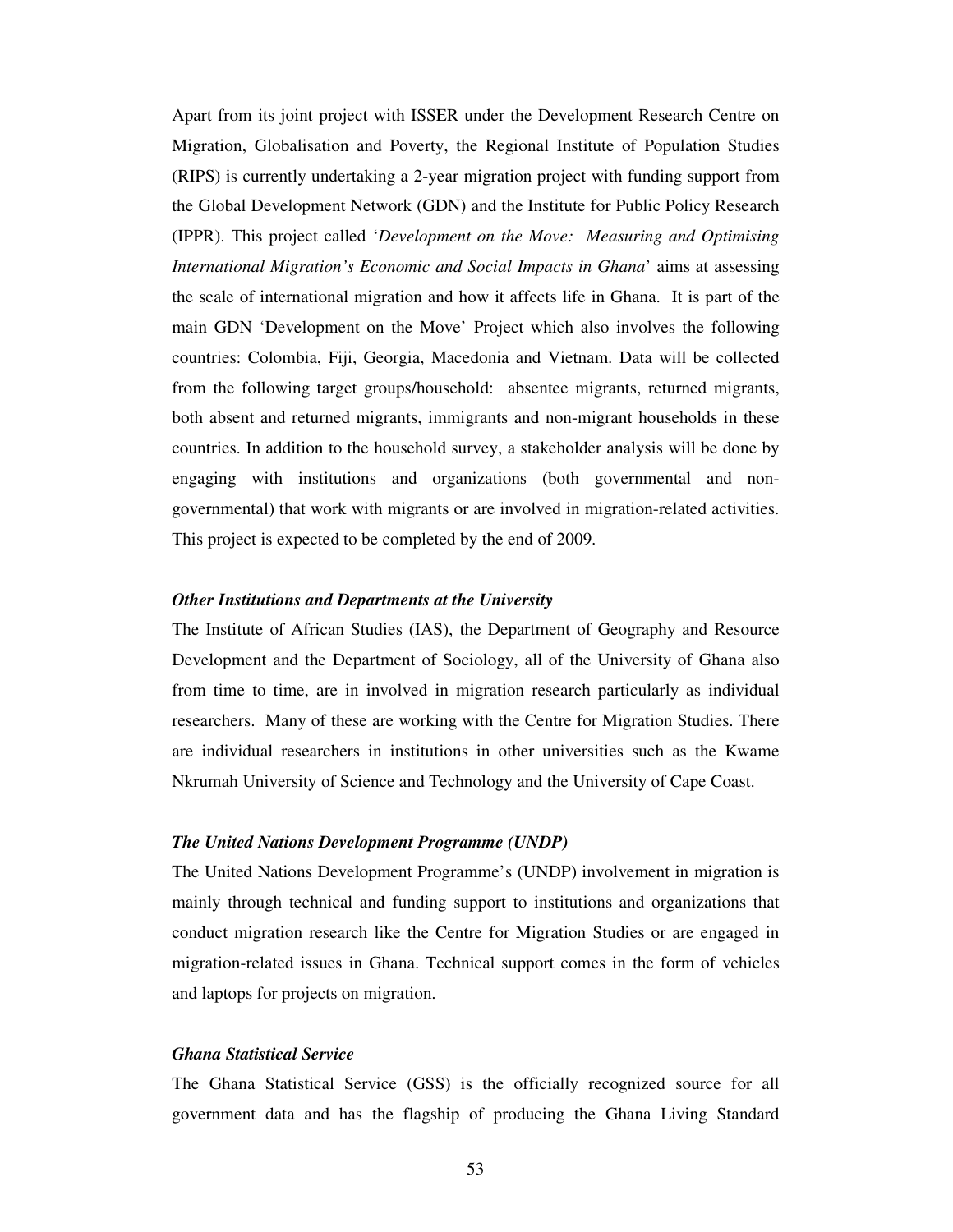Survey. This survey, which is conducted every five (5) years to assess the living conditions of Ghanaians, has some questions related to migration in session 5 of the survey instrument. Five rounds of this survey have been conducted with the latest in 2005/2006.

#### *Bank of Ghana Research Department*

Apart from the monthly remittances' figures, the Bank of Ghana is currently undertaking a Private Capital Flow Project. This project seeks to ascertain how much capital private companies and businesses in Ghana get as loans from outside the country to invest in their businesses back home. This database is expected to be updated on an annual basis and is nationwide in scope.

#### *Ministry of Interior*

The Ministry of Interior has established a Migration Bureau at the Ministry as its contribution to Ghana's economic and social development. The Ministry hopes to provide key support to the Government of Ghana's efforts to better integrate migration into development planning with the establishment of the Bureau. The International Organisation for Migration (IOM) assisted the Bureau with office equipment like computers (desktop and laptop), printers, fax machine, and a photocopier.

#### *Ghana Immigration Service*

The Ghana Immigration Service (GIS) control the borders of the country and have data on almost all who come in and go out of the country either through the airport or land borders. Computerized data or information on arrivals and departures through the major points of entry namely Kotoka International Airport, Aflao, Elubo and Paga are available at their Management Information Systems Department. Currently, the Ghana Immigration Service is the host institution for the Aeneas Project which seeks to check document fraud.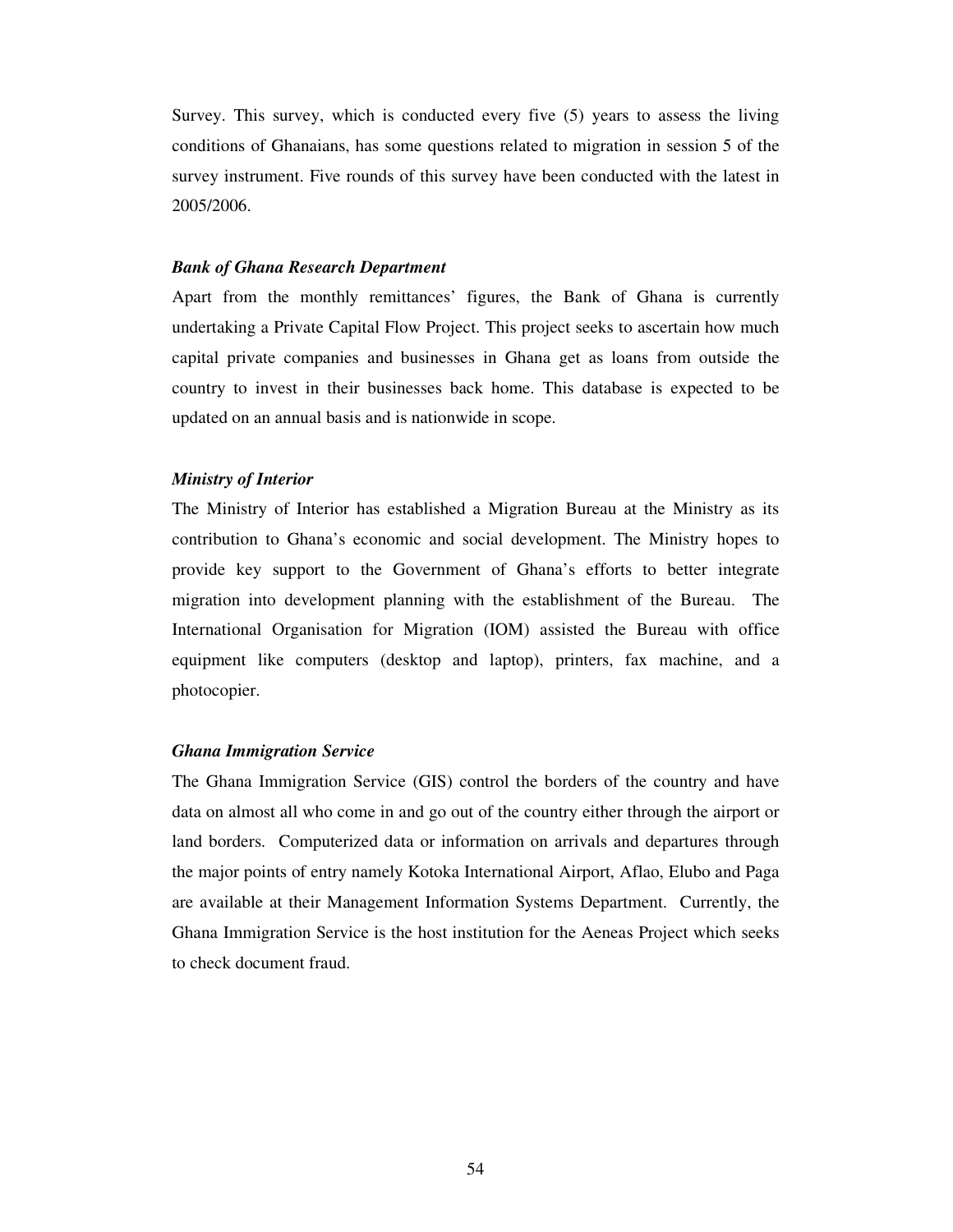### **Appendix TWO:**

### **Migration Research Networks and Academic Links in Africa and the World**

Research networks are an important means of promoting the exchange of existing data and studies and allow for collaboration among interested institutions in the areas of research, training and capacity building. These cut across disciplinary, geographic and linguistic boundaries and their effective use can help avoid the duplication of efforts and promote the efficient use of limited resources for academic purposes particularly research. Migration researchers stand to benefit greatly from such networks particularly with the online access they get, thus overcoming the accessibility challenge. A detailed look at the situation in Ghana shows the near absence of research networks focusing on migration. There is however quite a number of individual migration researchers in the country in the various universities working individually and recently, at the inter-faculty level through the efforts of the Centre for Migration Studies of the University of Ghana, which brought them together into working groups to deal with migration issues.

There are institutions or centres which are also in partnership with other academic institutions in the developed countries especially the UK and are into migration research. A typical example is the Development Research Centre on Migration, Globalisation and Poverty which is based in the University of Sussex and has its partner institutions as ISSER and RIPS identifying interesting migration research issues peculiar to Ghana. At the sub-regional level, there are not many research networks as is also the case at the continental level. A list of the existing migration research networks both in and outside Africa is provided below with links.

*The Network of Migration Research in Africa (NOMRA)* is a collaborative association of researchers and scholars interested in and working on migration, especially international migration, in the region. The overall aim of the Network is to build a regional migration research network and research capacity to carry out cross-national, multidisciplinary and innovative research on socio-cultural, economic and political aspects of international migration in the region in order to advance knowledge on migration dynamics and policymaking in the region. The NOMRA disseminates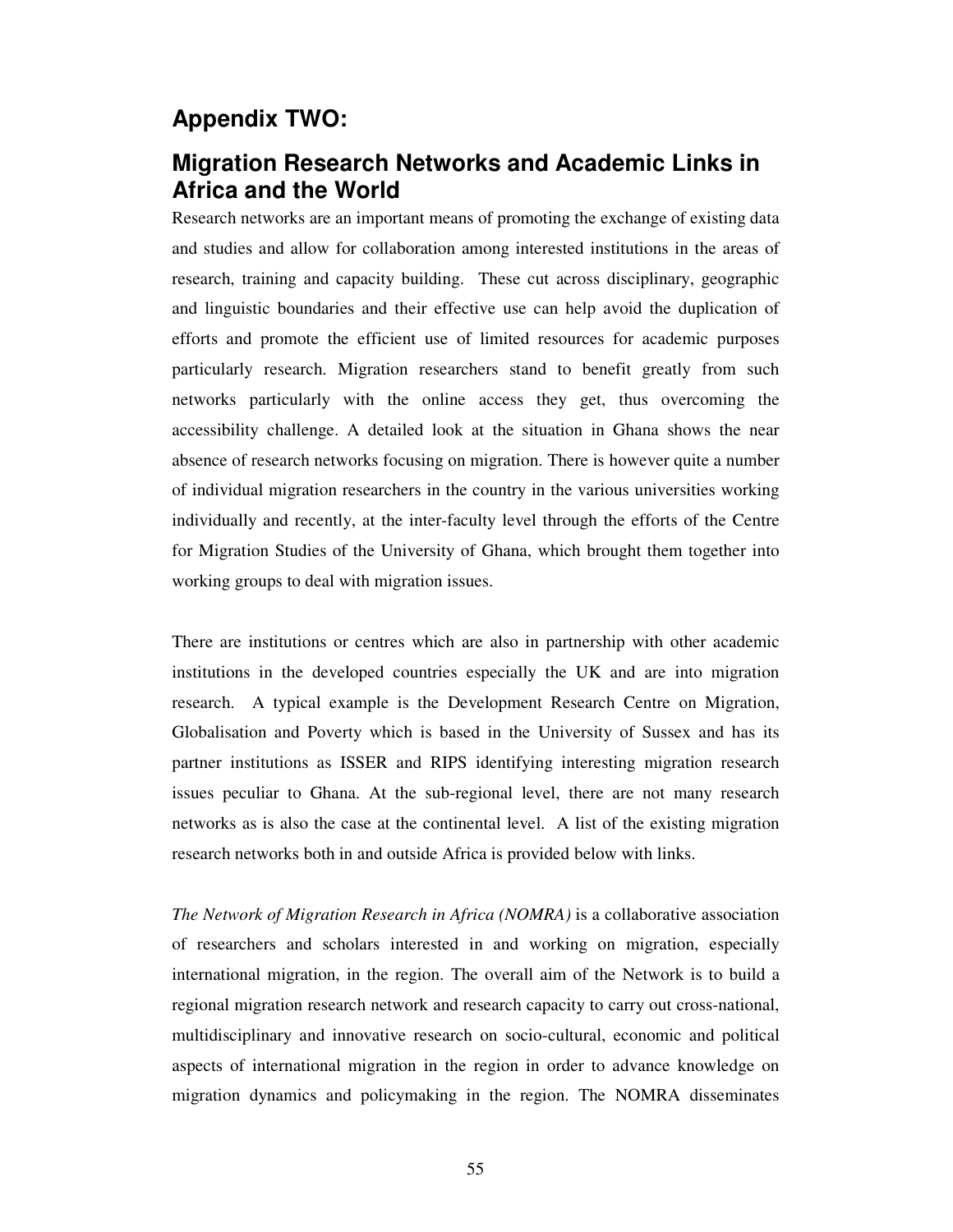migration-related information and significant news items etc through its biannual newsletter. The second and latest edition in April 2008 provided information on the upcoming Inaugural Scientific Conference, a roll call of successful NOMRA research laureates whose study findings would be presented at the September 2008 Conference as well as updates on the proposed annual African Migration Report which the Network hope to produce by the end of 2008. The NOMRA Secretariat is based in Nigeria. (www.nomra.org)

*The African Migration Alliance (AMA)* is a network initiative made up of scholars and researchers working on migration across Africa. It is conceived as a forum that contributes to gather more complete and high-quality data on migration in Africa and develop a more comprehensive research initiative. A steering committee of representatives from the four major African sub-regions has been established to oversee the proceedings and to plan and raise funds for extending the network which is currently based in the Human Science Research Council in South Africa. The AMA undertook the *South African Migration* Project. (www.hrsc.ac.za)

*The Network of Surveys on Migration and Urbanisation in West Africa*  $(NESMUWA)^{12}$  was created in 1989 and carried out an important survey in 1993 in seven countries namely Burkina Faso, Cote d'Ivoire, Guinea, Mali, Mauritania, Niger and Senegal and this was coordinated by the CERPOD (Centre d'Etudes et de Recherche sur la Population et pour le Développement) in collaboration with IRD (Institut francais de recherché scientifique pour le développement en cooperation), CEPED (Centre francais d'Etudes sure la Population et le Développement) and the Demography Department of the University of Montreal

*International Migration, Integration and Social Cohesion (IMISCOE)* is a network of excellence uniting 23 established European research institutes and over 500 researchers from all European countries and of all branches of the economic and social sciences, the humanities and law in pursuit of studies under the themes of International Migration, Integration and Social Cohesion. The Network implements an integrated, multidisciplinary, rigorously comparative research programme with

<sup>&</sup>lt;sup>12</sup> Also known as REMUAO (Reseau Migrations et Urbanisation en Afrique de l'Ouest)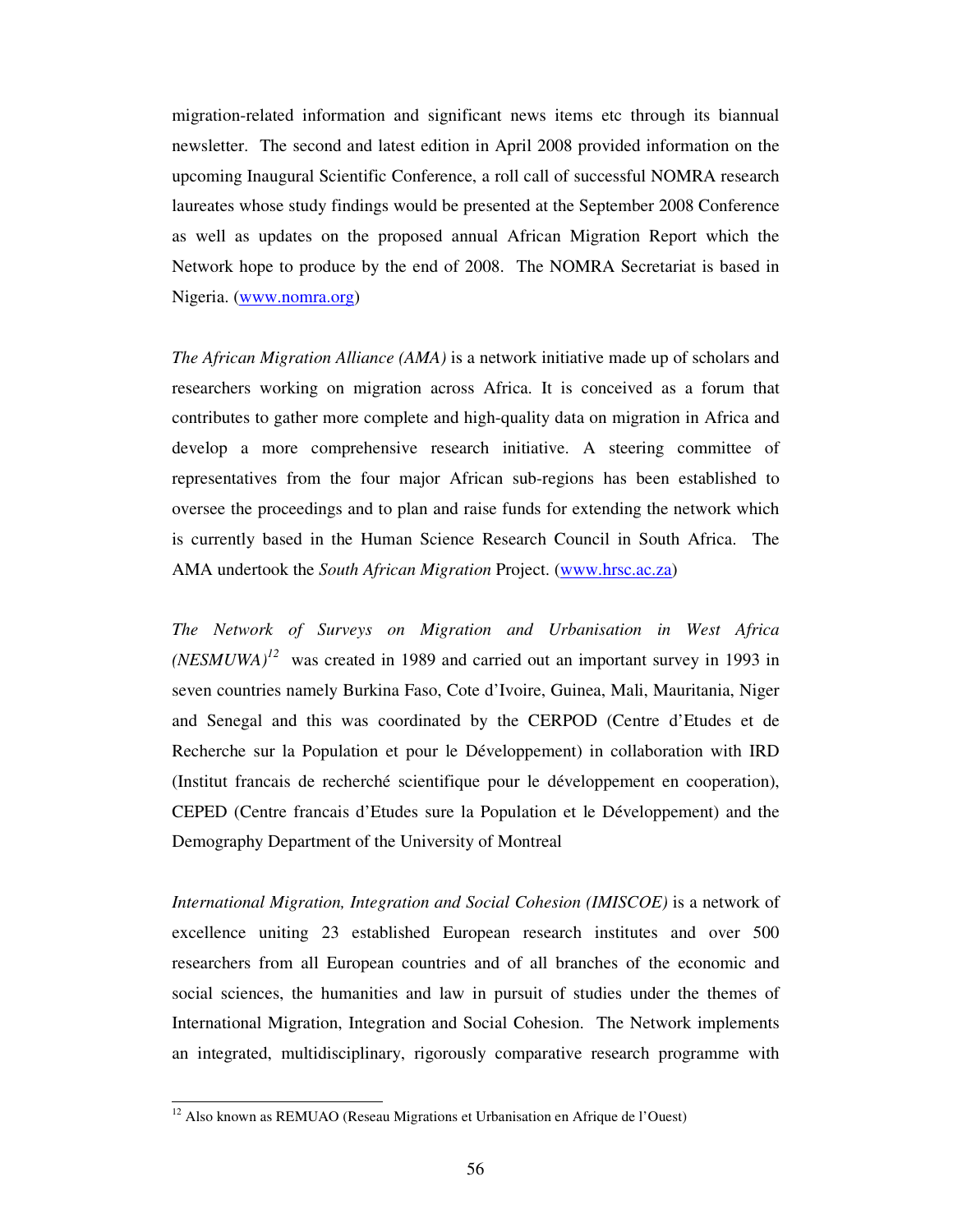Europe as its central fous. Specifically, it concentrates on the spatial movement, voluntary or forced, of persons across political borders as a process, together with its causes and consequences. It also focuses on the process of settlement and integration of immigrants and their descendants in the society of destination and the consequences this has for the receiving society. In addition to research, IMISCOE organizes training in these areas and disseminate research results to the public at large and specifically to policy makers. www.imiscoe.org. Some of the partner institutes are *the* Institute for Migration and Ethnic Studies (IMES), University of Amsterdam www.imes.uva.nl and the Sussex Centre for Migration Research (SCMR) University of Sussex www.sussex.ac.uk

*Council for the Development of Social Science Research in Africa (CODESRIA)* was established as a Pan-African research organization in 1973 with a primary focus on the social sciences, broadly defined. It is recognized as the apex non-governmental centre of social knowledge production on the continent and has individual as well as institutional members. It also does training and research and publication and the dissemination of these researches in journals and also online.

### **Appendix THREE:**

### **Other Institutions Involved in Migration Research**

Other institutions and organisations are very much interested in migration research for varying reasons. A review by Olesen (2002) of the extent to which a range of international development institutions and organisations are concerned about migration showed that the World Bank and the United Nations Development Programme are concerned about the remittances associated with migration while organisations like International Organisation for Migration (IOM), United Nations Economic Commission for Africa and the IMF are interested in the reversing of the 'brain drain' with the return of skilled nationals. Through its capacity-building programme, Migration for Development in Africa (MIDA), IOM helps mobilize competencies acquired by African nationals abroad for the benefit of Africa's development. This is more at the international level than local. However, at the local level, IOM also deals with the freeing of trafficked children in parts of the country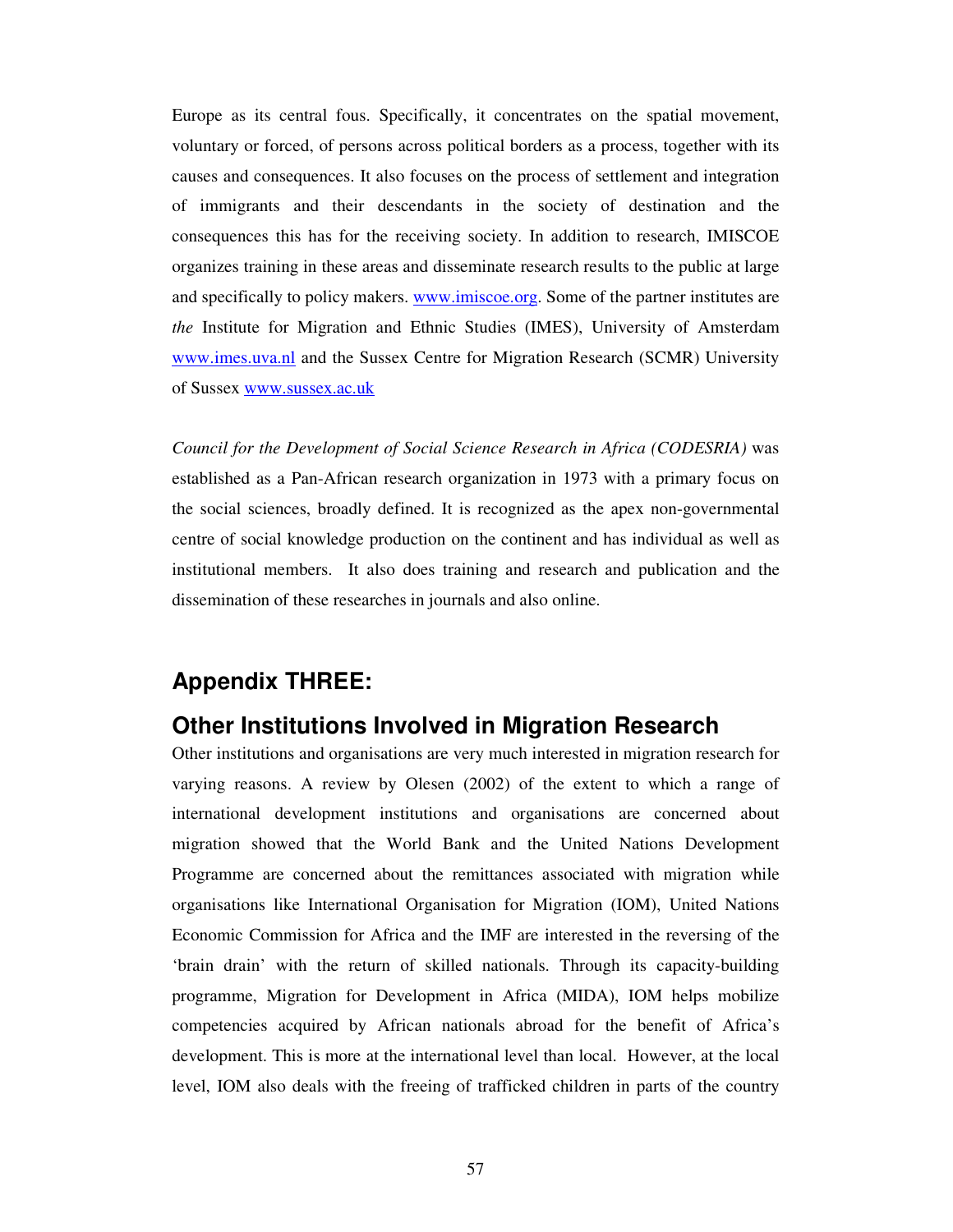particularly the fishing communities along the Volta Lake. There are also nongovernmental organisations like ACTIONAID and the Catholic Relief Organisation which are also considered stakeholders in migration and development by virtue of their efforts at training migrants in the urban centres and street children in Ghana. The National Development Planning Commission and the National Population Council are also stakeholders in issues of migration and development.

# **Appendix FOUR:**

| <b>NAME</b>             | <b>INSTITUTION</b>                      | <b>E-MAIL</b>      |
|-------------------------|-----------------------------------------|--------------------|
| Prof. Takyiwaa Manuh    | Institute<br>of<br>African<br>Studies,  | takyiwaa@gmail.com |
|                         | University of Ghana                     |                    |
| Prof. John Kwesi Anarfi | Institute of Statistical, Social and    |                    |
|                         | Economic Research, University of        | jkanarfi@yahoo.com |
|                         | Ghana                                   |                    |
| Naa Prof. John Nabila   | Department of Geography and             |                    |
|                         | <b>Resource Development, University</b> |                    |
|                         | of Ghana                                |                    |
| Prof. N. O. Addo        |                                         |                    |
|                         |                                         |                    |
| Prof. Alex Asiedu       | Department of Geography<br>and          |                    |
|                         | <b>Resource Development, University</b> | abasiedu@yahoo.com |
|                         | of Ghana                                |                    |
| Prof. Agyei Mensah      | Department of Geography and             | samensah@ug.edu.gh |
|                         | <b>Resource Development, University</b> |                    |
|                         | of Ghana                                |                    |
| Dr. Mariama Awumbila    | for<br>Migration<br>Centre              | mawumbil@ug.edu.gh |
|                         | <b>Studies/Department of Geography</b>  |                    |
|                         | Resource<br>Development,<br>and         |                    |
|                         | University of Ghana                     |                    |
| Dr. Peter Quartey       | for<br>Migration<br>Centre              |                    |

# **Researchers on Migration in Ghana**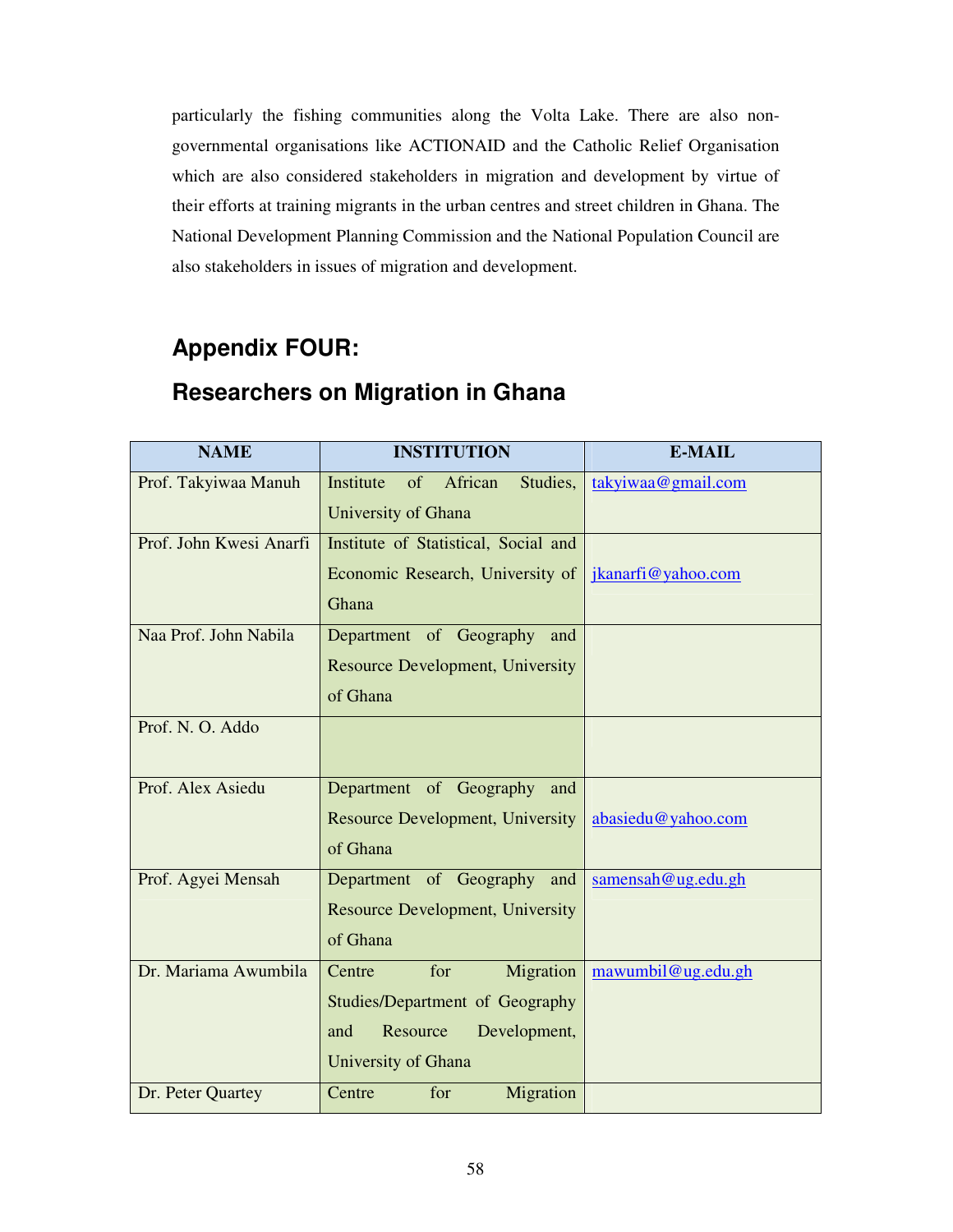|                          | Studies/Institute<br>of<br>Statistical, |                         |  |
|--------------------------|-----------------------------------------|-------------------------|--|
|                          | Social and Economic Research,           | pquartey@ug.edu.gh      |  |
|                          | University of Ghana                     |                         |  |
| Dr. Stephen Owusu        | Regional Institute for Population       | kwankyeso@hotmail.com   |  |
| Kwankye                  | Studies, University of Ghana            |                         |  |
| Dr. Osman Alhassan       | of<br>African<br>Studies,<br>Institute  | aosman@ug.edu.gh        |  |
|                          | University of Ghana                     |                         |  |
| Dr. Frank Nyame          | Department<br>of<br>Geology,            | fnyame@ug.edu.gh        |  |
|                          | University of Ghana                     |                         |  |
| Dr. Akosua Darkwah       | Sociology Department, University        | akosuadarkwah@gmail.com |  |
|                          | of Ghana                                |                         |  |
| Dr. Rudith King          | Kwame Nkrumah University of             | rudith@yahoo.com        |  |
|                          | Science and Technology, Ghana           |                         |  |
| Dr. Dzodzi Tsikata       | Institute of Statistical, Social and    | dzodzit@yahoo.com       |  |
|                          | Economic Research, University of        | dtsikata@ug.edu.gh      |  |
|                          | Ghana                                   |                         |  |
| Dr. Felix Anebo          | Department of Political Science,        | fkganebo@ug.edu.gh      |  |
|                          | University of Ghana                     |                         |  |
| Dr. Joseph A. Yaro       | Department of Geography<br>and          | yarojoe@hotmail.com     |  |
|                          | Resource Development, University        |                         |  |
|                          | of Ghana                                |                         |  |
| Dr. Yao Gebe             | Legon Centre for International          | yaogebe@ug.edu.gh       |  |
|                          | Affairs (LECIA), University of          |                         |  |
|                          | Ghana                                   |                         |  |
| Dr. Mrs. Budu            | Department of Food and Nutrition,       | asbudu@ug.edu.gh        |  |
|                          | University of Ghana                     |                         |  |
| Owuraku<br>Sakyi-<br>Dr. | Agricultural<br>Department<br>of        | osakyid@ug.edu.gh       |  |
| Dawson                   | Extension, University of Ghana          |                         |  |
| Dr. Thomas Akabzaa       | Department<br>of<br>Geology,            | takabzaa@ug.edu.gh      |  |
|                          | University of Ghana                     |                         |  |
| Mr. Augustine Tanle      | <b>University of Cape Coast</b>         | augtanle@yahoo.com      |  |
| Mrs. M. Dela Badasu      | Regional Institute for Population       | dbadasu@ug.edu.gh       |  |
|                          | <b>Studies, University of Ghana</b>     |                         |  |